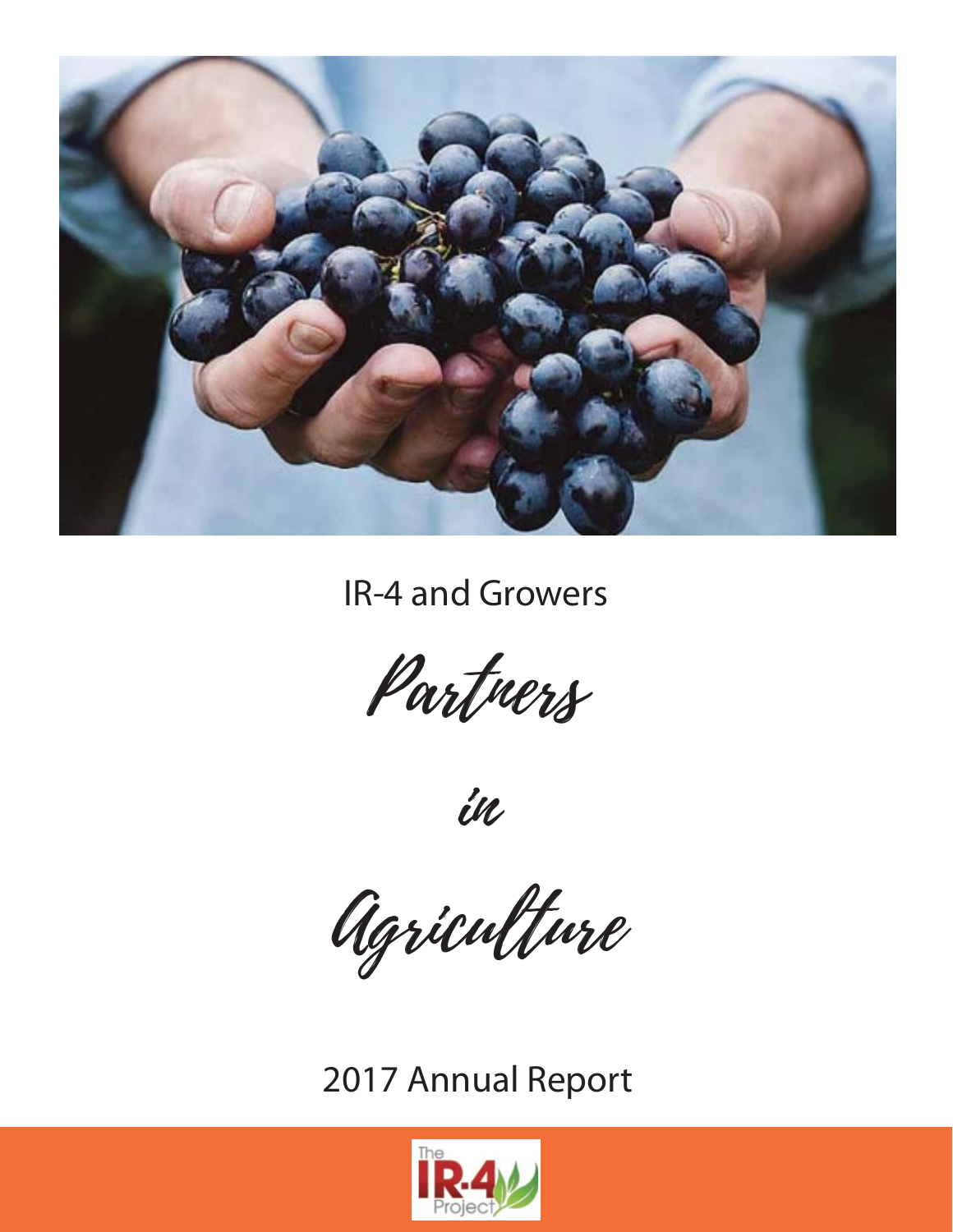## **ANNUAL REPORT OF THE IR-4 PROJECT[1](#page-1-0) January 1, 2017 - December 31, 2017**

The IR-4 Project (IR-4) continues to provide a valuable service to farmers, food processors and the public by facilitating the registration of safe and effective pest management products for horticultural crops (also known as specialty crops that includes fruits, vegetables, nuts, herbs, ornamentals, etc.) and minor or specialty uses on major crops (e.g. corn, cotton, soybeans, wheat, etc.). IR-4 was established in 1963 and still is relevant today because it solves the "Minor Use Problem" while adding value to specialty crop agriculture.

The Minor Use Problem exists because registrants of pest management products focus their product development efforts on large acreage major crops where the potential sales are significant. Specialty crops are minor markets and the development of pest management technology in these markets is not an objective of the private sector. This often leads to many pest management voids in/on specialty crops. IR-4's role in solving the Minor Use Problem involves developing the data needed by the US Environmental Protection Agency (EPA) and/or registrants to register conventional chemical pesticides as well as biopesticides<sup>[2](#page-1-1)</sup> on these important crops. Data developed through IR-4 research includes guideline Magnitude of the (pesticide) Residue and/or product performance data.

IR-4 focuses its resources on providing specialty crop farmers legal access to essential pest management products that protect their crops from destructive pests while reducing food waste. Without regulatory approval of safe and effective pest management products, specialty crops would suffer significant yield and quality losses. IR-4 provides national coordination, technical guidance and research to develop the appropriate data to facilitate registrations.

The IR-4 Project efforts have supported over 48,000 registrations of conventional pesticides and biopesticides on specialty food crops and ornamental horticulture crops in its 54-year history. IR-4 focuses its efforts on technology that is the cornerstone of, or compatible with, Integrated Pest Management Systems (IPM). Technology often includes "Reduced-Risk" pesticides, biopesticides, and products that can be used in organic farming.

IR-4's service extends beyond farmers in facilitating registrations to manage pests and reduce food waste. Food processors benefit in having a consistent supply of high quality raw materials to keep their operations efficient. The public benefits through having an abundant choice of healthy vegetables, fruits, nuts and other foods available at reasonable prices, as well as ornamental horticulture plants to enhance the landscape and environment we live in. IR-4 is a critical constituent of the U.S. government's tactical sciences that contribute to domestic food security as well as a resource to combat invasive pest species and bioterrorism. The economic value of IR-4 is significant - Michigan State University's Center for Economic Analysis recently completed an economic analysis of IR-4 and concluded that "IR-4's Partnership with Agriculture has contributed to 95,261 jobs with a total labor income of \$5.6 billion, and annual contributions to gross domestic product totaling about \$9.4 billion". A great deal of these contributions go a long way to benefit healthy economies and well-being of rural communities.

IR-4 has achieved this success and value because it cooperates with many partners to accomplish its mission. Resources are leveraged to their fullest potential. Some of the major partners/cooperators include:

- Specialty crop growers and their commodity organizations
- Land Grant Universities and their State Agricultural Experiment Stations
- Crop protection industry, including large and small companies that register pest management products
- Multiple government Departments/Services/units<sup>[3](#page-1-2)</sup> including:
	- o USDA-Agriculture Research Service (ARS)
	- o USDA-Animal and Plant Health Inspection Service (APHIS)
	- o USDA-Foreign Agriculture Service (FAS)

<span id="page-1-0"></span><sup>&</sup>lt;sup>1</sup> IR-4 Project, or Inter-Regional Research Project Number Four, is authorized by the Directors of the State Agricultural Experiment Station Directors as National Research Support Program Number Four (NRSP-4)

<span id="page-1-1"></span> $2$  IR-4's research was further expanded in 1982 to include support for microbial and biochemical pesticide products (biopesticides)

<span id="page-1-2"></span><sup>&</sup>lt;sup>3</sup> These and other Cooperating Agencies, principal leaders of the project, technical managers and IR-4 State and Federal Liaison Representatives are shown in Attachment 1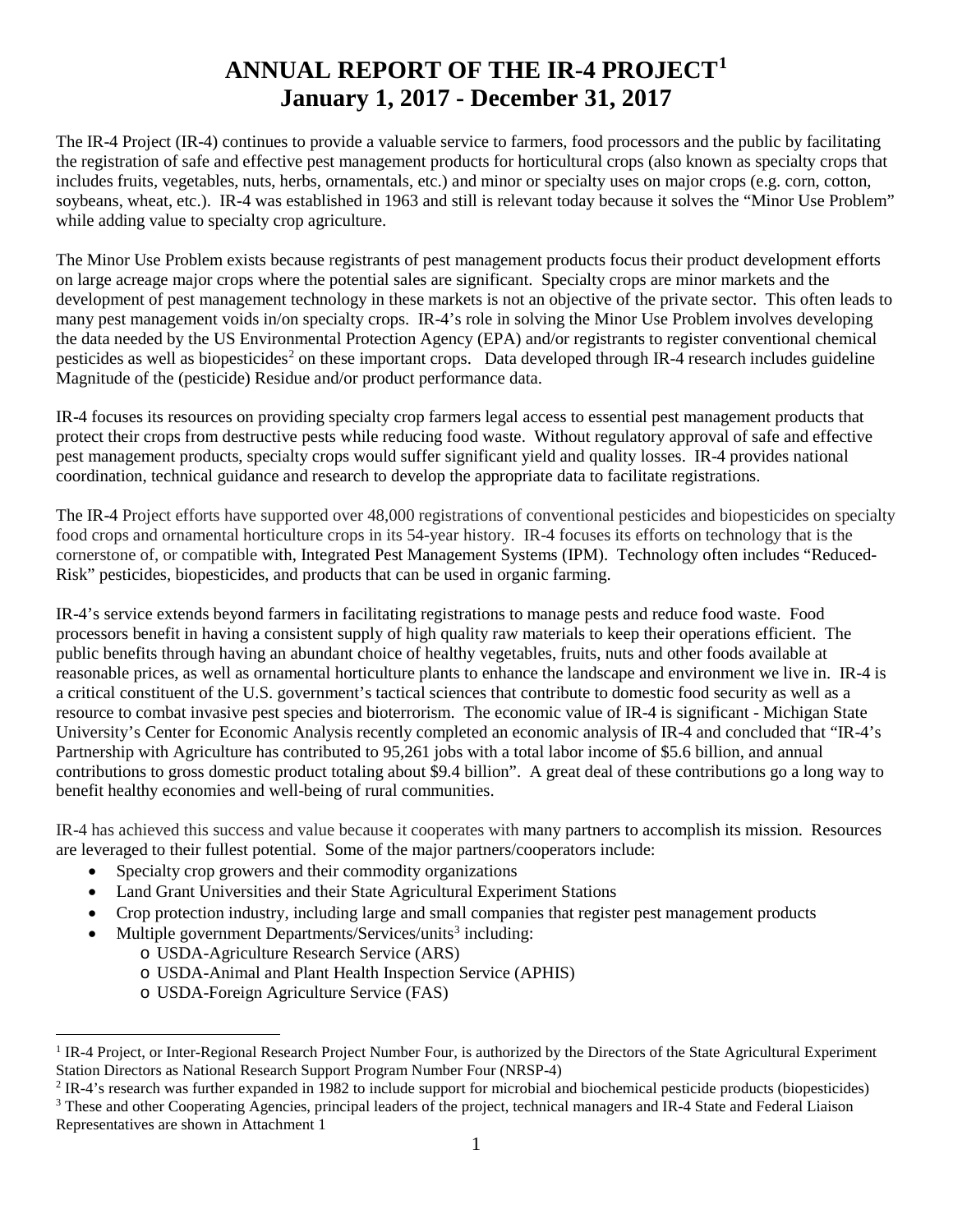- o USDA-National Institute of Food and Agriculture (NIFA)
- o US Environmental Protection Agency (EPA)
- o Department of Defense-Deployed Warfighter Protection Program (DWFP)
- o California's Department of Pesticide Regulation (CA-DPR)
- o Canada's Pest Management Regulatory Agency (PMRA) and the Pest Management Centre in Agriculture and Agri-Food Canada (CN-PMC).

Further details about the IR-4 Project can be found at the IR-4 Project's website: [http://ir4.rutgers.edu.](http://ir4.rutgers.edu/)

### **Food Program**

The IR-4 Project remains committed to its original objective to provide regulatory approval of safe and effective plant protection products to assist in the production of food crops and give specialty crop growers the tools they need to grow a healthy crop and be successful and competitive in local, regional, national and international markets.

### **Research Activities – Food Residue**

Since 1963, IR-4 stakeholders have submitted 12,466 requests for assistance to the IR-4 Food Program. Of these, 355 are considered researchable projects that remain as documented needs of specialty crop growers. The other requests have either been addressed through previous research and regulatory submissions or cannot be registered at this time. The total number of new project requests added to the IR-4 tracking system during 2017 was 370. Of these, 107 new project requests were submitted to IR-4 from domestic stakeholders and international cooperators, 179 were created to track new crop group updates/submissions and 84 were used to facilitate the transfer of old data to off-site archives.

IR-4's research priorities for 2017 were determined by IR-4 stakeholders during the September 2016 IR-4 Food Use Workshop in Orlando, FL. Based on the outcome of that workshop and other priority setting mechanisms, such as upgrading projects to answer important regional needs, IR-4 scheduled 60 new studies in 2017. An additional 16 studies were carried over from the previous year's research for 76 total residue studies.

For most Magnitude of the Residue studies, IR-4 follows the EPA's Office of Pesticide Program Series 860 Test Guidelines. In most cases, the test chemical is applied in the field in a manner that simulates the proposed grower use of the pesticide on the target crop. When the crop is at the appropriate stage, samples of the crop are collected and shipped to the analytical laboratory where the amount of test chemical remaining in or on the crop is determined. Field and laboratory data from this research are then compiled in a regulatory package and utilized to request a pesticide tolerance, also known as a maximum residue limit (MRL).

In support of the 76 residue studies in the 2017 food residue research program, there were 364 IR-4 State (land grant) field trials, 72 USDA-ARS field trials and 32 field trials provided from our Canadian (CN-PMC) partners for a grand total of 468 field trials. Canada also served as Sponsor and Study Director for three of these studies. The specific studies for 2017, including test chemical and crop, are shown in Attachment 2.

The majority of resulting residue samples are analyzed at the dedicated IR-[4](#page-2-0) analytical laboratories<sup>4</sup>. When necessary, other cooperating facilities or contractors are utilized to ensure projects are completed in a timely manner. In 2017, IR-4 set aside approximately \$300,000 to have certain sample sets analyzed by Contract Research Laboratories. IR-4 makes every effort to complete the lab portion of studies in one year in order to meet the 30-month timeline goal for each study. However, weather, proper trial separation requirements and other factors can sometimes preclude IR-4 from meeting this goal.

<span id="page-2-0"></span> <sup>4</sup> Laboratories at University of California-Davis, University of Florida, Michigan State University, USDA-ARS at Tifton, GA and USDA-ARS at Wapato, WA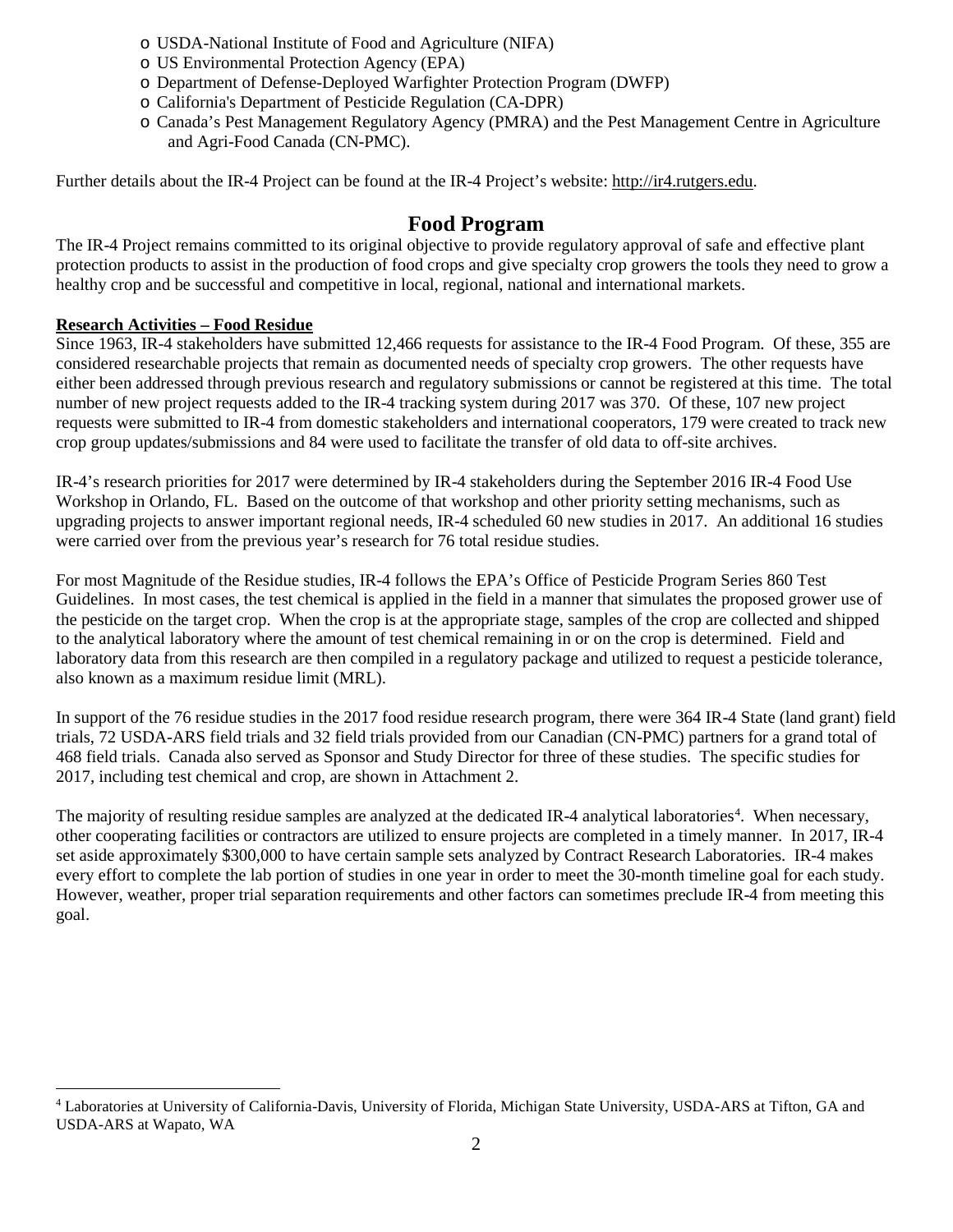### **Research Activities – Product Performance (formerly Efficacy and Crop Safety [E/CS])**

The need for IR-4 to develop Food Program product performance data (efficacy and crop safety research) to support labeling of new uses for specialty crop pest management continues to be an important priority in the IR-4 Project's annual research plan. In many cases, the data are required by registrants prior to actively marketing the new uses, especially in states like California where these data are needed as part of the registration package. For 2017, the IR-4 Food Program Product Performance team planned trials requiring nearly \$45,000 in funding to support product performance research. This research focused primarily on five research areas:

- projects where data are needed to support past residue research, but more performance data are needed before the cooperative registrant would allow registration, often times to address liability concerns
- projects supporting on-going residue research
- projects where data are needed before registrants approve IR-4 conducting residue research
- projects to address highest priority national and regional performance needs
- projects to identify possible products to control pests where tools currently are not available (Pest Problem Without Solution, or "PPWS").

The 2017 funding supported research to address needs for 52 projects, including 102 state university trials and 2 ARS trials. In addition, CN-PMC planned to conduct several performance trials supporting a number of joint projects. Data from all these performance trials are to support new uses in the US, which will benefit specialty crop stakeholders (see Attachment 3 – "2017 Product Performance Research Program" for full details).

In addition to coordinating the 2017 performance research plan, the Food Program Product Performance team continued to implement process improvements that have improved the monitoring and tracking of this expanding segment of the Food Use Program. The improved performance trial protocol format has been successfully implemented. The team continues to work closely year-round with registrants and researchers to understand the quantity and scope of data requirements, and to ascertain the status of research results. They have also compiled as much detail as possible on each performance protocol prior to the annual National Research Planning meeting so that more informed trial placement and funding decisions can be made for the next year's program.

### **Submissions and Successes**

*Submissions.* This was another productive year for IR-4 submissions. In 2017, IR-4 submitted data to EPA or to the cooperating registrant for 28 chemicals, addressing 194 specific IR-4 requests for assistance. Included in these submissions was one package submitted to cooperating registrants to support an expansion of the registration. See Attachment 4 for a comprehensive listing of data IR-4 submitted for registration in 2017. Additionally, there are currently another 99 reports signed at IR-4 and ready for submission but are awaiting final submission documents (EPA forms, labels etc.) or are being bundled with other studies before making the submission to EPA.

The IR-4 Food Use Program continuously strives to work smarter and more efficiently to deliver new plant protection products for specialty crop growers. For example, over half of the projects tracked in the 2017 submissions, were for crop group tolerances (121 of the 194 project requests submitted). Utilizing crop groups continues to add many more new uses to product labels and supports new crop markets for growers.

*Successes.* IR-4 posted 534 new uses for growers in 2017, based on 65 tolerances that EPA established utilizing IR-4 data. A complete list of these new uses along with the new crop groups are presented in Attachment 5. EPA continues to support IR-4 in reviewing IR-4 data as it is submitted and generally meet the PRIA mandated timelines. In total, EPA reviewed 14 chemistries in 15 actions for IR-4 in 2017. The number of actions is down slightly from previous years, but this may be due to some cumulative assessments as well as delays associated with the change of administration. The 534 new uses in 2017 bring the IR-4 54-year total of clearances with conventional pesticides on food crops to 18,896.

EPA continues to closely scrutinize data to ensure that any new regulatory approval protect consumers, farm workers and the environment, with particular attention to protecting children, pollinators, endangered species, and water. This increased scrutiny of pesticide hazard/risk assessments has required additional work by IR-4 to provide more comprehensive Public Interest (benefit) support for these new uses and in many cases respond in the public comment process, to a much greater degree than in the past. IR-4 continues to add information from stakeholders to the IR-4 database that demonstrates the great need of new pest control products. As noted on the IR-4 database, these products provide the much needed pest control, and are critical components of IPM programs and resistance management.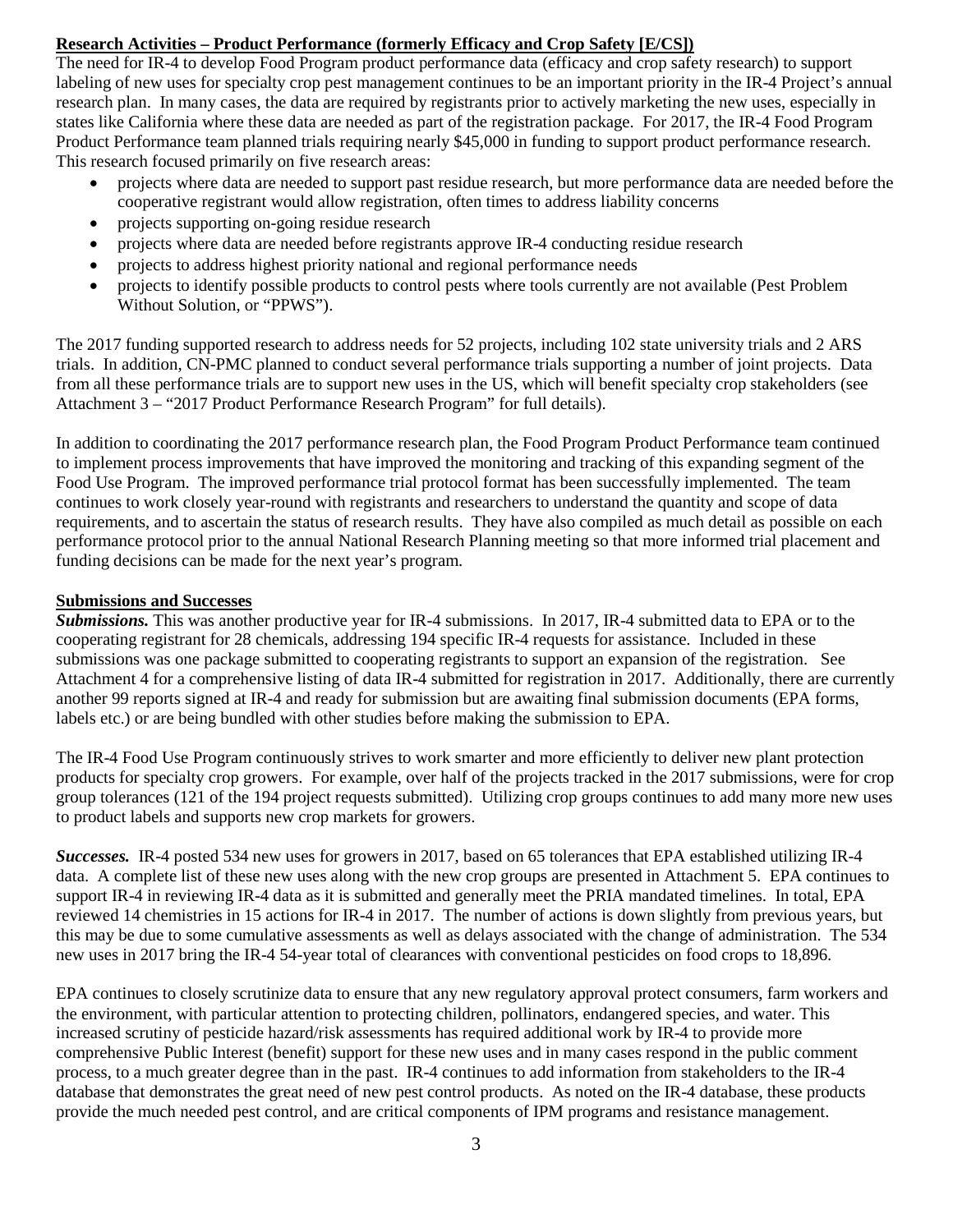A listing of IR-4 projects in the queue for future submission to EPA, that include data from 140 studies that will address 320 IR-4 project requests, are provided in Attachment 6 or can be viewed on the IR-4 website at: [http://ir4app.rutgers.edu/Ir4FoodPub/timelineSch.aspx.](http://ir4app.rutgers.edu/Ir4FoodPub/timelineSch.aspx) EPA posts their Multi-Year work plan, which includes IR-4 submissions pending at EPA, at: [http://www.epa.gov/pesticide-registration/multi-year-workplan-conventional](http://www.epa.gov/pesticide-registration/multi-year-workplan-conventional-pesticide-registration)[pesticide-registration.](http://www.epa.gov/pesticide-registration/multi-year-workplan-conventional-pesticide-registration) EPA generally reviews IR-4 submissions and establishes tolerances within a legislative mandated 15-month review timeline. IR-4 continues to support EPA's goal of encouraging the use of pesticides that pose less risk to human health and the environment compared to existing alternatives and IR-4 continues to make requests of EPA for many of our submissions to be classified as Reduced Risk.

### **Regulatory Compliance**

Good Laboratory Practice Standards (GLP's as noted in Chapter 40, *Code of Federal Regulations*, Part 160) compliance is paramount to the quality and success of the IR-4 Project's Food Program residue data. Key components of compliance include the activities of the IR-4 Project's Quality Assurance Unit (QAU). The QAU continues to provide monitoring and support to cooperating scientists throughout the US. Audits of facilities and ongoing field and laboratory procedures provide assurance that IR-4's data are of the highest quality and ensure acceptance by EPA, the crop protection industry, and international regulatory authorities.

The Annual IR-4 QA Planning Meeting was held March 2-3, 2017 in Orlando, FL. At this meeting, the audit plan for the IR-4 QA officers for the 2017 field trial season was created. For calendar year 2017, regular inspections included 18 facilities, 151 in-life audits of field trials, 34 in-life audits of residue analytical laboratory activities, 34 analytical summary report/data audits and 420 field data book audits. During the 2017 calendar year, 54 final reports and amended reports were audited.

IR-4 facilities continue meeting the high standards demanded under GLP requirements. IR-4 has participated in a total of 172 EPA GLP IR-4 facility inspections since April 27, 1997, with only one minor finding to-date. In 2017, the US EPA notified IR-4 of 10 inspections for GLP compliance and data integrity, including IR-4 Headquarters.

IR-4 continues to use the eQA (electronic) reporting system to improve efficiencies and enhance communications across the program. Over 992 inspection and audit reports were processed using the web-based system in 2017. The electronic system was expanded in 2017 to include a document management system (eDOCs). This document management system is used to post protocols/changes, analytical methods and certificates of analysis for GLP test materials. To-date some 1045 sortable documents are now on the eDOCs system and readily available to IR-4 study participants.

### **Crop Grouping Initiative**

IR-4 continues to expand and enhance crop groups and sub-groups. IR-4 assisted the EPA with analysis of the previously submitted proposals for Crop Group 15 Cereal Grains; Crop Group 16 Forage, Fodder and Straw of Cereal Grains; and Crop Group 18 Nongrass Animal Feeds Group. In addition, US EPA ChemSAC has reviewed and approved the revised Herb and Spice crop groups, Root and Tuber, Leaves of Root and Tuber Vegetable and Legume Vegetables and Foliage of Legume Vegetable groups. The proposed rule for comment of a number of the revised crop groups is expected to be published in the Federal Register in 2018. The effort to update crop groups continues with the Codex Committee of Pesticide Residues as well. Codex commodities of plant origin Type 02 (Vegetables) and Type 03 (Grasses) were completed during the 2017 Codex Committee of Pesticide Residues meeting in Beijing, China.

### **International Activities:**

IR-4 remains committed to assisting US specialty crop growers with their desire to expand their markets by exporting fruits and vegetables to international destinations. IR-4 data is often a key component in efforts to harmonize pesticide residue standards for specialty crops and to reduce the use of MRLs as a technical phytosanitary trade barrier.

In North America, IR-4's cooperation with CN-PMC continues to be mutually beneficial; in 2017 CN-PMC contributed 32 field trials to the joint US/Canada minor use program. CN-PMC managed and served as Study Director and Sponsor for 3 of the 76 studies in 2017. These three studies utilized a number of IR-4 field research centers to complete the NAFTA data requirements. CN-PMC also analyzed samples from all of these field locations. In total, the research benefit in the IR-4 residue program for working with CN-PMC saves IR-4 an estimated \$500,000 per year. In addition, the CN-PMC program continues to provide significant contributions to IR-4 efficacy and crop safety research and shares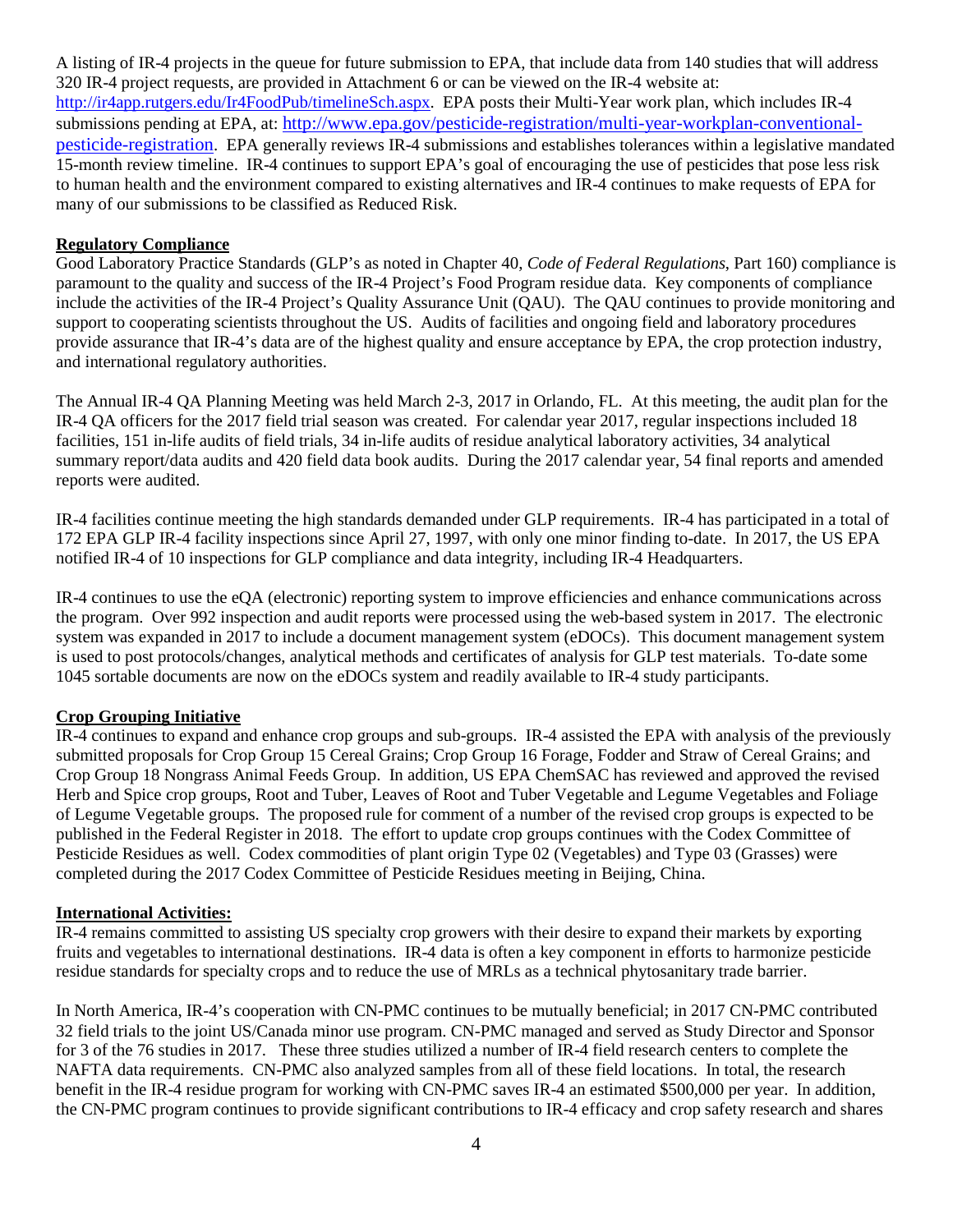ornamental efficacy and crop safety with IR-4. There also continues to be a good exchange of personnel, with CN-PMC participating in various IR-4 meetings and vice versa.

The joint review process by EPA and Canada's Pest Management Regulatory Agency also benefits IR-4 stakeholders by saving resources on both sides of the border; only one agency is responsible for reviewing the residue data. More importantly, both agencies are establishing MRLs at the same level, at the same time. This prevents trade irritants before they happen. EPA and PMRA completed joint reviews or workshares on 6 IR-4/CN-PMC submissions that addressed 14 stakeholder requests in 2017.

IR-4 continues to work with other nations to answer priorities captured at the first Global Minor Use Workshop. Under IR-4's lead, progress is being made with products such as spinosad or spinetoram to manage fruit fly in tropical crops in Latin America. While several of these uses are already registered in the US, the tolerances were granted through extrapolation. Generating residue data for these uses will ensure long-term support of the uses. Many of the secondary priorities are also being considered; for example, the 2017 registration of flonicamid in NAFTA to address aphid control in legume crops was cited as an important need. Anthracnose on tropical crops was also raised as a priority, and IR-4 undertook a number of residue studies in 2016 and 2017 to address this need and other countries are considering support as well.

The Canadian Agriculture and Agri-Food Canada Pest Management Centre hosted the Third Global Minor Use Summit in Montreal, Quebec, Canada from October 1-4, 2017. The USDA-FAS, CN-PMC and IR-4 served as co-sponsors. The Summit provided a venue for experts to discuss these issues and identify ways to harmonize pesticide regulations, with a goal to reduce duplication and cost of efforts in developing and reviewing regulatory submissions for minor uses. This Summit saw some strong progress in several areas and the group agreed to focus work on the following themes over the next five years:

- Increase cooperation by creating minor use champions from different regions of the world;
- Actively promote the adoption of procedures to establish global maximum residue limits (the amount of pesticide that can be safely left on crops);
- Work towards a globally acceptable definition of "minor crops";
- Find consensus on crop grouping and representative crops (crops that are similar enough that they can be treated the same, i.e. onions and leeks);
- Develop a white paper on capacity building to meet regulatory data requirements.

Another area of success in 2017, was that many of the studies under the Global Capacity Development/Residue Data Generation Project came to completion in 2016 and were reviewed by JMPR/Codex in 2017. Coordinated by USDA-FAS, this project's objective was to enhance capacity of participating nations in Asia, Africa and Latin America to meet pesticide-related requirements based on international (Codex) standards. This goal is being achieved by collaborative residue data generation projects on low risk products, such as pyriproxyfen and spinetoram on tropical fruits, that incorporate all technical aspects of these studies and is expected to provide broader national residue monitoring as well. The focus of IR-4's contributions has been on developing expertise in the area of GLP field and laboratory pesticide residue studies that can be provided to local authorities and Codex for product registration. All three of the regions participating in this project have received Standards Trade Development Facility (STDF) and USDA-FAS funding, which provides support for IR-4's contributions to the project as well.

The projects submitted in late 2016 involved: azoxystrobin plus difenoconazole on dragon fruit that included samples from Indonesia and Vietnam; spinetoram on lychee and mango with samples from Thailand; and spinetoram on avocado from Columbia. These projects were reviewed by JMPR in September of 2017 and final Codex MRLs are expected in 2018. Other projects were completed in 2016, but were scheduled for JMPR review in 2018, therefore, they were submitted in 2017. These include pyriproxyfen on papaya with samples from the Philippines, Malaysia and Brunei; pyriproxyfen on mango that included samples from Malaysia and Singapore; pyriproxyfen on pineapple from Panama; and pyriproxyfen on banana with samples from Costa Rica and Guatemala. Africa started their residue project with sulfoxaflor on mango in 2016 and completed the field portions in 2017. The samples are awaiting analysis.

At the request of EPA, IR-4 personnel continue to be included as part of the US delegations to the: Codex Committee on Pesticide Residues (CCPR); the [Organization for Economic Co-operation and Development's E](http://www.oecd.org/)xpert Group on Minor Uses and the Working Group on Pesticides; and the NAFTA Technical Working Group on Pesticides. IR-4 plays a key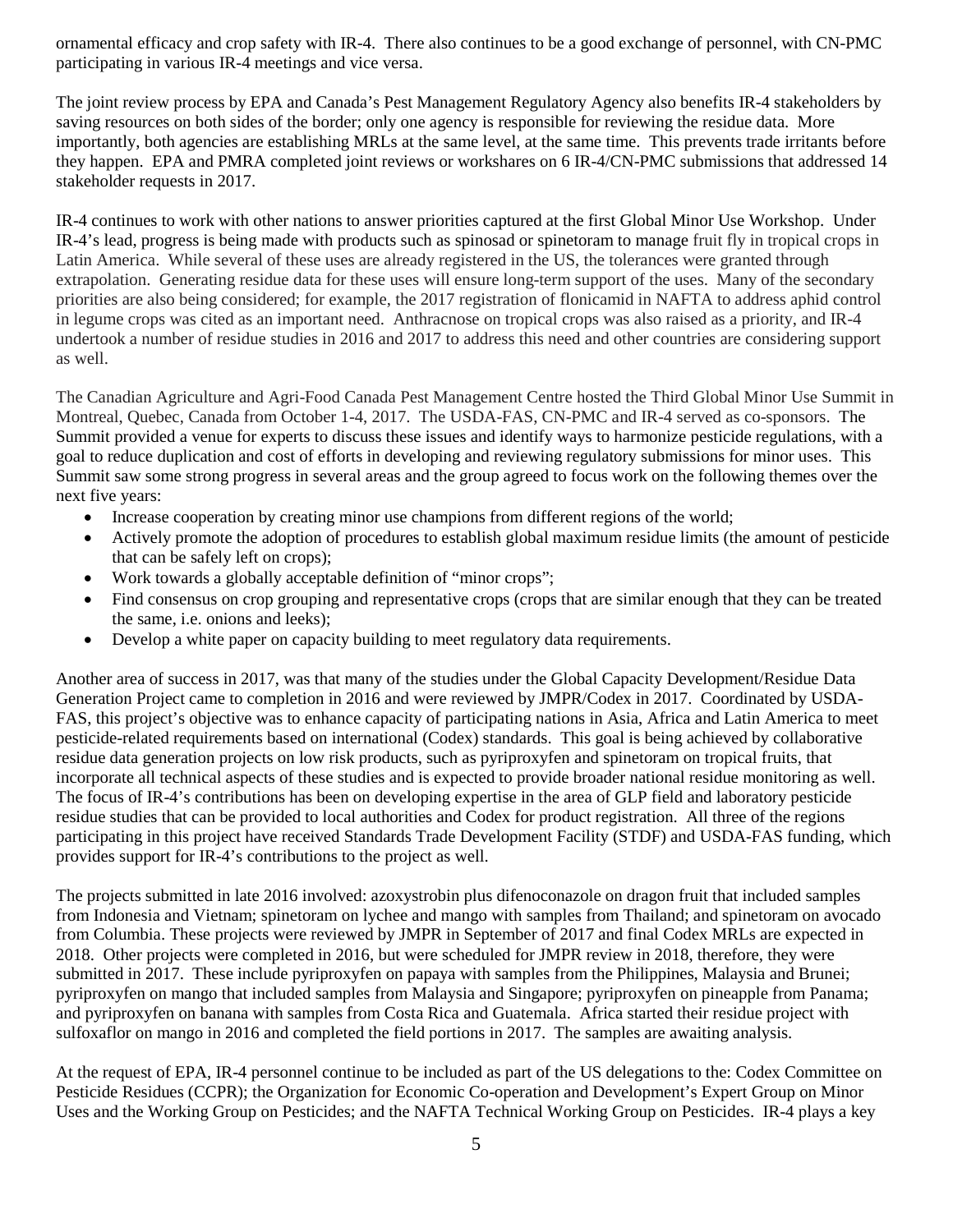role in these activities by supporting global standards and incentives that support minor uses. These include global recognition of crop grouping and extrapolation as well as promoting MRLs on specialty commodities. IR-4 also assists other countries, both developed and developing, as they begin to establish minor use programs, especially with New Zealand, Brazil, Costa Rica and Colombia. The knowledge and expertise of IR-4 is often sought after and is highly valuable to these countries as their minor use programs evolve and become established.

IR-4 continued to support submissions to the JMPR for 2017 review, including captan on ginseng, potassium phosphite (tree nuts and citrus) and flonicamid on legume vegetables as well as the global tropical fruit submissions noted above.

### **Ornamental Horticulture Program**

The Ornamental Horticulture Program continues to support an industry valued at nearly \$19.2 billion in annual sales (Horticulture Census, 2014, NASS). This industry is quite complex because growers cover many diverse markets including flowers, bulbs, houseplants, perennials, trees, shrubs and more. These plants are grown and maintained in greenhouses, nurseries, commercial/residential landscapes, interiorscapes, Christmas tree farms and sod farms.

### **Research Activities**

In 2017, IR-4 conducted 673 ornamental horticulture research trials to support registrations in the greenhouse, nursery, landscape, Christmas tree and forestry industries. Of these, 231 were efficacy trials designed to compare different products to manage damaging insects, plant diseases and weeds and to measure the impact of growth regulators; the remaining trials were conducted to determine the level of phytotoxicity to crops with herbicides used to manage common weeds in and around nurseries. Please see Table 1 for a summary of research activities and Attachment 7 for a complete listing of 2017 field cooperators and Attachment 8 for research activities listed by project.

| Category                       | 2017     |        | <b>Revised 2016</b> |                 |        |       |
|--------------------------------|----------|--------|---------------------|-----------------|--------|-------|
|                                | Efficacy | Crop   | Total               | <b>Efficacy</b> | Crop   | Total |
|                                |          | Safety |                     |                 | Safety |       |
| Number of Studies (PR Numbers) | 148      | 298    | 446                 | 226             | 355    | 581   |
| with Planned Trials            |          |        |                     |                 |        |       |
| Number of Trials               | 231      | 442    | 673                 | 255             | 507    | 787   |

Table 1. Summary of IR-4's 2017 and Revised 2016 Ornamental Horticulture Program Research Activities.

### **Submissions and Successes**

During 2017, 21 data summaries were compiled based upon research reports submitted by researchers. See Attachment 9 for Abstracts from the individual reports. The summary reports includes: Afidopyropen Crop Safety Summary, Arthropod Shipping and European Pepper Moth APHIS Project Summary, Beetle, Borer, Weevil & White Grub Efficacy Summary, Benzovindiflupyr + Azoxystrobin Crop Safety, Botrytis Efficacy Summary, Dithiopyr Crop Safety, Downy Mildew Efficacy Summary, Fluensulfone Crop Safety, Fluxapyroxad + Pyraclostrobin Crop Safety, Isoxaben Crop Safety, Metconazole Crop Safety, Nematode Literature Review, Oxathiapiprolin Crop Safety, Oxyfluorfen + Prodiamine Crop Safety, Pendimethalin + Dimethenamid-p Crop Safety, Pendimethalin Crop Safety, Powdery Mildew Efficacy Summary, Pydiflumetofen + Fludioxanil Crop Safety Summary, Pydiflumetofen Crop Safety Summary, Scale and Mealybug Efficacy, and Thrips Efficacy Summary. Data from 4,112 trials contributed to the writing of these reports. Table 2 lists the number of trials by IR-4 Region that were used in the data summaries.

Table 2. 2016 Ornamental Horticulture Program Research Summaries.

| <b>Region</b>     | <b>Number of Trials</b> |
|-------------------|-------------------------|
| North Central     | 571                     |
| <b>North East</b> | 611                     |
| Southern          | 1,224                   |
| Western           | 724                     |
| <b>USDA-ARS</b>   | 962                     |
| Total             | 4,192                   |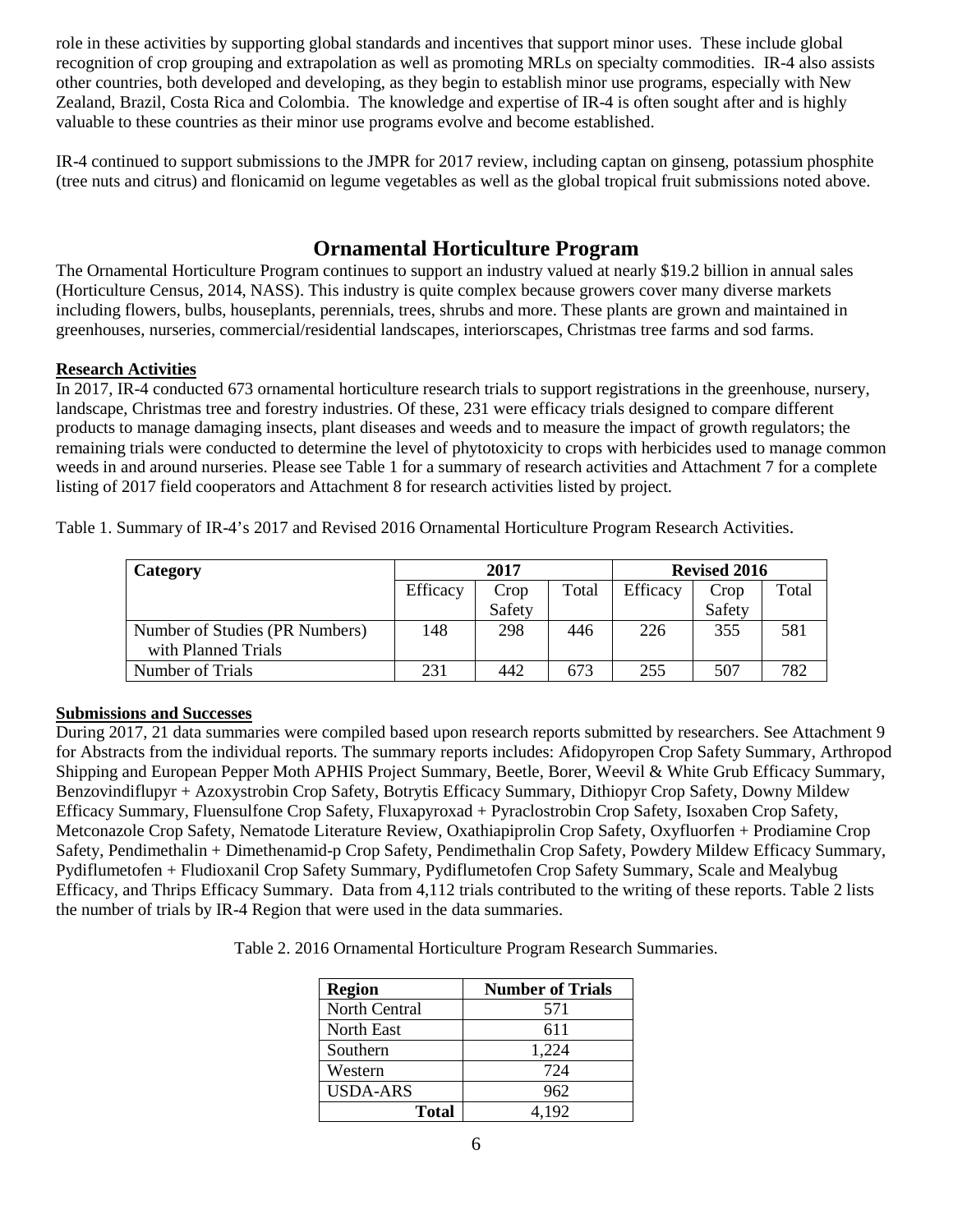During 2017, US EPA approved one new label based partially on the efficacy data IR-4 generated: a new formulation and label for F9110 from FMC. Orkestra Intrinsic (boscalid + pyraclostrobin) was registered by California. Two of the five products not to be registered were related to crop safety trials exhibiting injury. The other three were dropped by the new registrant during the acquisition process.

| Category                                      |          | 2017                  |          |
|-----------------------------------------------|----------|-----------------------|----------|
|                                               | Efficacy | Crop                  | Total    |
|                                               |          | Safety                |          |
| New US EPA Product Registrations <sup>a</sup> |          |                       |          |
| US EPA Label Amendments <sup>b</sup>          |          | $\Omega$              |          |
| State Registrations <sup>c</sup>              |          | $\Omega$              |          |
| International                                 |          | $\Omega$              | $\Omega$ |
| Not to be Registered                          | 3        | $\mathfrak{D}$        | 5        |
| Number of Trials Contributing to              |          |                       |          |
| Registrations <sup>d</sup>                    | 27       | $\Omega$              | 27       |
| North Central                                 | 9        |                       | 10       |
| North East                                    | 13       | $\mathcal{D}_{\cdot}$ | 15       |
| Southern                                      | 8        | ∩                     | 8        |
| Western                                       | 19       | 0                     | 19       |
| <b>USDA-ARS</b>                               | 29       | 15                    | 44       |
| Number of Impacted Crops <sup>e</sup>         | 804      | $\Omega$              | 804      |

Table 3. Ornamental Horticulture Program Registration Contributions, 2017.

<sup>a</sup> New products for the ornamental horticulture industry based on data collected through IR-4 and submitted to manufacturers in previous

years.<br><sup>b</sup> Label updates on existing products for the ornamental horticulture industry based on data collected through IR-4 and submitted to manufacturers in previous years.<br><sup>c</sup> State registrations and special local needs registrations on federally registered products for the ornamental horticulture industry based on

data collected through IR-4 and submitted to manufacturers in previous years.<br> $\frac{d}{dt}$  The total number of trials where data was utilized for registrations.

<sup>e</sup> The number of impacted crops is an estimate of the total plant species grown commercially for ornamental uses impacted by the IR-4 data.<br><sup>f</sup> For some registrations, IR-4 contributed both efficacy and crop safety data.

### **2017 Workshop**

The Ornamental Horticulture Workshop was held in San Diego, CA, in October 2017 to establish priorities for the 2018 and 2019 biennial research cycle. In this workshop, IR-4 combined discussing the ornamental horticulture program priorities with discussion of potential ornamental horticulture projects in the Biopesticide Program. Similar to past workshops, registrant representatives presented new active ingredients and highlighted opportunities for existing products. Then the results of the Grower & Extension Survey were presented, and we discussed the pros and cons for conducting efficacy or crop safety research on 34 current and potential new projects across entomology, pathology and weed science. To have these discussions flow smoothly, IR-4 staff updated Project Sheets that summarized the need, research and registrations to date, and 15 Product Lists outlining the key features of tools currently available for certain diseases and pests. The 31 project sheets were created to cover recently studied projects and potential new projects based on the annual Grower & Extension Survey and newly received project requests. Also, new projects for each discipline were raised as potential research avenues during the workshop. After the relative merits of each project were captured on poster-size paper and fastened to the walls, a Sticker Caucus was held so that workshop attendees could vote for the research projects IR-4 should undertake during 2018 – 2019. During the second morning of the workshop, the outcomes for each discipline were projected, and the research priorities were finalized after further conversations.

Priorities from the 2017 Workshop include:

- Entomology Projects: Foliar Feeding Beetle Efficacy, Coleopteran Borers, New Product Crop Safety.
- Pathology Projects: Botrytis Efficacy, Non-Oomycete Root Disease Efficacy, New Product Crop Safety.
- Weed Science: Pre-Emergent Herbicide Crop Safety, Post-Emergent Herbicide Crop Safety, Post-Emergent Herbicide Efficacy. Regional Pprojects: Thrips Efficacy, Snail & Slug Efficacy, Nematode Efficacy, Liverwort Efficacy, Cover Crop Management for Christmas Tree Production, and Cut Flower Herbicide Crop Safety.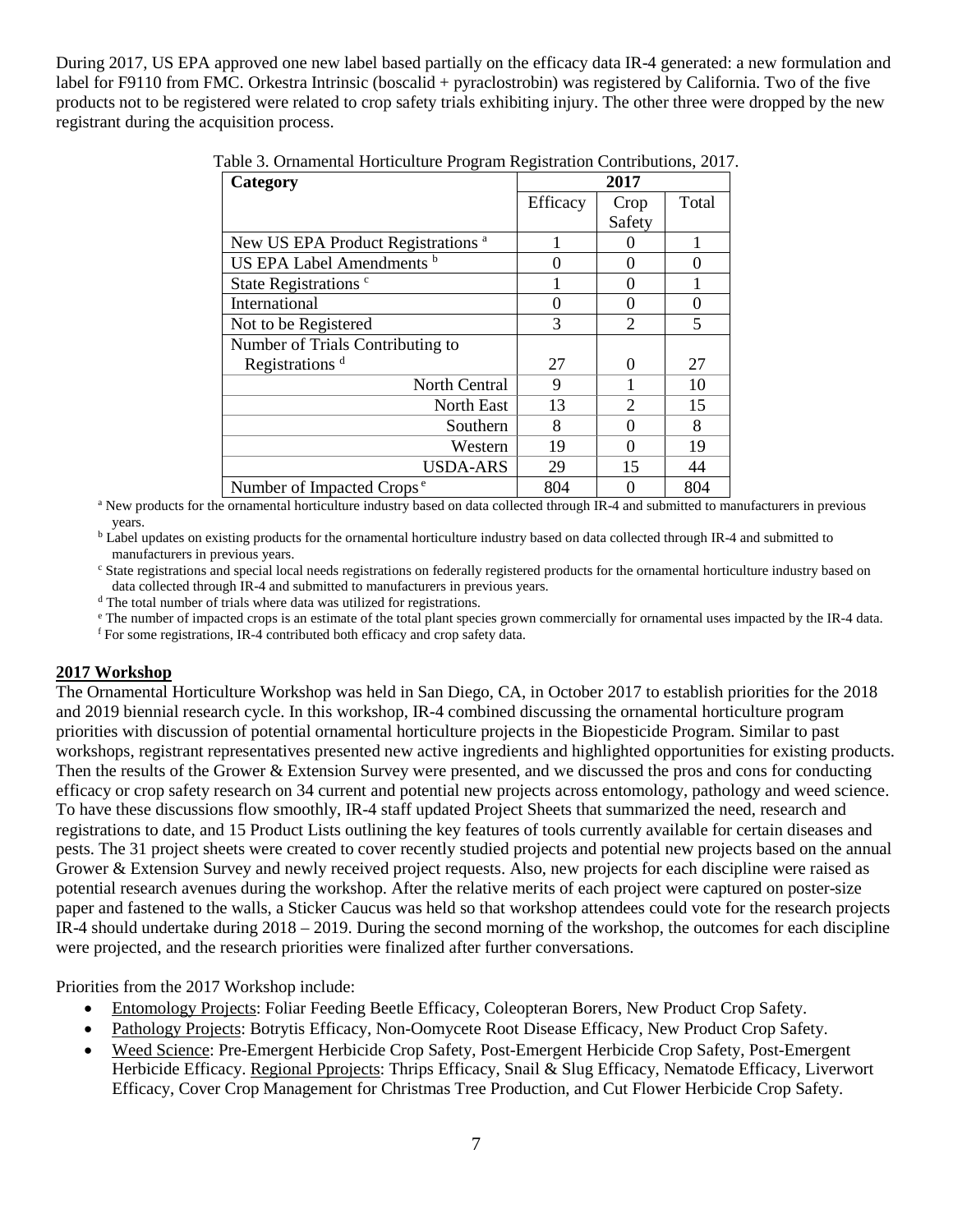### **Invasive Species Research Activities**

During 2017, the IR-4 Ornamental Horticulture Program continued to facilitate research activities for two invasive species impacting the Ornamental Horticulture Industry: Boxwood Blight Biology and Management, and Impatiens Downy Mildew Biology and Management. Each project was funded under USDA-APHIS Farm Bill Section 10201/10007 and encompassed key objectives to manage exotic invasive species by studying aspects of pathogen or pest biology and management tools (conventional or biopesticide as appropriate to the target organism) on plants to enable growers to better implement mitigation strategies. The Arthropod Management Project finished during 2015, and the final summary report of research results was posted to the IR-4 website in 2017. The Chrysanthemum White Rust project ended during 2016 but a final summary will be posted in 2018. Key elements of each project are listed in Table 4 below.

| <b>Project Topic</b> | <b>Collaborating Researchers</b>       | <b>Research Objectives</b>                         | <b>Duration</b> |
|----------------------|----------------------------------------|----------------------------------------------------|-----------------|
| <b>Boxwood</b>       | Sharon Douglas, Connecticut            | Fungicide screening and mitigation strategies      | $2011 - 2018$   |
| Blight               | <b>Agriculture Experiment Station</b>  | Cultural control potentials including use of heat  |                 |
|                      | Robert Marra, CAES                     | treatments                                         |                 |
|                      | Jim LaMondia, CAES                     | Effect of sanitizers on conidia and mycelia        |                 |
|                      | Margery Daughtrey, Cornell University  | Impact of fungicides on microsclerotium            |                 |
|                      | Nina Shishkoff, USDA-ARS- Fort         | development                                        |                 |
|                      | Detrick                                | Screening of potential biopesticides for           |                 |
|                      | JoAnne Crouch, USDA-ARS, Beltsville    | microslerotium inactivation                        |                 |
|                      | Mike Benson, NC State University       | Development of isothermic LAMP detection assay     |                 |
|                      | Marc Cubeta, NC State University       | Boxwood species and cultivar screen for resistance |                 |
|                      | Kelly Ivors, NC State University       | Calonectria pseudonaviculata host range            |                 |
|                      | Chuan Hong, Virginia Tech              | (Pachysandra and Sarcoccoca)                       |                 |
|                      | Anton Baudoin, Virginia Tech           | Development of infections under field conditions   |                 |
|                      | Norm Dart, Virginia Department of Ag.  | Calonectria pseudonaviculata population genetics   |                 |
|                      | & Consumer Services                    | Development of epidemiology model based on         |                 |
|                      | Len Coop, Oregon State University      | U.S. temperature and moisture conditions           |                 |
|                      | Anne Gould, Rutgers University         |                                                    |                 |
|                      | Brad Hillman, Rutgers University       |                                                    |                 |
| Impatiens            | Margery Daughtrey, Cornell University  | Overwintering of Plasmopora obducens oospores      | $2012 - 2018$   |
| Downy Mildew         | Mary Hasubeck, Michigan State          | Fungicide screening and rotational strategies      |                 |
|                      | University                             | Sporangia and oospore development and              |                 |
|                      | Aaron Palmateer, University of Florida | epidemiology                                       |                 |
|                      | JoAnne Crouch, USDA-ARS, Beltsville    | Plasmopora obducens population genetics            |                 |
|                      | Nina Shishkoff, USDA-ARS, Fort         | Development of genetic tools for downy mildews     |                 |
|                      | Detrick                                | including Impatiens Downy Mildew, Cucurbit         |                 |
|                      | Lena Quesada, NC State University      | Downy Mildew, Hops Downy Mildew, Basil             |                 |
|                      | Ann Gould, Rutgers University          | Downy Mildew                                       |                 |

Table 4. Invasive Species Projects during 2017

As an offshoot from the APHIS impatiens downy mildew project, IR-4 submitted and received a competitive USDA-NIFA Specialty Crop Research Initiative (SCRI) planning grant to identify knowledge gaps for downy mildews of environmental horticulture crops and to better understand how scientists findings are put into practice by growers. To achieve these goals IR-4 developed a survey for growers and held a workshop with members of the research and stakeholder communities. The survey asked growers about downy mildews (DMs) within their operations and how they handled outbreaks. The workshop included presentations and discussions on topics related to the biology, genetics, management and economic impact of downy mildew diseases and how best to convey complex topics to audiences with diverse language and education backgrounds. IR-4 then developed and posted a white paper that outlined the knowledge and outreach gaps (see details below) and the resulting potential short and long term objectives. This white paper provides a research and outreach roadmap to address DMs for the benefit of growers and consumers, and it will help to frame the issues for policy makers and granting agencies.

### **Pollinator Protection Activities**

Protecting pollinators has risen to a high level of public concern and is affecting decision making at many levels, from individual consumers to the federal government representatives. This SCRI research project is expected to provide crucial, science-based information for grower decision making and provide opportunities for the ornamental horticulture industry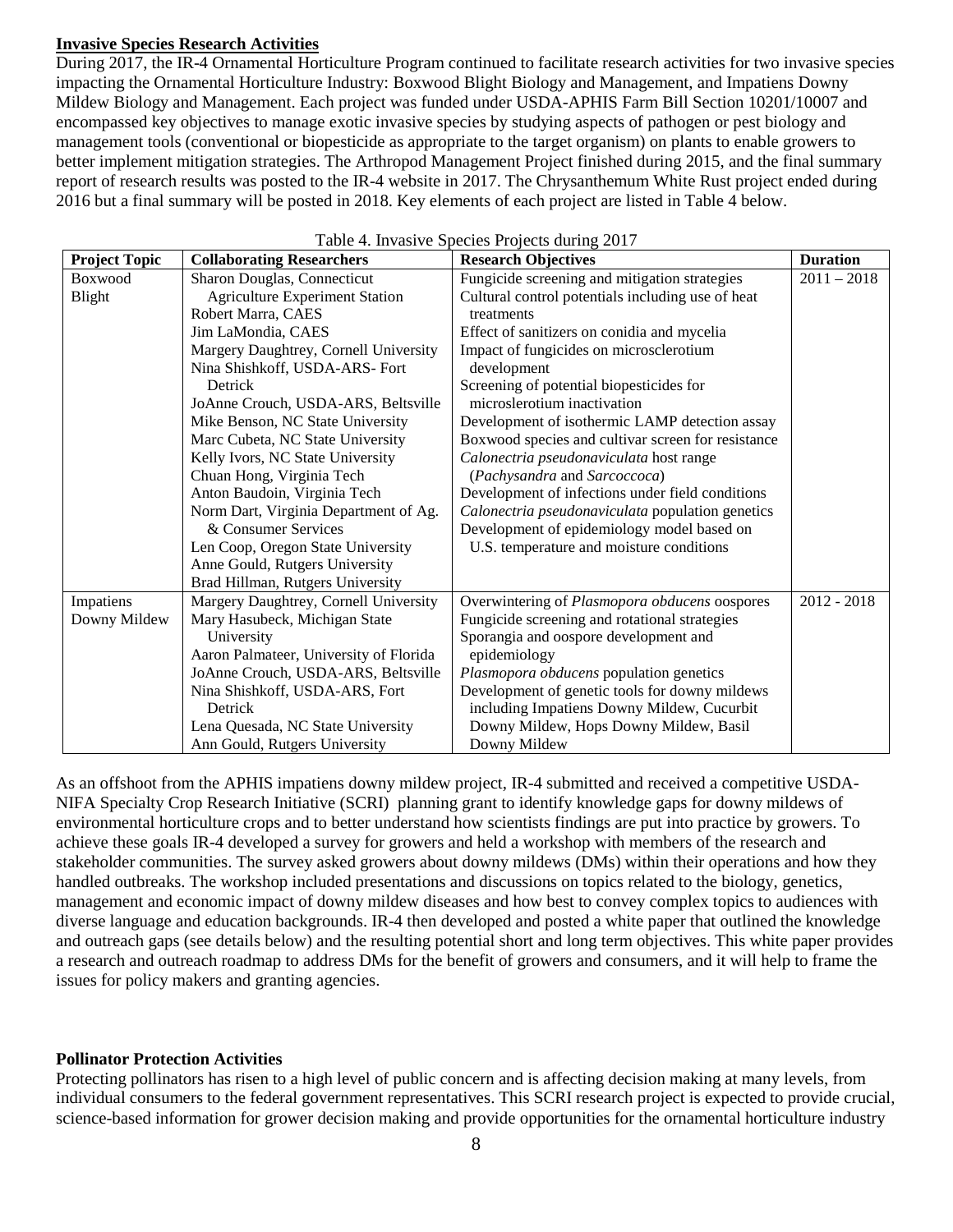to contribute to improved pollinator health by growing plants under best production practices, thereby increasing pollinator forage quality and quantity in rural and urban landscapes.

This research project team is comprised of entomologists and agricultural economist from Clemson University, Connecticut Agriculture Experiment Station, Cornell University, Michigan State University, Penn State University, University of California, University of Florida and University of Kentucky.

During the first year, IR-4 in cooperation with several universities established test garden plots of common annuals and perennials and then collected/counted the number of visiting pollinators. IR-4 has now begun studies on the amount of systemic insecticides found in pollen and nectar of rhododendron and sunflower plots and has also established plots for geraltdon wax flower, salvia, and snapdragon. IR-4 has started compiling the available efficacy and toxicology information for alternative treatment options, and have developed a grower survey to understand the economic and social impacts related to neonicotinoid use or lack thereof. IR-4 has also developed the consumer online and eye tracking survey tools to assess consumer willingness to pay and preferences related to grower production practices. The team contributed to the Horticultural Research Institute's Best Management Practices document and wrote more than 10 articles and gave 39 presentations. Ultimately, these activities will improve pollinator health and improve the sustainability and profitability of the ornamental horticulture and beekeeping industries.

## **Biopesticide and Organic Support Program**

The IR-4 Biopesticide and Organic Support Program has the goal of facilitating the registration of crop protection products classified by EPA as Biopesticides. The program provides registration assistance to university and USDA researchers as well as to small biopesticide companies with regulatory advice and petition preparation assistance. The program also does considerable work on product performance.

### **Research Activities**

Since its inception in 1982, the IR-4 biopesticide research program has provided competitive grant funding of projects, amounting to over \$8.4 million to researchers (see<http://ir4app.rutgers.edu/biopestPub/grantFundedProj.aspx> for report summaries). In 2014, IR-4 decided to transition its biopesticide program from a "Request for Application" program that supported Early, Advanced and Demonstration stage research to a priority setting workshop with actively engaged stakeholders who choose the most critical needs for biopesticides, and IR-4 responds by directing research to these priorities.

IR-4 held its first Biopesticide Priority Setting Workshop in September 2014 in association with the Food Use Workshop in Atlanta, GA. The workshop was established to actively engage stakeholders and encourage submission of known pest management voids that could potentially be answered by biopesticide technology. Continued stakeholder input occurred at the 2016 Biopesticide Workshop in Orlando, Florida. Based on the priorities established at the 2016 workshop, in 2017, IR-4 funded 13 studies with 31 different researchers. These studies were conducted by different universities on fruits, vegetables, honeybees, and ornamentals. Among the high profile invasive pests, the biopesticide program has supported projects involving Spotted Wing Drosophila, American Chestnut Blight, and Fire Blight management in organic pome fruit. See Attachment 10 and<http://ir4app.rutgers.edu/biopestPub/pnnProjects.aspx> for the specific research projects and research cooperators.

Due to feedback gathered from the preceding Biopesticide Workshops, the workshop interval is now changed to every other year to allow researchers more time to compile important information and understand efficacy results and needs going forward. The next workshop will take place September 20-21, 2018 in St. Louis, MO.

### **Submissions and Successes**

In 2017, IR-4 submitted a registration packages to EPA for PMV-01 for the management of Pepino Mosaic Virus in tomato and for *Metschnikowia fructicola* for the management of diseases in the Small fruit vine climbing subgroup, except fuzzy kiwifruit (Crop Group 13-07F). IR-4 also submitted a number of additional studies to the EPA to support the pending request for *Pseudomonas fluorescens* ACK55.

The EPA approved the bioinsecticide PFR-97 label amendment request to add management of flies in mushroom houses. Other amendments include the addition of basil, cabbage, potato, and apple to the Stargus (*Bacillus amyloliquefaciens F727*) label. Regulatory support focused on control of *Phytophthora infestans* and *Erythroseptica* in potato with the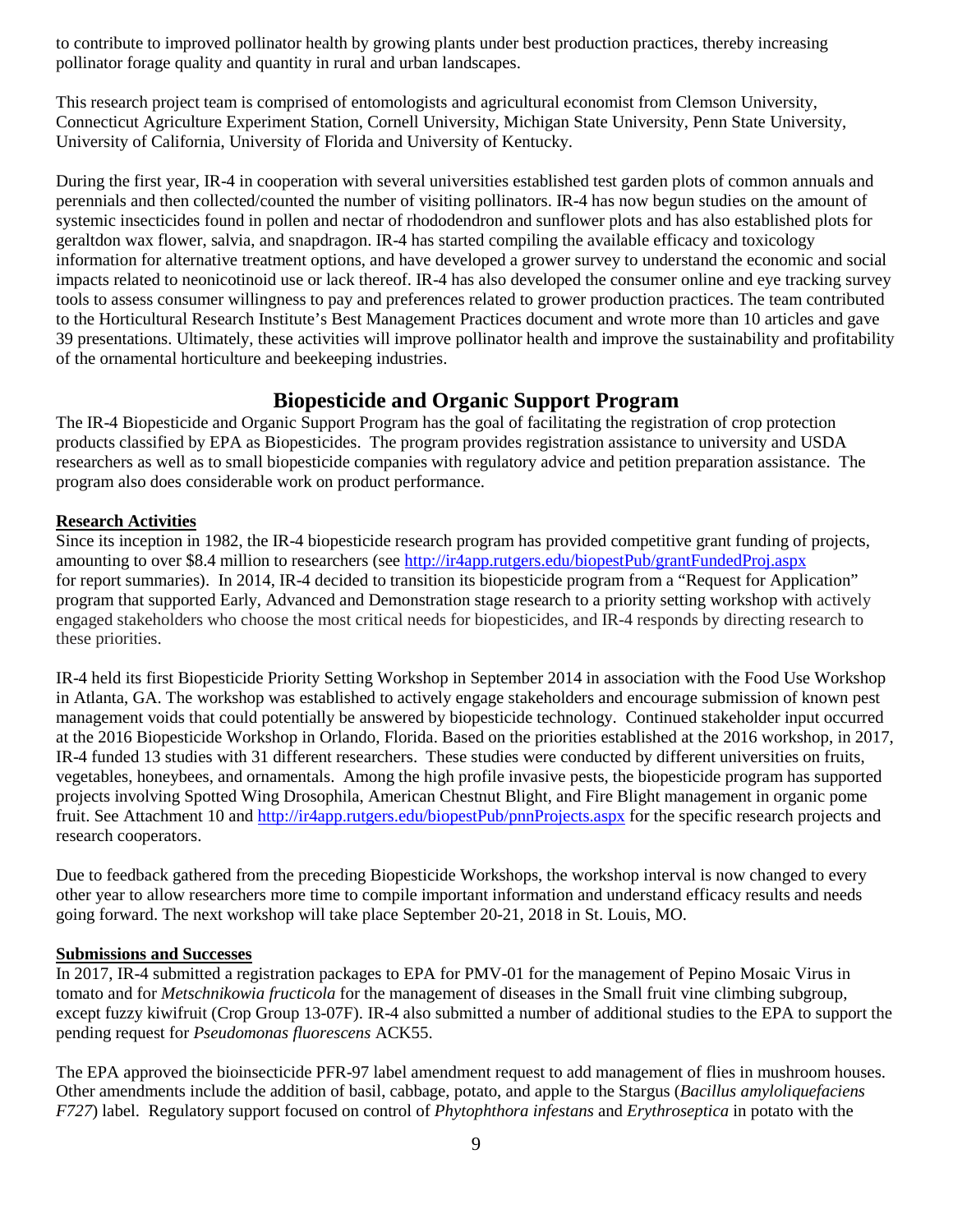biofungicide previously known as MBI-110. These label changes were also supported by efficacy trials funded by the Biopesticide program.

### **The Public Health Pesticides Program**

The IR-4 Public Health Pesticide (PHP) Program's objective is to focus on registrations of pesticide products that protect the public from vector-borne diseases (e.g. Dengue or Zika virus, Lyme disease, malaria, etc.) and from the nuisance and economic costs caused by mosquitoes, ticks, and other arthropod public health pests. Vector control uses of pesticides are statutorily recognized as "minor uses", and it is widely recognized that public support for their development and registration is in the public interest. The PHP Program provides regulatory support for new vector control materials, products, and use patterns. In addition, the Program maintains a unique database of existing vector control tools and potential PHP's; collaborates with industry, the user community, and regulators on developing strategies to retain products in the vector control toolbox in the face of new regulatory requirements; and participates in efforts to encourage innovation and streamline the path to registration and market. In 2017, the program made one submission to EPA to convert the use of permethrin disinfections of aircraft products that is currently under an EPA Section 18 emergency use to a full Section 3 registration, final approval is expected in June of 2018.

Primary funding for the IR-4 PHP Program is provided by the Deployed Warfighter Protection Program (DWFP) of the U.S. Department of Defense (DoD) and by USDA-ARS. IR-4 serves as a regulatory consultant and representative for many of the new materials and methods developed by DWFP-funded researchers, as well as other military and USDA medical and veterinary entomology programs. Unfortunately, due to other priorities, DoD and USDA-ARS management did not renew their cooperative agreement with IR-4. At this time, IR-4 has suspend operations with the Public Health Pesticide objective.

### **Impact**

This document captures the successes, accomplishments and deliverables of the IR-4 Project in its core program areas. IR-4 remains a highly accountable and responsive organization that directly answers the articulated needs of its stakeholders. It should be further noted that the majority of IR-4's research efforts is with products that are compatible with Integrated Pest Management systems, and have low toxicity and hazard or degrade rapidly after use. The goal of IR-4 is to give safe and effective pest management tools to farmers so they can maximize yields of quality fruits, vegetables and nuts, and the many other specialty crops that are important constituents of a consistent supply of nutritious food available to the public at an affordable price. The same culture applies to ornamental horticulture crops. What IR-4 delivers to society continues to be extremely important and necessary.

In December, Michigan State University's Center of Economic Analysis released an updated study on the economic impact of IR-4 Project's activities in the Food, Ornamental Horticulture and Biopesticide and Organic Support programs. According to the report, *"the estimated total effects of the IR-4 Project includes supporting an estimated 95,261 jobs with total labor income of \$5.6 billion and annual contributions to gross domestic product totaling about \$9.4 billion. These impacts represent best estimates of ongoing contributions to the U.S. economy, largely through crop agricultural productivity and damage mitigation via pest management."* See

<http://ir4.rutgers.edu/Other/IR4%202017%20Impact%20Final.pdf> for a full report of the IR-4 economic impact study.

### **2017 Appropriations and other funding**

The IR-4 Project receives funds by various units within USDA in partnership with the SAES as well as others. Funding is broken down into two main buckets, "Core Programs" and "Enhanced Mission". Total funding received in calendar year 2017 in these two areas was approximately \$17,910,552. See below for details: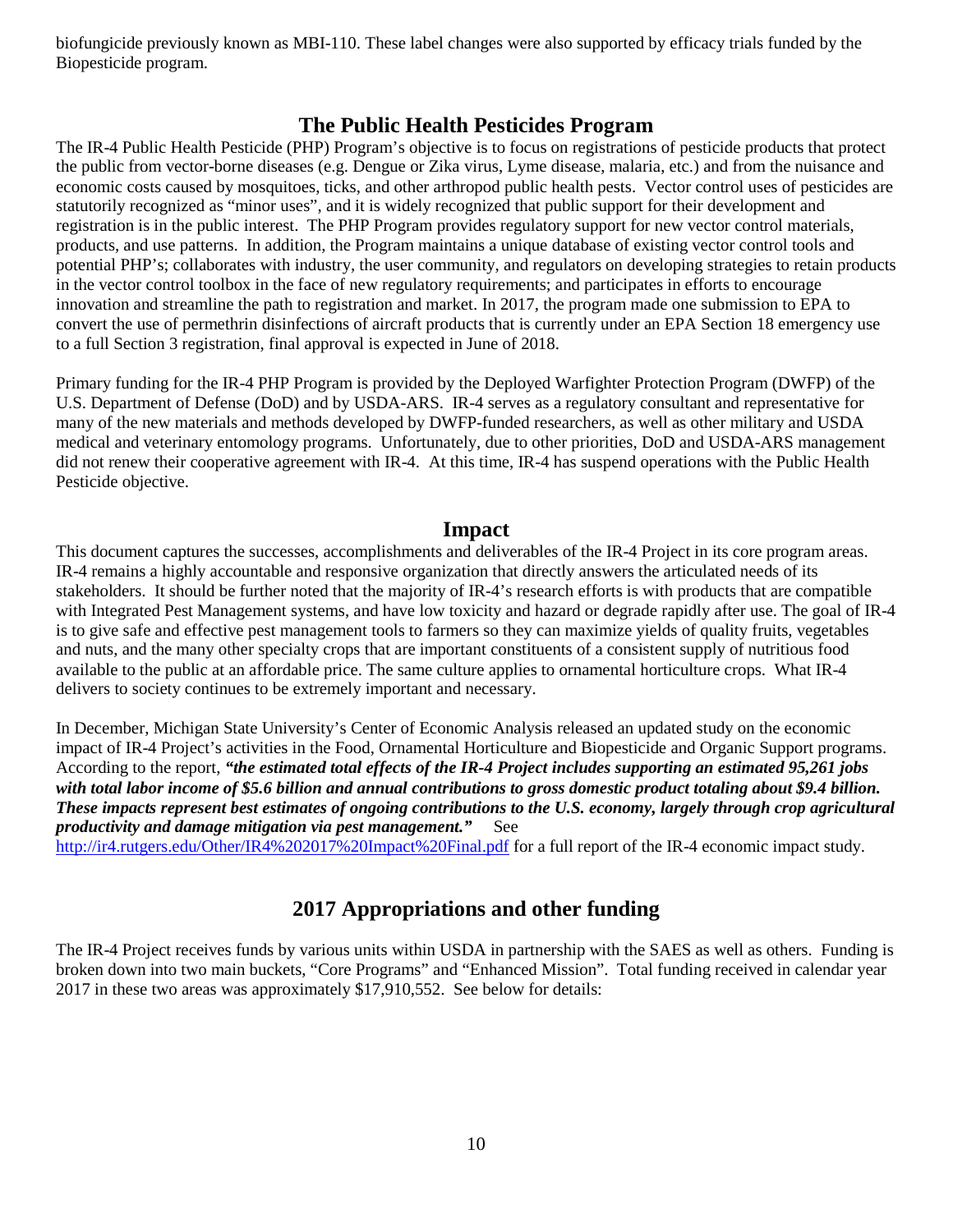### **Core Programs**

| Amount       | Source                      | Comment                                                                                     |
|--------------|-----------------------------|---------------------------------------------------------------------------------------------|
| \$11.913,000 | Congressional               | Support operations within the Food, Ornamental Horticulture and Biopesticide and            |
|              | Appropriation via           | Organic Support programs. In 2017, approximately \$7.353 million was distributed to the     |
|              | Special Research            | four IR-4 Regional offices and Headquarters for personnel, supplies, equipment;             |
|              | Grant administrated         | laboratory analysis and other core expenses. Slightly over \$2.30 million was allocated for |
|              | by USDA-NIFA                | field trials that produce the necessary residue samples and product performance data;       |
|              |                             | \$505,000 for ornamental trials; \$390,000 for biopesticide/organic support grants,         |
|              |                             | \$228,000 for new analytical instruments, \$300,000 for supplemental laboratory analysis    |
|              |                             | and the remaining \$834,000 was mandatory NIFA holdback                                     |
| \$481,182    | State Agriculture           | Multi-State Research Funds/NRSP-4 grant. NRSP-4 funds directly pay salaries for IR-4        |
|              | <b>Experimental Station</b> | HQ management who provide overall leadership and coordination of the IR-4 Project's         |
|              | Directors (NRSP-4)          | on-going research efforts.                                                                  |
| \$3,170,000  | Congressional               | Funds support salary and other expenses for USDA-ARS personnel involved with high           |
|              | Appropriation via           | priority research within IR-4's Food and Ornamental Horticulture programs.                  |
|              | USDA-Agriculture            | Participating ARS scientists are given specific research assignments that fully             |
|              | <b>Research Service</b>     | complement and do not duplicate the on-going research at the SAES                           |
| \$15,564,182 | <b>TOTAL FUNDING</b>        | <b>CORE PROGRAMS</b>                                                                        |
|              |                             |                                                                                             |

### **Enhanced Missions**

| Amount      | Source                                                                            | Comment                                                                                                                                                                                                                                                                                                                                                                                                                       |
|-------------|-----------------------------------------------------------------------------------|-------------------------------------------------------------------------------------------------------------------------------------------------------------------------------------------------------------------------------------------------------------------------------------------------------------------------------------------------------------------------------------------------------------------------------|
| \$30,000    | Department of<br>Defense/USDA-<br><b>Agricultural</b><br><b>Research Service</b>  | Cooperative agreement between IR-4 and USDA-ARS based on allocation through<br>Deployed Warfighter Protection Program. Funding is provided exclusively for the Public<br>Health Pesticide Registration Support Program and pays for personnel costs, travel and<br>subcontracts to research groups who conduct priority research projects. Agreement<br>expired in September 2017.                                            |
| \$579,000   | <b>USDA-Foreign</b><br><b>Agriculture Service</b><br>and other global<br>partners | Resources to support activities that promote global pesticide regulatory harmonization<br>and remove barriers to US specialty crop exports. This includes funds for capacity<br>building training programs in Asia, Africa and Latin America and Technical Assistance<br>for Specialty Crops grant to develop additional data (eg. field trials) in the US that is<br>required by trading partners to allow domestic exports. |
| \$2,899,975 | <b>USDA-NIFA SCRI</b>                                                             | Competitive research grants to determine research and extension gaps for downy mildew<br>diseases in environmental horticulture crops (\$50,000) and to study pollinator protection<br>in ornamental horticulture $(\$2,894,975)$ , over two years) with emphasis on data gaps for<br>risk assessment of systemic insecticides applied to ornamental horticulture crops.                                                      |
| \$1,737,370 | <b>Industry support</b>                                                           | Unrestricted funds-the crop protection industry and some grower groups/commodity<br>associations also contribute direct financial resources as well as significant in-kind<br>resources. IR-4 used these resources to supplement USDA funds, specifically: additional<br>research activities, additional IR-4 HQ operations, priority setting/research planning<br>workshops, EPA training tour, and related meetings.        |
| \$5.246.345 | <b>TOTAL FUNDING</b>                                                              | <b>ENHANCED MISSIONS</b>                                                                                                                                                                                                                                                                                                                                                                                                      |

IR-4 also receives in-kind contributions from multiple sources including:

- SAES/land grant universities by hosting IR-4 field research centers, analytical laboratories and management offices throughout the United States (estimated at nearly \$6 million annually)
- EPA Pesticide Registration Improvement Act fee waivers average approx. \$6.0 million/annually.
- Crop protection industry (their in-kind contributions are estimated to be a 1:1 match).
- The government of Canada also makes significant in-kind contributions (>\$750,000).

The IR-4 Project remains prudent with the use of resources while it continues to search for opportunities to gain efficiencies in all aspects of its research and regulatory affairs. Over the last several years, there have been substantial process improvements that allow IR-4 to get the most out of the funding. Specifically, in May of 2016, IR-4 established a panel to perform an independent organizational assessment of IR-4's operations. The Panel recommended that the IR-4 Project maintain its basic structure and engage in a thorough review of many of its processes to determine if any modification could lead to operational efficiencies and financial savings.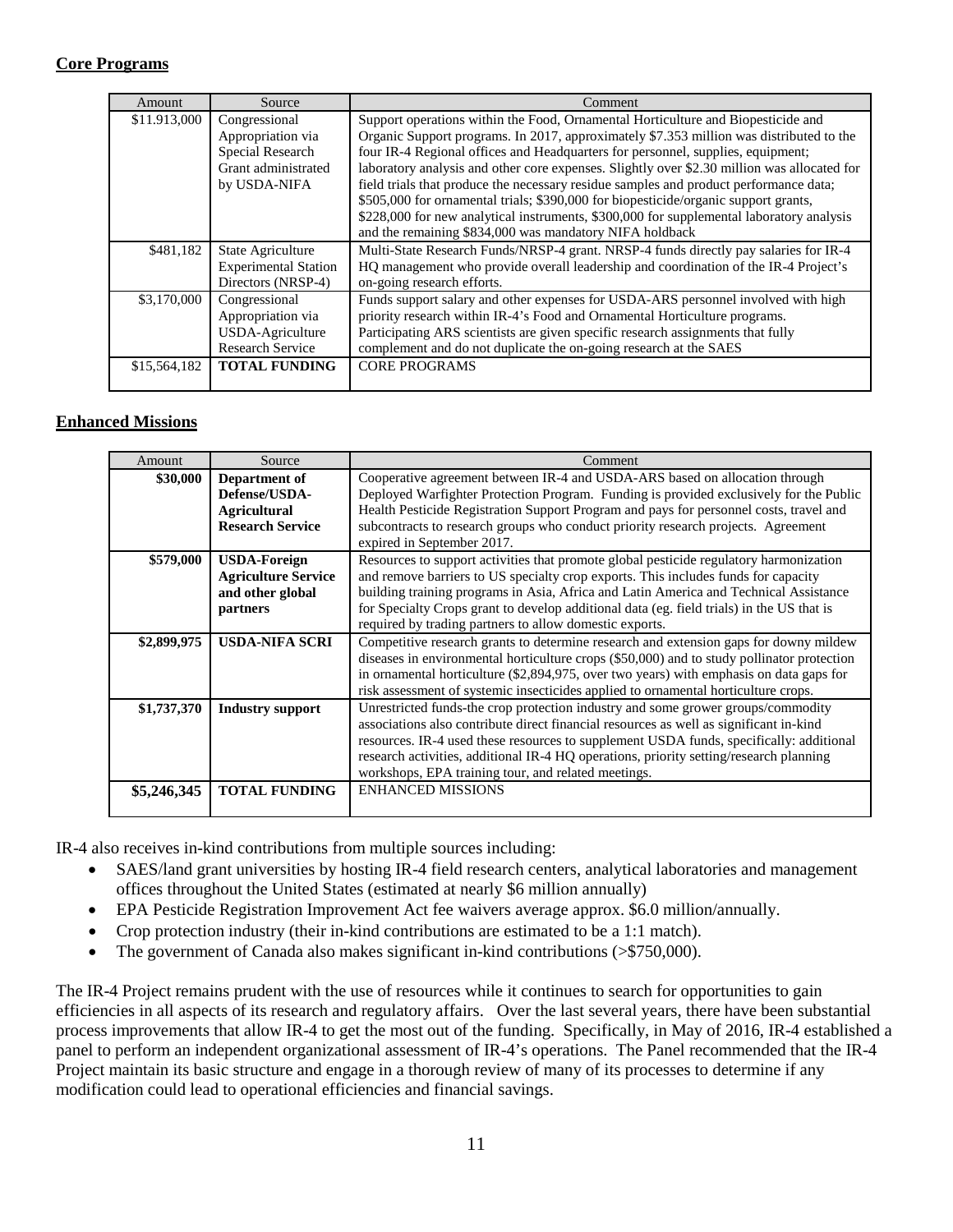In response to the recommendation, IR-4 has established three ad-hoc working groups to start the examination of processes. The first group is exploring the opportunities for efficiencies within the collection and reporting data from the field research sites, the second group is looking at efficiencies in the analytical laboratories and the third group is seeking efficiencies in operations between IR-4's three existing research programs (Food Crops, Biopesticide/Organic Support and Ornamental Horticulture). Activities of these three workgroups continue. Certain process changes have been proposed and/or implemented that should lead to additional efficiencies. For example, specific process changes have led to the IR-4 Analytical Laboratories significantly reducing their backlog of uncompleted residue analysis. A major change planned for 2019 includes having all existing research program priority-setting workshops in a single week at a single venue.

### **Future Directions**

IR-4 facilitates a stakeholder-driven research prioritization process to set direction for addressing the most important pest management voids in specialty crop agriculture. The goal is to work with crop protection products that are best suited to manage/control those pests. This is necessary because IR-4 does not have adequate resources to answer all documented pest management needs in specialty crops. This project prioritization process provides IR-4 clear guidance on resource allocation. The processes in the Food, Ornamental Horticulture and Biopesticide and Organic Support Programs are somewhat different and detailed below.

### **Food Program**

The majority of priorities for 2018 research in the Food Program were determined at the September 20-21, 2017, Food Use Workshop held in Denver, Colorado. Because of the large number of "needs" and the limited resources to answer these needs, IR-4 facilitates an internet-based process prior to the workshop where stakeholders identify and nominate projects for consideration at the workshop. Only projects identified by at least one stakeholder during the on-line process as "A Priority" are discussed at the workshop.

Approximately 155 participants (growers, commodity organizations, university research and extension specialists, and representatives from EPA and the crop protection industry) attended the workshop where they deliberated and developed consensus on the most important chemical/crop research projects. At a minimum, assessments are based on the following criteria:

- 1. Availability and efficacy of alternative pest management tools (including ongoing projects for the same need);
- 2. Pest damage potential of target pest(s);
- 3. Performance and crop safety of the chemical tool in managing the target pest(s);
- 4. Compatibility of the proposed chemical candidate with Integrated Pest Management and safety to pollinators;
- 5. Uses currently covered by Section 18 emergency exemptions and;
- 6. Harmonization implications due to lack of international MRLs.

Recognizing certain high priority needs that are regionally based or certain high priority needs that might be missed at the workshop, IR-4 has a secondary process where stakeholders can write a comprehensive justification document to upgrade a particular project. This upgrade process serves as a safety net to ensure that IR-4 remains responsive to the specialty crop growers and their pest management needs.

Based on priorities established at the IR-4 Food Use Workshop and the upgrade process, the 2018 food program consists of 396 field trials involved in residue studies. This trial plan includes 322 trials to be conducted at IR-4 Field Research Centers/other University sites, 53 field trials at ARS sites and 21 field trials conducted by Canadian partners (CN-PMC). Additionally, IR-4 is conducting 82 field trials to develop product performance data. The majority of these trials are at University sites with four being conducted at ARS sites.

The next Food Use Workshop to identify 2019 research priorities is scheduled for September 20-21, 2018, in St. Louis, MO.

### **Ornamental Horticulture Program**

The Ornamental Horticulture Program also utilizes a priority-setting workshop to establish priorities. Workshops are scheduled every two years to support multi-year research plans. Research priorities balance crop safety and efficacy testing for new active ingredients and expanded current registrations for new and important pest species.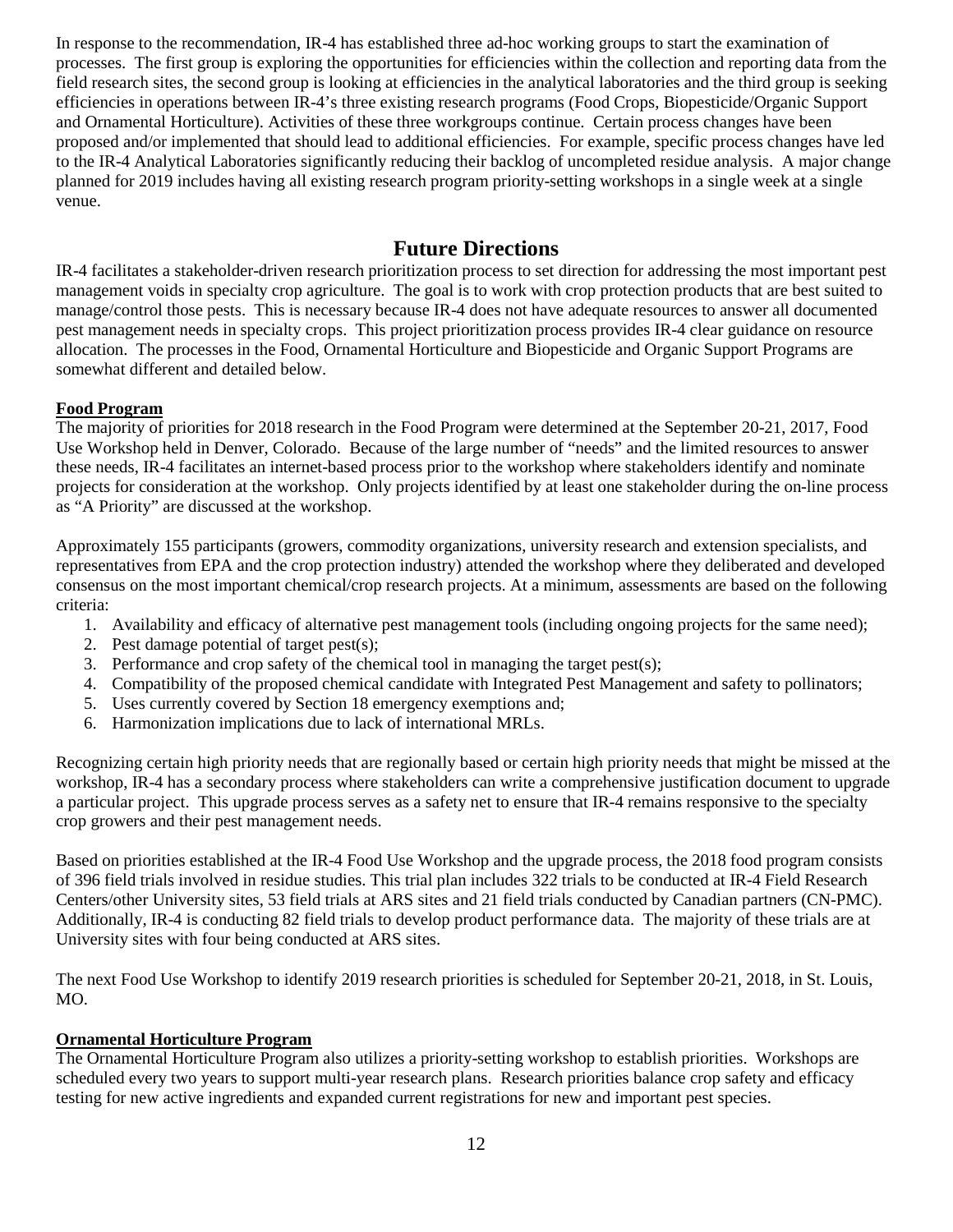In 2017, IR-4 convened an Ornamental Horticulture Priority Setting Workshop on October 17-19, 2017 in San Diego, CA. This workshop established priorities for IR-4's 2018 and 2019 Ornamental Horticulture research. Planned work in 2018 includes insecticide efficacy testing with Foliar Feeding Beetles, Coleopteran Borers (Ambrosia Beetles), and Scale/Mealybug. Fungicide efficacy testing against Botrytis and Non-Oomycete fungi. Herbicide testing includes crop safety studies for in-season "Pre-emergent" and "Post-emergent" uses, and efficacy testing for post-emergence applications. IR-4 is also planning funding insecticide/miticide crop safety testing as well as regional priorities which include efficacy research on Thrips, Snail and Slugs, nematode, and liverwort, as well as crop safety on cut flowers and ground covers for Christmas trees.

### **Biopesticide and Organic Support Program**

The priority setting for the Biopesticide and Organic Support Program/Food Crops was held on September 21, 2016 in Orlando, FL. During the workshop, there were discussions concerning the outcome of the 2015/2016 projects including if any of the results looked promising enough to fund for a  $2<sup>nd</sup>/3<sup>rd</sup>$  year. Projects for 2018 include:

- Varroa mite / honey bees
- Phorid fly management/ mushroom
- Spotted wing drosophila/ All crops
- Pepper weevil / GH Pepper
- Fire blight (Erwinia amylovora) Organic / Apples
- Black rot (Xanthamonas) / Organic brassica
- Weeds/All crops
- Stem gall wasp / Blueberry
- Spotted wing drosophila / Organic fruit
- Agrobacterium rhizogens / Tomato, cucumber GH
- Downy mildew / Organic spinach
- Pythium, Cylindrocarpon / Conifer seedlings
- Black sigatoka / banana

Except for a single priority in the ornamental horticulture area, the priorities established at the 2016 Biopesticide and Organic Support Workshop will continue and cover IR-4's 2018-field research efforts.

IR-4 continues to focus its efforts in concert with the strategic plan, *IR-4 Project - VISION 2020.* This plan details the IR-4 Project background, vision, mission, values, culture, objectives and funding needs and identifies strategic benchmarks and the goals in each program area. See the IR-4 website for details of the strategic plan.

Specialty crop growers/minor use stakeholders continue to face significant challenges and costs in managing critical pests that attack and damage their crops. This has led to a greater need for IR-4 resulting from:

- Consolidations within the crop protection industry;
- Many new damaging invasive pests;
- Existing products less effective due to pest resistance;
- Companies are requiring additional data needed to support refined risk assessments;
- Domestic specialty crop growers want access to international markets, additional data is needed to meet these requirements; and
- Companies need/require robust crop safety and product performance testing on specialty crops before they will register the use.

Adequate funding remains as IR-4's most critical challenge. IR-4 funding from government sources in 2017 was lower than in 2009, aside from cost associate with inflation, etc. The impact of multiple years of flat funding and escalating costs is affecting IR-4's ability to maintain research levels needed to address grower demands. More troubling was the proposal in the fiscal year 2018 Executive Budget that eliminated 10 USDA-ARS research programs, all of which develop data under the IR-4 umbrella. These 10 projects account for approximately 20% of IR-4's research capacity.

In response to these funding challenges, the IR-4 Commodity Liaison Committee continues to advocate for IR-4 to decision makers within the Federal government about the importance of IR-4 and the need to provide adequately resources. The Commodity Liaison Committee has been very successful in raising awareness of IR-4 and the resource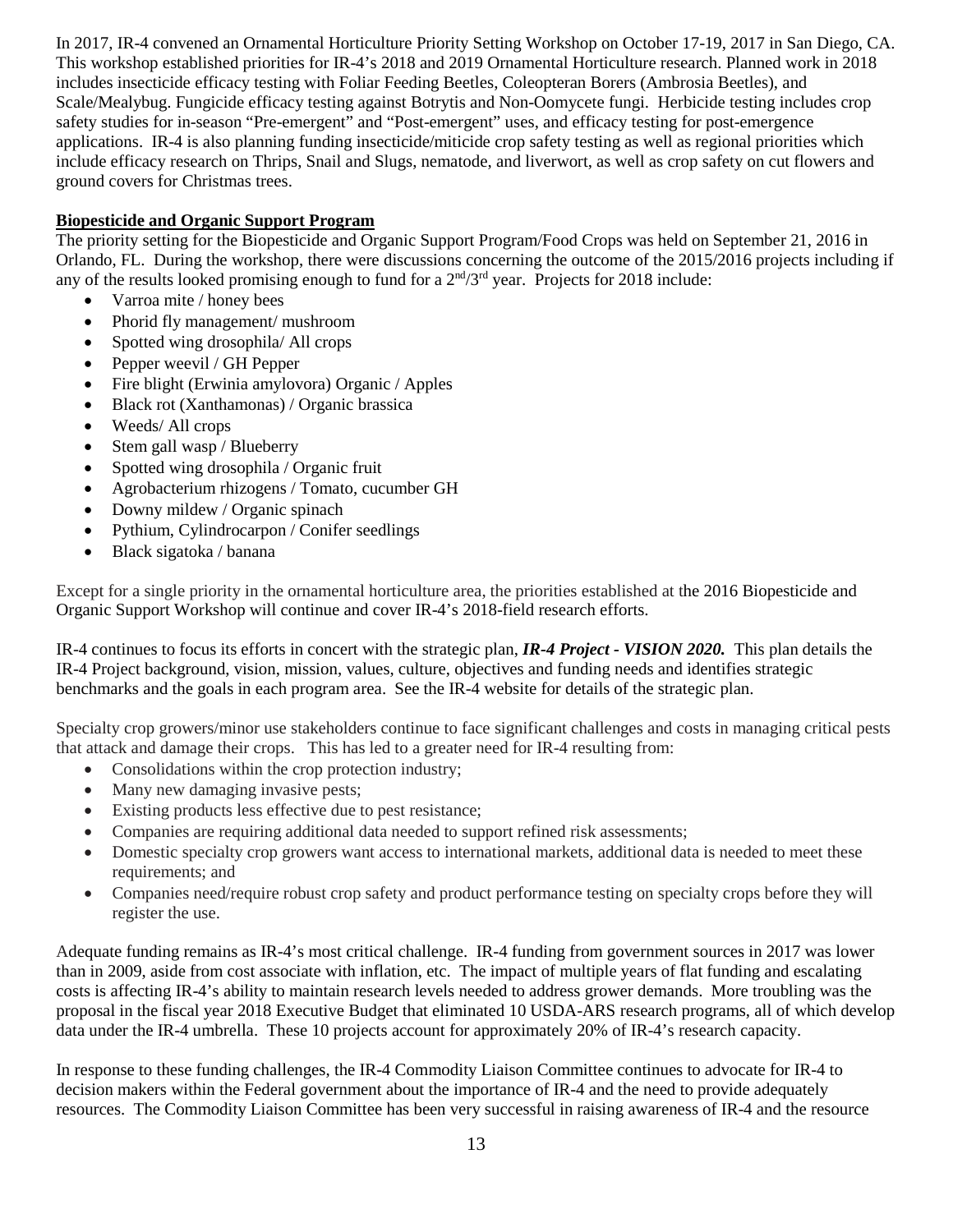issues. Unfortunately, due to multiple years of Continuing Resolutions and Omnibus Appropriations laws, the efforts by the Commodity Liaison Committee have not yielded a funding increase.

IR-4 has participated in the USDA led effort to establish a Tactical Science initiative/funding stream in the Federal government. The concept behind the Tactical Sciences is for likeminded organizations that provide a service to protect our domestic food supply come together with a single strong collation of programs dedicated to protect agriculture and food. It is envisioned, through this Tactical Science initiative, that Congress provide increased funding to protect our food supply.

In addition to the above, IR-4 faces additional fiscal challenge with our host land-grant universities. IR-4 is unique since IR-4's federal grants do not allow host institutions to charge indirect costs. This prohibition of indirect costs has often left the host institutions with a mandatory cost of funding administrative costs associated with the IR-4 grant. In 2015, Cornell University terminated their activities with IR-4 because it's College of Agriculture and Life Sciences were no longer able to pay a mandatory 18% cost to the University. IR-4 administrators remain fearful that other institutions will duplicate the decision made at Cornell University.

IR-4 continues to keep a close watch on the potential loss of cooperating research institutions. We are currently in discussions on how IR-4 can proactively manage this situation through a change in IR-4 authorizing language and allow the host institutions to charge a nominal amount of service fees.

In spite of these fiscal challenges, IR-4 continues to do its job. IR-4 has a record of accomplishment delivering tangible results, including over 48,000 registrations for food and non-food crops over the 54-year history of the Project. As noted previously in this document referencing the Michigan State University Center of Economic Analysis report of The Economic Impact of the IR-4 Project and Programs, IR-4 has huge economic benefit. The report goes further to conclude: *These impacts (IR-4 contribution \$9.4 billion to the annual gross domestic product) represent best estimates of ongoing contributions to the U.S. economy, largely through crop agricultural productivity and damage mitigation via pest management. Relative to core federal funding of \$15.6 million dollars, this represents a high return to public investment*". The bottom line, the IR-4 Project is a critical component of our nation's food security research infrastructure. An investment in IR-4 will help the agriculture sector meet the demands for high-quality food now and into the future.

## **PUBLICATIONS/PRESENTATIONS**

Archambault, S. and D. Kunkel. 3rd Global Minor Use Summit Program Booklet, Filling the Tool Box for Growers: Developing Strategies for Specialty Crop and Minor Use Programs and Harmonization, Montreal, Quebec, Canada October 1-4, 2017.

Arsenovic, M., J. Baron, D. Kunkel and R. Batts. 2017. The IR-4 Project: Update on Weed Control Projects (Food Uses). The Northeastern Plant, Pest, and Soils Conference, Philadelphia, PA, Abstract.

Cowles, R.S., C.L. Palmer. J. Bethke, J.-H. Chong, B. Eitzer, D. Potter, D. Smitley, and N. Thayaril. 2017. Systemic insecticide risk assessment for pollinators in ornamental horticulture crops. American Chemical Society Meeting. August 2017.

Dorschner, K., D. Kunkel and M. Braverman. Sustainable Management of Arthropod Pests of Tomato, 1st Edition, **Editors:** Waqas Wakil, Gerald Brust and Thomas Perring . Chapter 17. Agricultural pesticide registration in the United States. **Published:** 17th November 2017

Kumar, V., C.L. Palmer, C. L. McKenzie, L. S. Osborne. 2017. Whitefly (*Bemisia tabaci*) Management Program for Ornamental Plants. EDIS ENY-989. Department of Entomology and Nematology, UF/IFAS Extension. April 2017.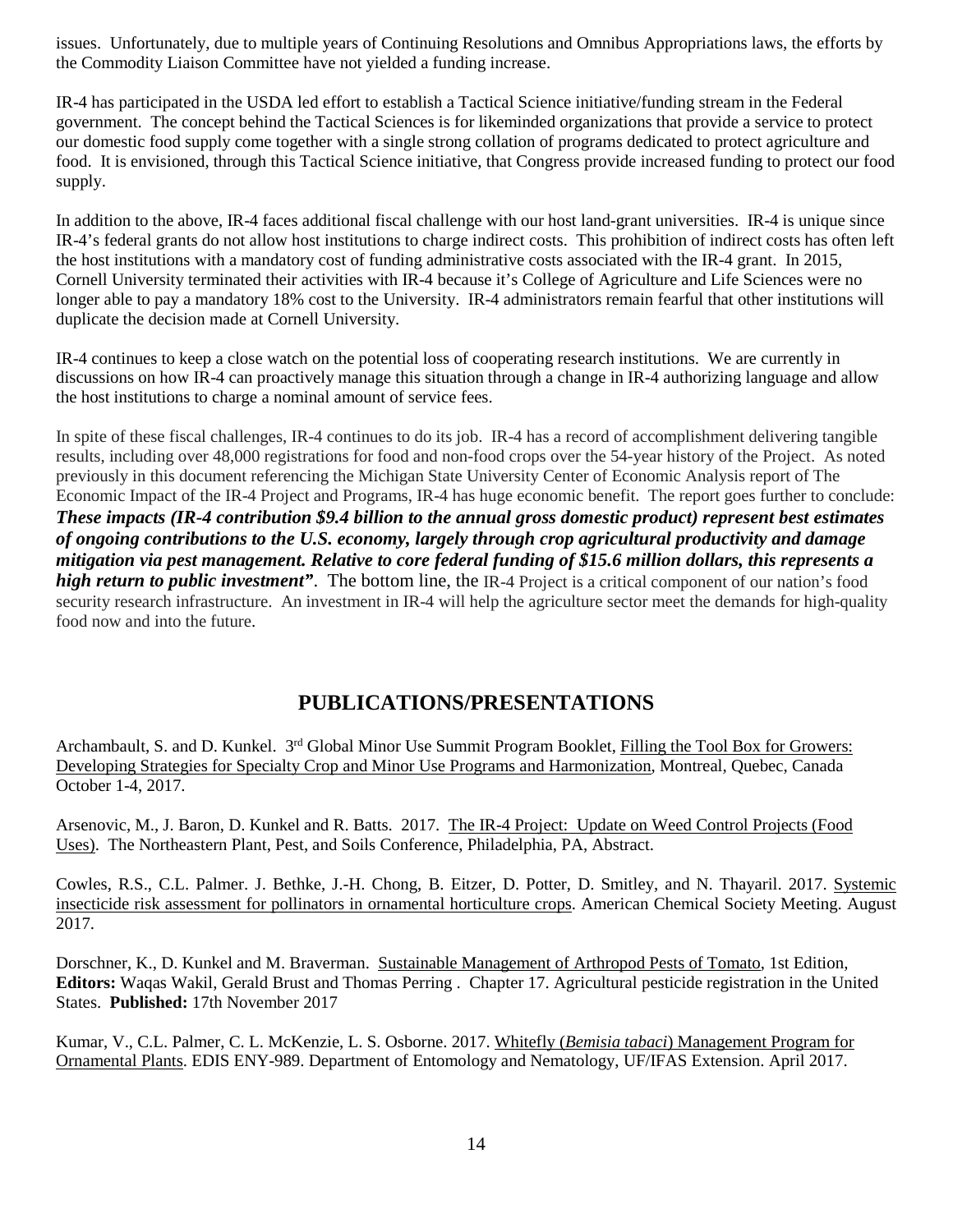Kunkel, D.L., Jerry Baron, Michael Braverman, Jason Sandahl, and Edith Lurvey. 2017. The IR-4 Program and International Cooperation to Address Pest Control Needs for Specialty Crop Growers by Establishing Pesticide MRLs. LAPRW Sixth Congress, Abstract # SS-01

Kunkel, D.L., M. Braverman, and J.J. Baron. 2017. UTILIZING GLOBAL RESOURCES TO REGISTER NEW PEST CONTROL PRODUCTS ON SPECIALTY CROPS. Proc. NEWSS, Vol. 71, p.76.

Kunkel, D. Americas Pesticide Workshop: Exploring trade and regulatory issues**,** Dr. Daniel Kunkel, Associate Director, Food and International Programs, IR-4 Project Headquarters, Rutgers State University of New Jersey – The IR-4 Program and International Cooperation to Address Pest Control Needs for Specialty Crop Growers, March 6, 2017 Location: Quito, Ecuador

McKenzie, C. L. Osborne, V. Kumar, R. Oetting, C.L. Palmer. 2017. The importance of [understanding Bemisia](https://esa.confex.com/esa/2017/meetingapp.cgi/Paper/122185) tabaci cryptic species identification (i.e. [biotypes\) and how this](https://esa.confex.com/esa/2017/meetingapp.cgi/Paper/122185) can impact IRM programs. Presentation at Entomological Society of America Annual Meeting Denver, CO.

Novack, S. IR-4 Newsletter Winter 2017 Vol. 48 No, 1 No.P-27200-17-01

Novack, S. IR-4 Newsletter Spring 2017 Vol. 48 No, 2 No.P-27200-17-02

Novack, S. IR-4 Newsletter Summer 2017 Vol. 48 No, 3 No.P-27200-17-03

Novack, S. IR-4 Newsletter Fall 2017 Vol. 48 No, 4 No.P-27200-17-04

Palmer, C.L. J.A. Bethke, J.-H. Chong, D.O. Gilrein, D. R. Smitley. 2017. Presentation at Entomological Society of America Annual Meeting Denver, CO.

Palmer, C.L. Practical Implications for Current and Future Research Activities. Presentation at Second National Conference on Protecting Pollinators in Urban Landscapes. October 2017.

Palmer, C.L., E. Vea, J. Baron, and E. Lurvey. 2017. IR-4 Ornamental Horticulture Program: 2016 research highlights and 2017 priorities. Northeastern Plant, Pest, and Soils Conference. January 2017.

Starner, V. and S. Novack, 2017. "A Taste of Agriculture on the Delmarva Peninsula", IR-4/EPA/USDA Field Tour June 21, 2017 tour book. New Jersey Agricultural Experiment Station Publication No. P-27200-22-17, 16 pp.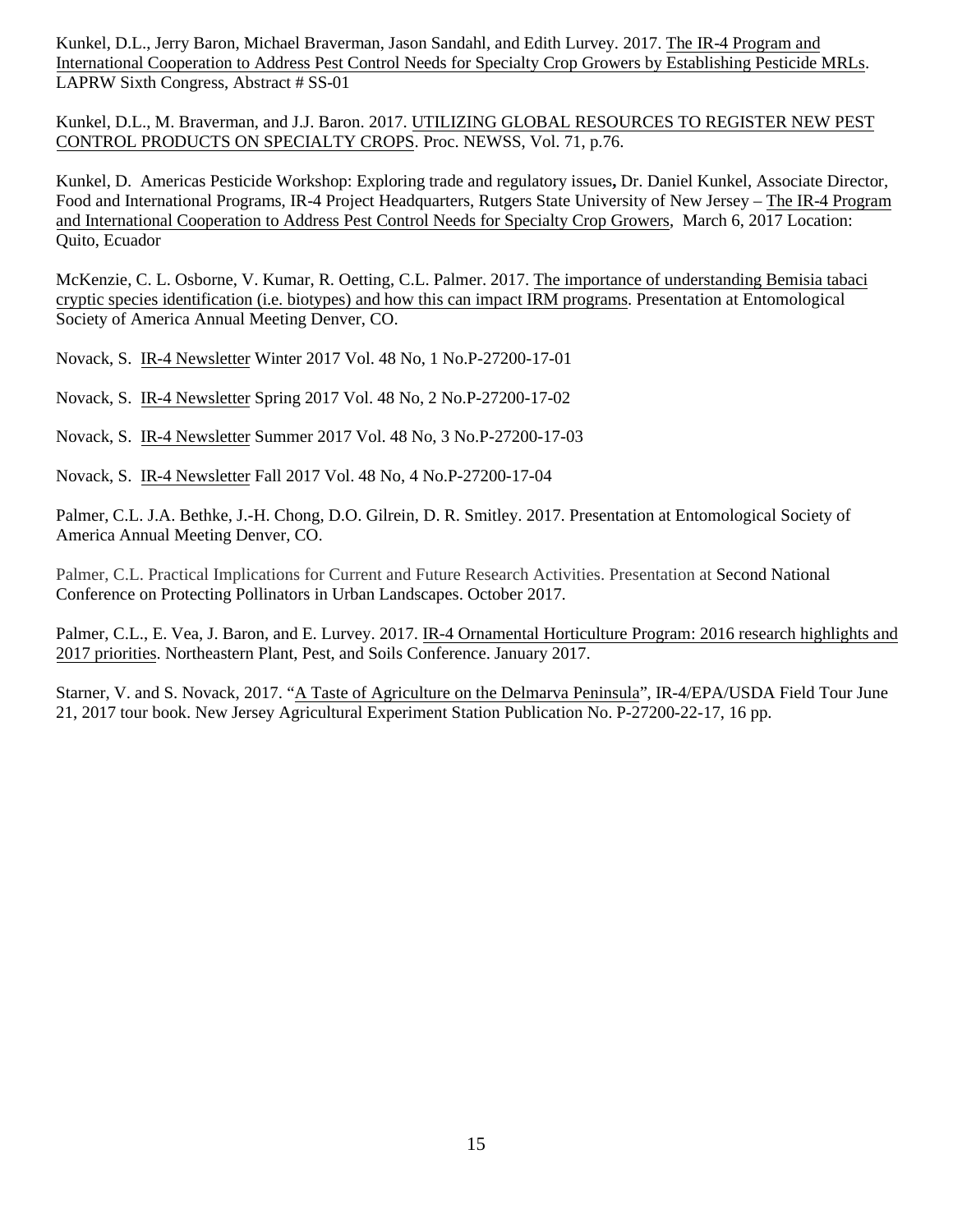December 31, 2017

Approved by:

long Baron

**J.J. Baron, Executive Director IR-4 Project, NJ Agricultural Experiment Station Rutgers, The State University of New Jersey**

\_\_\_\_\_\_\_\_\_\_\_\_\_\_\_\_\_\_\_\_\_\_\_\_\_\_\_\_\_\_\_\_\_\_\_\_\_\_\_\_\_\_\_\_\_

Ochn Cadise

**John Wise, Chair, IR-4 Project Management Committee Michigan State University**

\_\_\_\_\_\_\_\_\_\_\_\_\_\_\_\_\_\_\_\_\_\_\_\_\_\_\_\_\_\_\_\_\_\_\_\_\_\_\_\_\_\_\_\_\_\_

 $\overline{\phantom{a}}$  , and the contract of the contract of the contract of the contract of the contract of the contract of the contract of the contract of the contract of the contract of the contract of the contract of the contrac

**Douglas Buhler, Chair, IR-4 Administrative Advisers Michigan State University**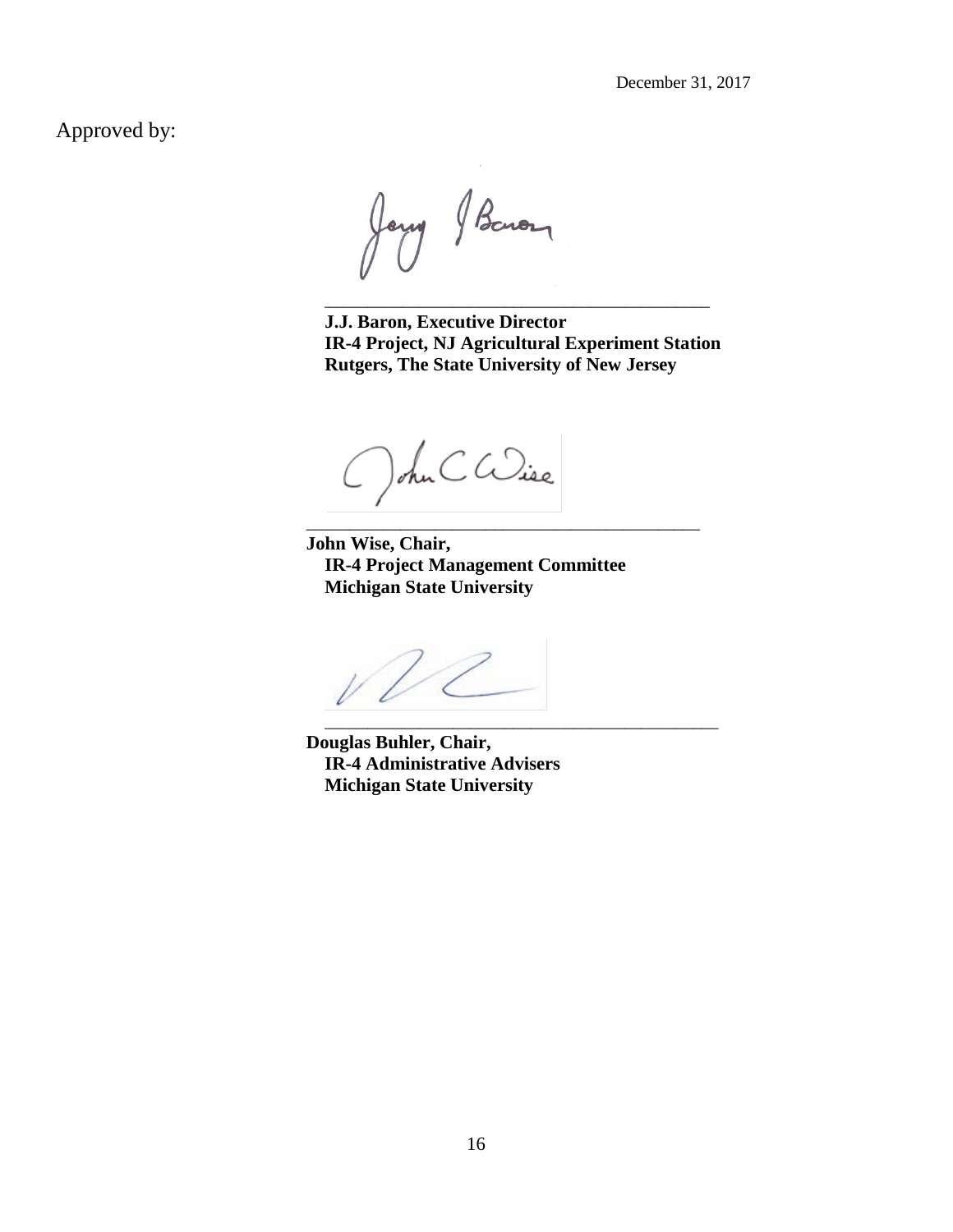## **ATTACHMENT 1**

## **Participants in the Process**

These are the primary customers for IR-4 Project services. A concerted effort is always made to seek input from growers/commodity group representatives for establishing research priority setting policies. The **IR-4 Commodity Liaison Committee (CLC)** provides input to the IR-4 Project Management Committee on overall operations and program direction. They are often effective communicators to Congress on the importance of the IR-4 Project and its deliverables to specialty crop agriculture in the United States. Members include:

**Dr. Michael Aerts,** Florida Fruit and Vegetable Association **Mr. Tim Alberts\***, Kemin Industries **Mr. Mark Arney,** Nat'l Watermelon Promotion Board **Mr. Kirk Baumann,** Ginseng Board of Wisconsin **Dr. Lori Berger,** Ag Business Resources **Dr. Michael Bledsoe,** Village Farms, L.P. and CLC Chair **Mr. Bruce Buurma,** Buurma Farms Inc. **Dr. Jill Calabro,** AmericanHort **Mr. James R. Cranney,** California Citrus Quality Council **Mr. Alan DeYoung,** Van Drunen Farms **Ms. Amy Gandhi\*** Kemin Industries **Ms. Ann E. George,** Washington Hop Commission **Mr. Hank Giclas,** Western Growers **Mr. Drew Gruenburg,** Society of American Florists **Mr. Terry Humfeld,** Cranberry Institute **Mr. John Keeling,** National Potato Council **Mr. Phil Korson**, Cherry Marketing Institute **Mr. Allen Mize,** Del Monte, USA **Mr. Armando Monterraso,** Brooks Tropicals **Mr. Dennis Nuxoll,** Western Growers Association (alternative) **Mr. Keith Pitts,** Marrone Bio Innovations **Mr. Ray Ratto,** Ratto Brothers **Mr. Ben Sacher**, Western Growers Association **Mr. Steven Salisbury,** Mint Industry Research Council **Mr. Paul Schlegel,** American Farm Bureau Federation **Mr. Todd Scholz,** USA Dry Pea & Lentil Council **Dr. Alan Schreiber,** Agriculture Development Group, Inc. **Mr. Mark Seetin**, U.S. Apple Association **Mr. Bob Simerly,** National Onion Association **Mr. Berry Tanner,** National Watermelon Association (alternative) **Mr. Dave Trinka,** MBG Marketing **Mr. Dennis Tristao**, J.G. Boswell Company **Mr. Ron Williams**, The Coca-Cola Company \*Partial year

### **Cooperating Government Departments and Agencies**

Agriculture and Agri Food Canada-Pest Management Centre (CN-PMC) Health Canada-Pest Management Regulatory Authority (PMRA) State Agricultural Experiment Stations/Land Grant Universities (SAES) State of California Department of Pesticide Regulation (DPR) U.S. Department of Agriculture, National Institute of Food and Agriculture (NIFA) U.S. Department of Agriculture, Agricultural Research Service (ARS) U.S. Department of Agriculture, Foreign Agriculture Service (FAS) U.S. Department of Agriculture, Animal and Plant Health Inspection Service (APHIS) U.S. Department of Defense, Deployed Warfighter Protection Program (DWFP) U.S. Environmental Protection Agency (EPA)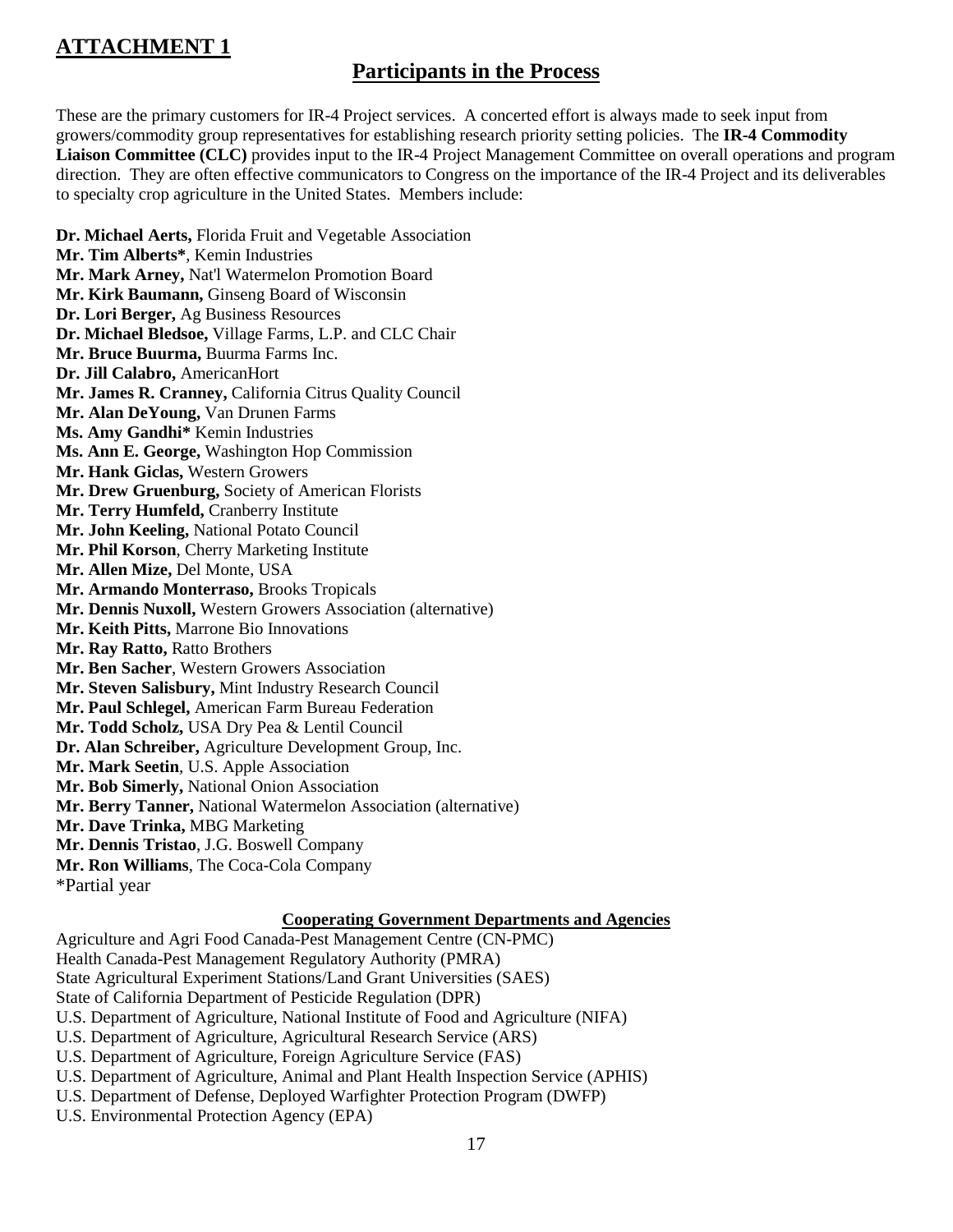### **Crop Protection Industry**

ADAMA

AgBio Development Inc. Agrimar AgroSource Inc. Albaugh, Inc. Amvac Chemical Corporation Arkion Life Sciences Arysta LifeScience North America Corp. BASF Corporation Bayer CropScience USA Bayer Environmental Science Belchim Crop Protection BetaTec BioBest Bio HumaNetics BioProdex BioSafe Systems **Bioworks** CAI Limited Certis USA Dow AgroSciences DuPont Agricultural Products Engage Agro Everris Fine Americas FMC Corporation Gowan Company Hacco, Inc. Isagro, USA ISK Biosciences

Janssen Pharmaceutica K-I Chemical USA Inc. **MGK** Landis International Lonza Inc. Loveland Products Luxembourg-Pamol, Inc. Marrone BioInnovations, Inc. Monsanto Company Natural Industries Neudorff Nichino America, Inc. Nisso America, Inc. Novozymes, Inc. Nufarm Americas, Inc. Oat Agrio OHP Pace 49, Inc. SePro Corporation Sipcam Advan Summerdale, Inc. Syngenta Crop Protection Inc. Syngenta Flowers TDA TKI Novasource UPI Valent Biosciences Valent USA, LLC Westbridge Agricultural Products Willowood USA

## **IR-4 PARTICIPANTS**

### **Project Management Committee (PMC):**

**Dr. Jerry Baron,** IR-4 Project Headquarters – IR-4 Project Executive Director **Dr. Michael Bledsoe**, Village Farms, Inc and CLC Chair **Dr. Douglas Buhler,** Michigan State University – Administrative Advisor, North Central Region **Dr. Jackie Burns,** University of Florida – Administrative Advisor, Southern Region **Dr. Liwei Gu,** University of Florida – Regional Director, Southern Region. **Dr. Rob Hedberg,** USDA-NIFA - National Program Leader **Dr. Matt Hengel,** University of California, Davis - Regional Director, Western Region **Dr. Bradley Hillman,** Rutgers University – Administrative Advisor, Northeast Region **Dr. Joseph Munyaneza,** USDA-ARS - Administrative Advisor **Dr. Daniel Rossi,** Rutgers University **–** Regional Director, Northeast Region **Dr. Alvin Simmons** USDA-ARS – Interim Director Minor Use Program **Dr. Ronald Tjeerdema,** University of California, Davis - Administrative Advisor, Western Region **Dr. John Wise,** Michigan State University – Regional Director, North Central Region, and PMC Chair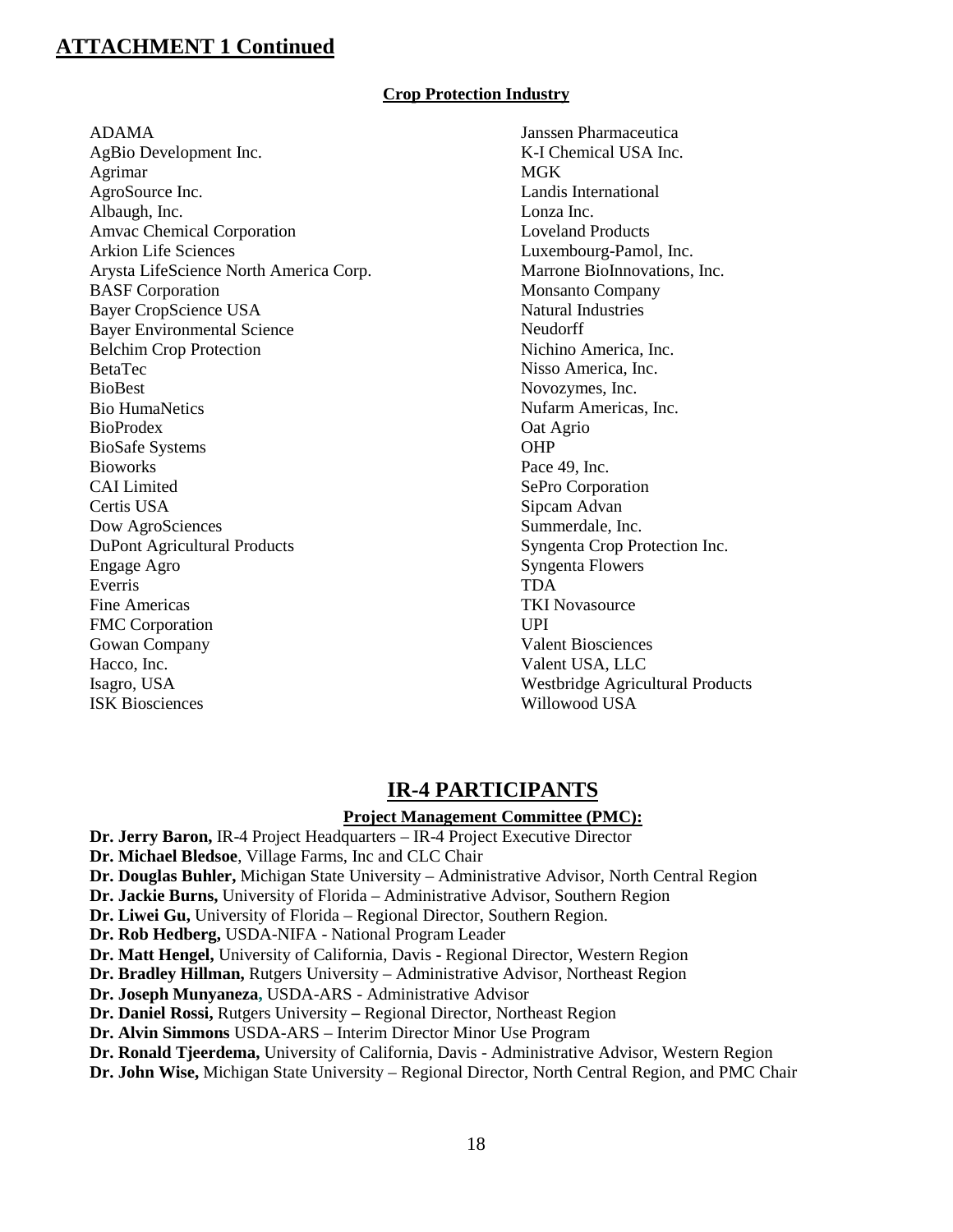### **IR-4 Project Headquarters (HQ)**

*IR-4 Headquarters is located at the 500 College Road East, Suite 201W, Princeton, NJ 08540; (732) 932-9575* **Dr. Marija Arsenovic** – Manager, Weed Science Activities/Study Director **Ms. Tammy Barkalow** – Assistant Director, Quality Assurance **Mr. Bill Barney** – Manager, Crop Grouping**/**Study Director **Dr. Jerry Baron** – Executive Director **Ms. Susan Bierbrunner** – Data Manager and Administrative Support **Dr. Michael Braverman** – Manager, Biopesticides and Organic Support Program **Ms. Uta Burke** – Administrative Support **Dr. Debbie Carpenter** – Assistant Director, Registrations **Ms. Krista Coleman** – Program Assistant: Organic Support, Food and Crop Grouping **Ms. Diane D'Angelo** – Quality Assurance\* **Dr. Keith Dorschner** – Manager, Entomology Activities/Study Director **Ms. Cheryl Ferrazoli –** Administrative Support **Ms. Jane Forder** – Quality Assurance **Ms. Kathryn Homa** – Manager, Plant Pathology Activities**/** Study Director **Ms. Shiayi Huang -** Database Developer **Ms. Carolyn Jolly** – Study Director/Research Coordinator **Dr. Daniel Kunkel** – Associate Director, Food & International Program**s Ms. Grace Lennon** – Study Director/Research Coordinator **Mr. Raymond Leonard** – Study Director/Research Coordinator\* **Dr. Karl Malamud-Roam** – Manager, Public Health Pesticides Program\* **Ms. Sherri Nagahiro** – Business Manager **Ms. Sherri Novack** – Manager, Communications and Outreach **Dr. Cristi Palmer** – Manager, Ornamental Horticulture Program **Mr. Kenneth Samoil** – Study Director/Research Coordinator **Ms. Karen Sims** – Administrative Support **Dr. Van Starner** – Assistant Director, Research Planning & Outreach **Ms. Juliet Thompson** – Administrative Support **Dr. Ely Vea** – Assistant, Ornamental Horticulture Program

### **Field Coordinators (Regional and ARS)**

**Dr. Michael Horak,** University of California, Davis – Western Region\* **Dr. Satoru Miyazaki,** Michigan State University – North Central Region **Ms. Marylee Ross,** University of Maryland – Northeast Region **Dr. Michelle Samuel-Foo,** University of Florida – Southern Region **Dr. Alvin Simmons,** USDA-ARS – ARS Office of Minor Use Pesticides **Ms. Rebecca Sisco,** University of California, Davis – Western Region\*

### **Laboratory Coordinators (Regional and ARS)**

**Dr. Wlodzimierz (Wlodek) Borejsza-Wysocki,** University of Florida – Southern Region **Dr. Sue Erhardt,** Michigan State University – North Central Region **Mr. Thomas Hendricks,** USDA-ARS – Tifton, GA **Dr. Matt Hengel,** University of California, Davis – Western Region **Mr. T. Todd Wixson,** USDA-ARS – Wapato, WA

\*Partial year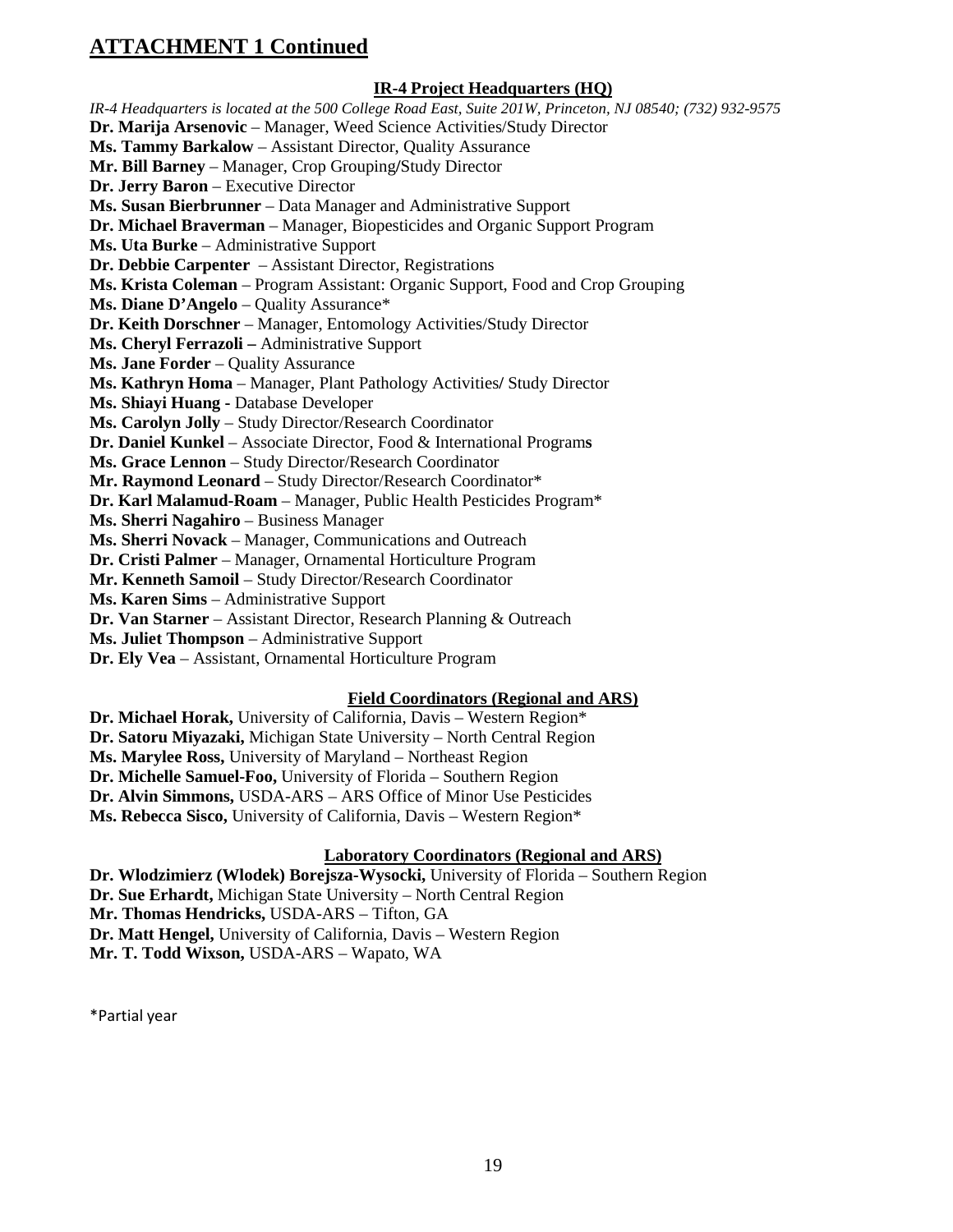### **Regional Quality Assurance Unit Coordinators**

**Dr. Martin Beran,** University of California, Davis – Western Region **Dr. Zhongxiao (Michael) Chen,** Michigan State University – North Central Region **Ms. Jane Forder**, Rutgers University – Northeast Region

**Ms. Kathleen Knight,** University of Florida – Southern Region

### **Additional Technical Staff**

**Mr. Stephen Flanagan** – Assistant Regional Field Coordinator, Western Region **Dr. Derek Killilea** – Quality Assurance Consultant **Ms. Lisa Latham** – Quality Assurance, North Central Region **Ms. Mary Lynn** – Quality Assurance Consultant **Ms. Eileen Nelson -** Quality Assurance Participant, University of Wisconsin **Ms. Sherita Normington –** Associate Quality Assurance, Western Region **Ms. Lisa Smith** – Quality Assurance, USDA-ARS Tifton Analytical Lab **Ms. Mika Pringle Tolson** – Field Program Assistant, Western Region **Dr. Yavuz Yagiz** – Analytical Quality Assurance, Southern Region

### **State and Federal IR-4 Liaisons Representatives**

#### **Northcentral Region**

| Dr.    | S.            | Clay             | SD        |
|--------|---------------|------------------|-----------|
| Dr. R. |               | Cloyd            | <b>KS</b> |
| Dr.    | D.            | Doohan           | <b>OH</b> |
| Dr.    | D.            | Egel             | IN        |
| Dr.    | R.            | Groves           | WI        |
| Dr. R. |               | Hartzler         | <b>IA</b> |
|        |               | Dr. D. Heider    | WI        |
|        |               | Dr. S. Kamble    | <b>NE</b> |
|        |               | Dr. V. Krischik  | <b>MN</b> |
|        | <b>VACANT</b> |                  | MI        |
|        | Dr. M.        | Reding           | USDA-ARS  |
|        | <b>VACANT</b> |                  | IL        |
| Dr.    | M.            | Williams         | USDA-ARS  |
|        |               | Dr. R. Zollinger | ND        |
|        | <b>VACANT</b> |                  | MО        |

#### **Northeast Region**

| Dr.    | J <sub>r</sub> | Aulakh       | <b>CT</b> |
|--------|----------------|--------------|-----------|
| Dr.    | T.             | Besancon     | NJ        |
| Dr.    | Е.             | <b>Beste</b> | MD        |
| Ms. H. |                | Faubert      | RI        |
| Dr.    | D.             | Frank        | WV        |
| Dr. A. |                | Hazelrigg    | <b>VT</b> |
| Dr.    | G.             | Krawczyk     | PA        |
| Dr. B. |                | Kunkel       | DE        |
| Dr. B. |                | Nault        | NY        |
| Ms. M. |                | Ross         | MD        |
| Ms. C. |                | Smith        | NH        |
| Dr.    | R.             | Wick         | МA        |
| Dr.    | D.             | Yarborough   | MЕ        |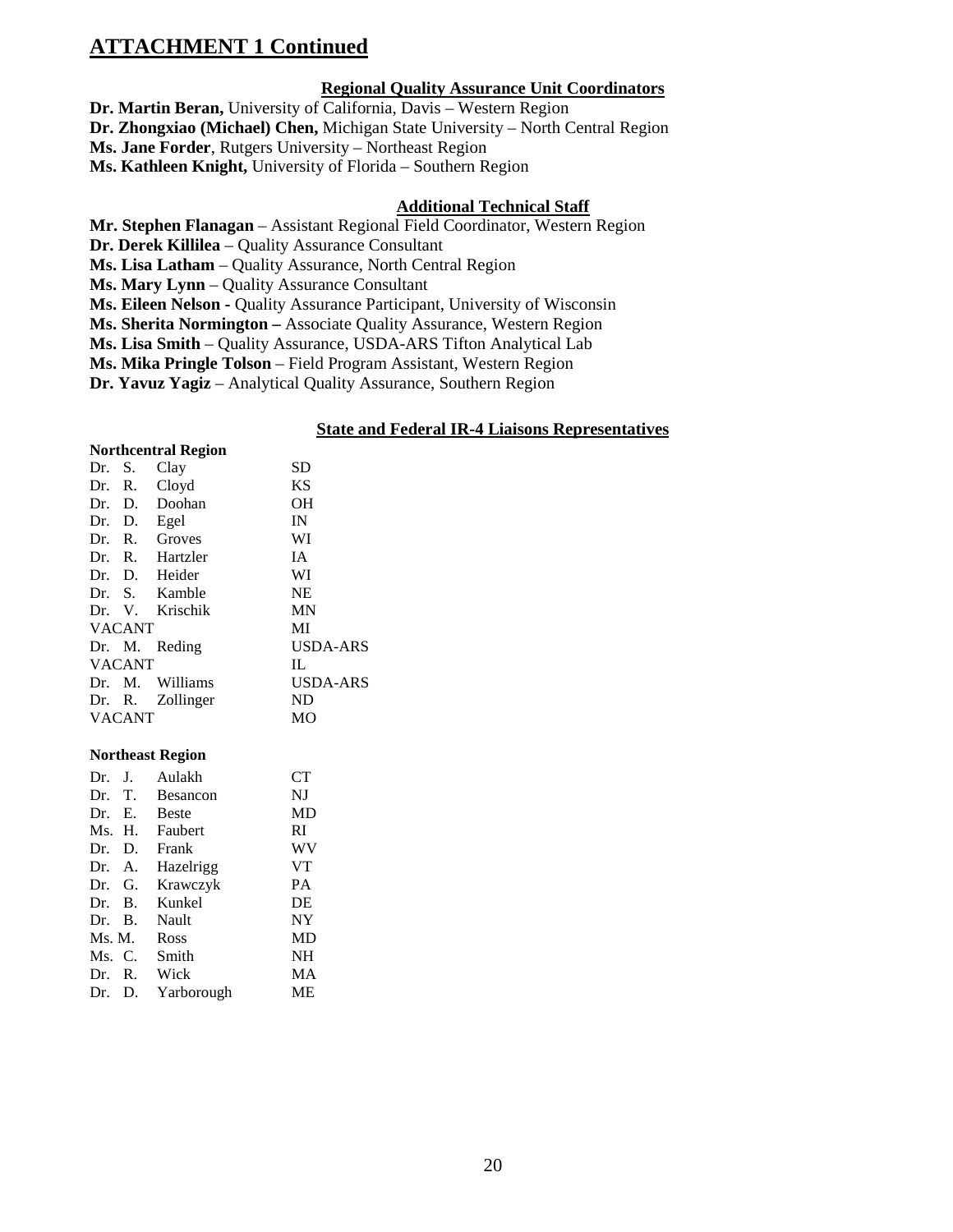|        |                | <b>Southern Region</b> |                 |
|--------|----------------|------------------------|-----------------|
| Dr.    | R.             | <b>Bessin</b>          | KY              |
| Dr.    | N.             | <b>Burgos</b>          | AR              |
| Dr.    | S.             | Culpepper              | GА              |
| Ms. A. |                | Fulcher                | TN              |
| Dr.    | $\mathsf{A}$ . | Henn                   | MS              |
| Dr.    | C.             | Hollier                | LA              |
| Mr.    | C.             | Luper                  | ОK              |
| Mr.    | M.             | Matocha                | TX <sup>-</sup> |
| Dr.    | D.             | Monks                  | NC              |
| Dr.    | А.             | Newby                  | AL              |
| Dr.    | W.             | Robles Vasquez         | <b>PR</b>       |
| Dr.    | M.             | Samuel-Foo             | FL              |
| Dr.    | А.             | Simmons                | USDA-ARS        |
| Dr.    | М.             | Weaver                 | VA              |

### **Western Region**

| M.        | <b>Burrows</b>     | MТ |
|-----------|--------------------|----|
| J.        | Davison            | NV |
| C.        | Hamilton           | NM |
| R.        | Hirnyck            | ID |
| M.        | Horak <sup>*</sup> | CА |
| P.        | Kaspari            | АK |
| M.        | Kawate             | HI |
| S.        | <b>Nissen</b>      | CO |
| G.<br>Dr. | O'Neill            | OR |
| J.        | Palumbo            | AZ |
| C.        | Ransom             | UT |
| R.        | $Sisco*$           | СA |
| В.        | Stump              | WY |
| D.        | Walsh              | WA |
|           |                    |    |

### **Regional Field Research Directors –Food Program**

### **Northcentral Region**

| S. Chapman     | WI |
|----------------|----|
| S. Clay        | SD |
| N. Cloud       | IΑ |
| D. Doohan      | OН |
| M. Hausbeck    | MI |
| D. Heider      | WI |
| K. Howatt      | ND |
| B. Jenks       | ND |
| A. Schilder    | MI |
| A. Van Woerkom | MI |
| B. Zandstra    | MI |
|                |    |

### **Northeastern Region**

| T. Besancon   | NJ |
|---------------|----|
| J. Fisher     | NJ |
| T. Freiberger | NJ |
| C. Hoepting   | NY |
| B. Nault      | NY |
|               |    |

\*Partial Year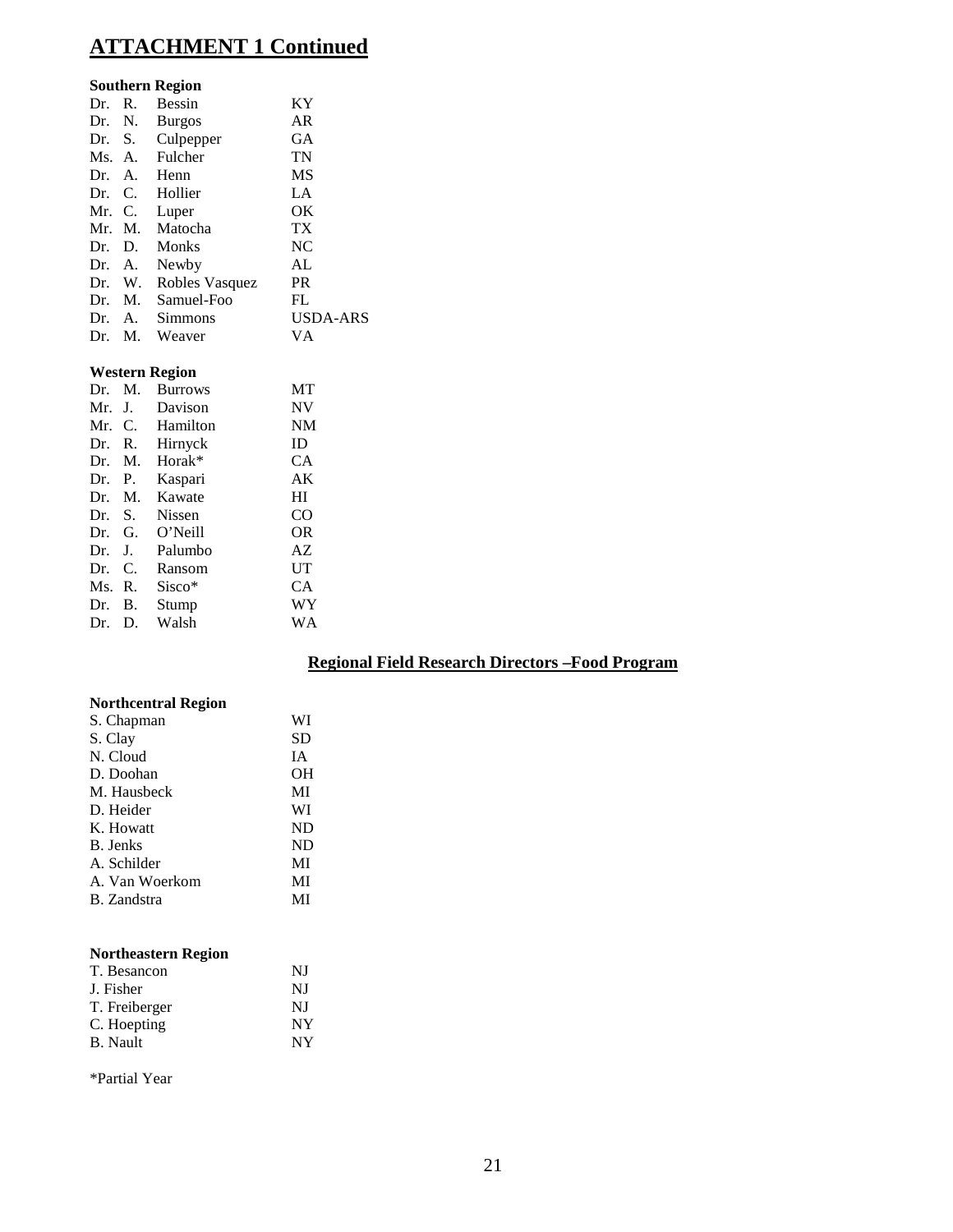| <b>Northeastern Region (Continued)</b> |                |
|----------------------------------------|----------------|
| S. Palmer                              | NY             |
| M. Rahman                              | WV             |
| M. Ross                                | MD             |
| H. Sandler                             | MA             |
| M. VanGessel                           | DE             |
| <b>Southern Region</b>                 |                |
| M. Abney                               | GA             |
| R. Batts                               | NC             |
| R. Bessin                              | ΚY             |
| N. Boyd                                | FL             |
| N. Burgos                              | AR             |
| C. Cahoon                              | VA             |
| J. Crane                               | FL             |
| S. Culpepper                           | GA             |
| M. Czarnota                            | GA             |
| P. Dittmar                             | FL             |
| J. Gore                                | MS             |
| T. Horn                                | MS             |
| A. Jacobson                            | AL             |
| K. Jennings                            | NC             |
| C. Marconi                             | TX             |
| X. Martini                             | FL             |
| W. Mitchem                             | N <sub>C</sub> |
| N. Peres                               | FL             |
| L. Quesada                             | N <sub>C</sub> |
| D. Riley                               | GA             |
| W. Robles Vazquez                      | <b>PR</b>      |
| J. Rose                                | TX             |
| T. Rountree                            | VA             |
| M. Shankle                             | MS             |
| H. Smith                               | FL             |
| R. Srinivasan                          | GA             |
| L. Steckel                             | TN             |
| R. Tannenbaum                          | FL             |
| G. Vallad                              | FL             |

### **Western Region**

| CА        |
|-----------|
| HI        |
| CA.       |
| OR        |
| CА        |
| OR.       |
| CA        |
| <b>NM</b> |
| CA        |
| CA        |
| CА        |
| HI        |
| HI        |
| OR.       |
| CА        |
|           |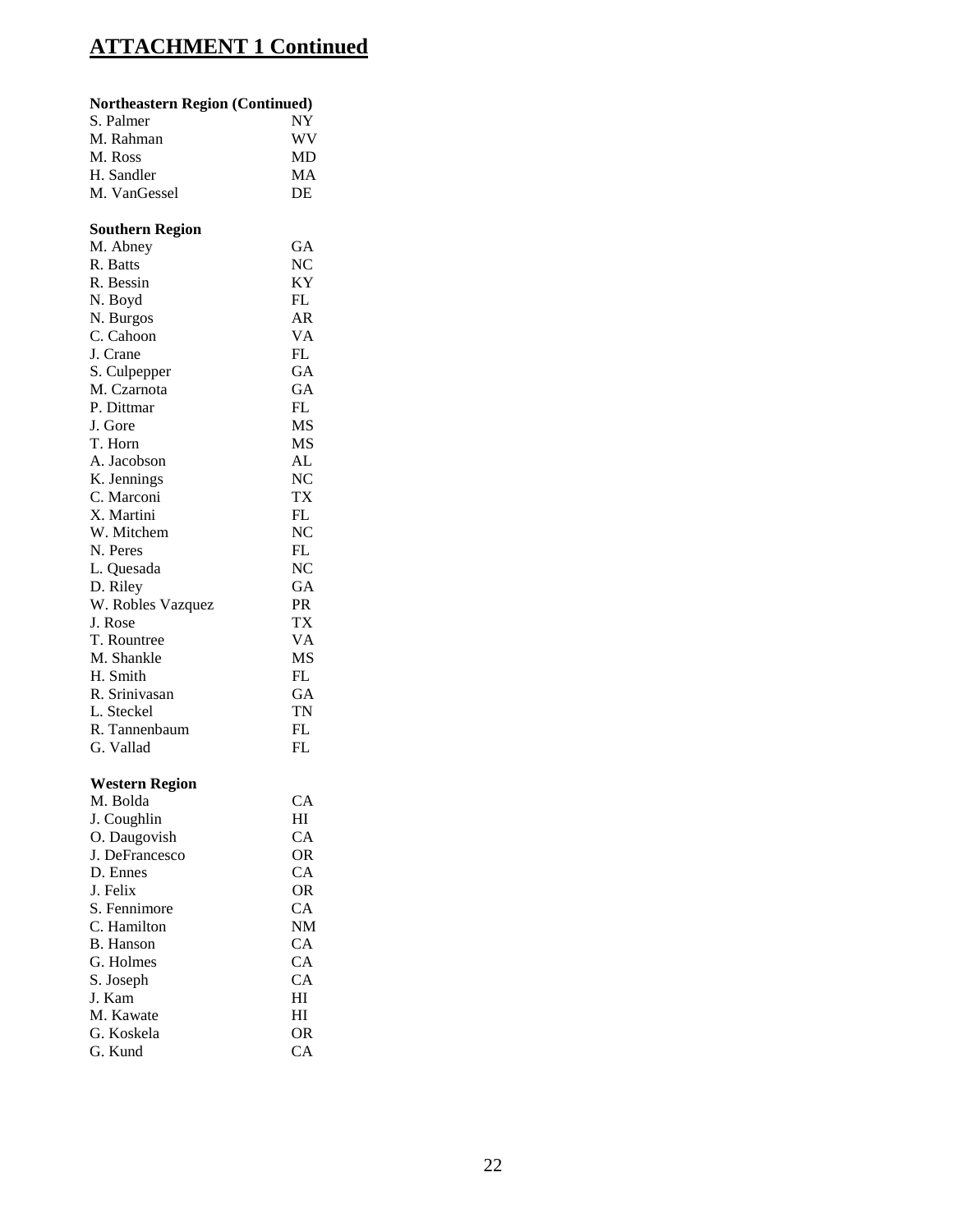#### **Western Region (Continued)**

| G. Kyser         | CА        |
|------------------|-----------|
| N. Leach         | CA        |
| M. Lewis         | СA        |
| C. Mallory-Smith | OR        |
| W. Meeks         | ID        |
| T. Michilaides   | CA        |
| E. Peachey       | OR        |
| W. Peng          | WA        |
| T. Perring       | СA        |
| S. Rios          | СA        |
| S. Salisbury     | <b>OR</b> |
| K. Skiles        | СA        |
| R. Smith         | <b>CA</b> |
| S. Stoddard      | <b>CA</b> |
| P. Sturman       | 0R        |
| <b>B.</b> Turner | CА        |
| C. Vanderwoude   | ΗΙ        |
| <b>B.</b> Viales | CА        |
| D. Walsh         | WA        |
| T. Walters       | WΑ        |
| S. Watkins       | СA        |
| R. Wilson        | СA        |
|                  |           |

### **ARS**

| CА        |
|-----------|
| GA        |
| <b>PR</b> |
| W A       |
| <b>OH</b> |
| SC.       |
|           |

#### **Canada**

| M. Clodius        | BC.       |
|-------------------|-----------|
| D. Cloutier       | OС        |
| J. MacDonald      | <b>BC</b> |
| H. Peill          | NS.       |
| G. Riddle         | OΝ        |
| M. Weber-Henricks | ON        |
| R. Wismer         | OΝ        |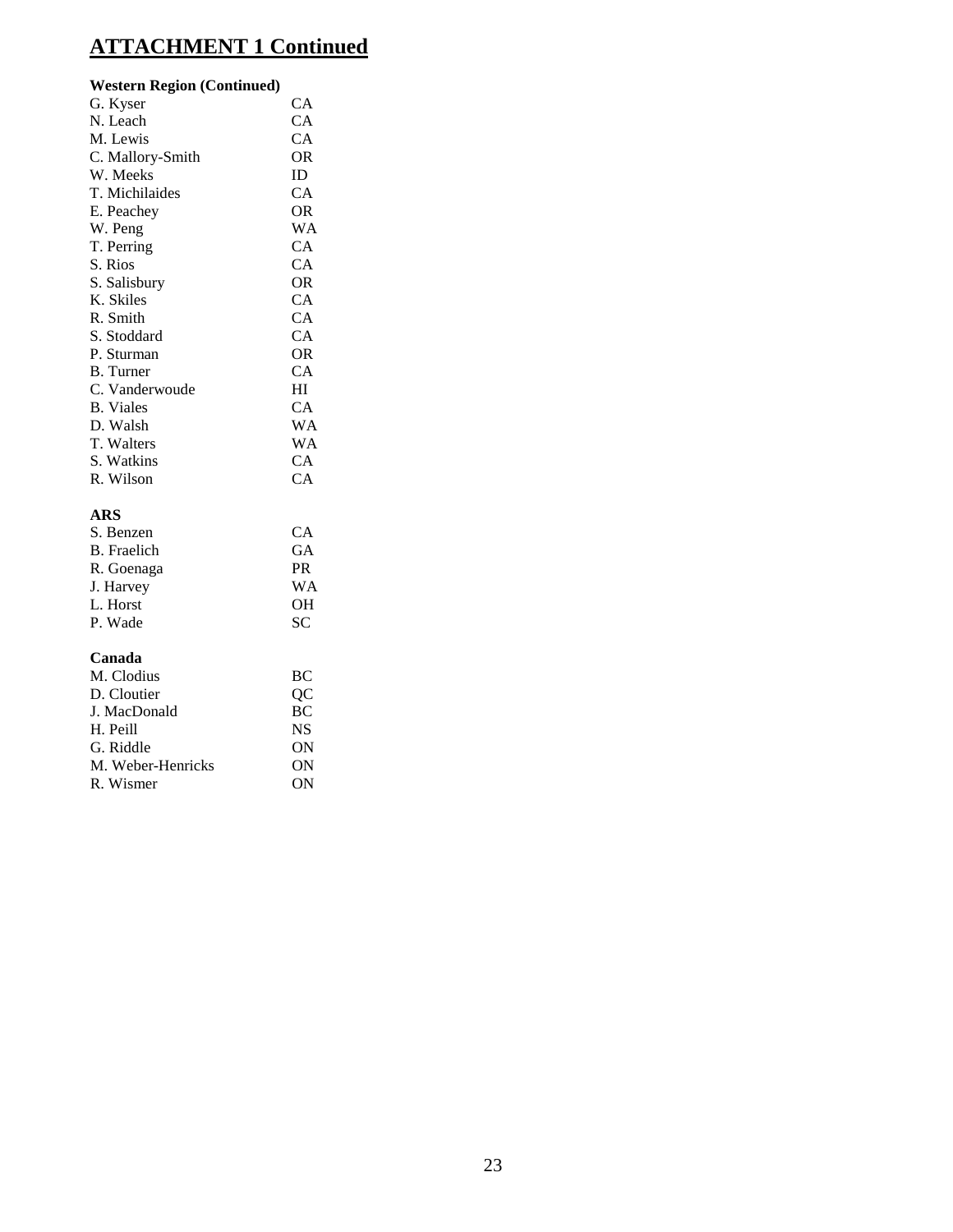| 2017 Food Use Research Projects - Residue Trials* |                            |            |  |  |
|---------------------------------------------------|----------------------------|------------|--|--|
| <b>Chemical</b>                                   | Crop                       | <b>PR#</b> |  |  |
| Acequinocyl                                       | Blueberry                  | 11867      |  |  |
| Acetochlor                                        | Bean & Pea (Succulent)     | B10214     |  |  |
| Afidopyropen                                      | Strawberry (GH)            | 11680      |  |  |
| Azoxystrobin + Cyproconazole                      | Coffee                     | 11934      |  |  |
| Bicyclopyrone                                     | Onion (Dry Bulb)           | 11619      |  |  |
| Bicyclopyrone                                     | Onion (Green)              | 11829      |  |  |
| <b>Bifenthrin</b>                                 | Safflower                  | 11068      |  |  |
| Buprofezin                                        | Blueberry                  | 11983      |  |  |
| Cyclaniliprole                                    | Artichoke (Globe)          | 11952      |  |  |
| Cyflumetofen                                      | Cherry                     | 11747      |  |  |
| Cyflumetofen                                      | Peach                      | 11761      |  |  |
| Cyflumetofen                                      | Strawberry (GH)            | 11890      |  |  |
| Cyprodinil + Fludioxonil                          | <b>Sugar Apple</b>         | 7119       |  |  |
| Difenoconazole                                    | Parsley                    | 11902      |  |  |
| Difenoconazole + Azoxystrobin                     | Mango                      | 11572      |  |  |
| Diquat                                            | <b>Sweet Potato</b>        | 11889      |  |  |
| Diquat                                            | Sunflower                  | 12064      |  |  |
| Ethaboxam                                         | Cabbage                    | 11870      |  |  |
| Ethaboxam                                         | Greens (Mustard)           | 11877      |  |  |
| Fenpyroximate                                     | Pomegranate                | 11699      |  |  |
| Flonicamid                                        | Blueberry                  | 11969      |  |  |
| Flonicamid                                        | Corn (Sweet)               | 11970      |  |  |
| Flonicamid                                        | <b>Prickly Pear Cactus</b> | 11966      |  |  |
| Fluazifop-P-Butyl                                 | <b>Broccoli</b>            | 11861      |  |  |
| Fluazinam                                         | Papaya                     | 8274       |  |  |
| Flumioxazin                                       | Cranberry                  | 11962      |  |  |
| Flumioxazin                                       | Lychee                     | 11290      |  |  |
| Flumioxazin                                       | <b>Sugar Apple</b>         | 11292      |  |  |
| Fluopicolide                                      | Grapefruit                 | 12091      |  |  |
| Fluopicolide                                      | Orange                     | 12090      |  |  |
| Fluopyram                                         | Mint (Future Herbs)        | 11971      |  |  |
| Fluopyram + Tebuconazole                          | Guava                      | 10405      |  |  |
| Flupyradifurone                                   | Coffee                     | 11712      |  |  |
| Flupyradifurone                                   | Date                       | 11831      |  |  |
| Fluridone                                         | <b>Sweet Potato</b>        | 11775      |  |  |
| Flutriafol                                        | Olive                      | 11935      |  |  |
| Glufosinate                                       | Avocado                    | 10240      |  |  |
| Glufosinate                                       | Cantaloupe                 | 12018      |  |  |
| Glufosinate                                       | Cucumber                   | 12019      |  |  |
| Glufosinate                                       | Fig                        | 11547      |  |  |
| Glufosinate                                       | Grasses (Seed Crop)        | 11535      |  |  |
| Glufosinate                                       | Grasses (Seed Crop)        | 12109      |  |  |
| Glufosinate                                       | Hops                       | 11525      |  |  |
| Glufosinate                                       | Pepper (Bell & Nonbell)    | 12022      |  |  |
| Glufosinate                                       | Squash (Summer)            | 12020      |  |  |
| Glufosinate                                       | Tomato                     | 12021      |  |  |
| Halosulfuron                                      | Stevia (Future Herbs)      | 12049      |  |  |

**ATTACHMENT 2**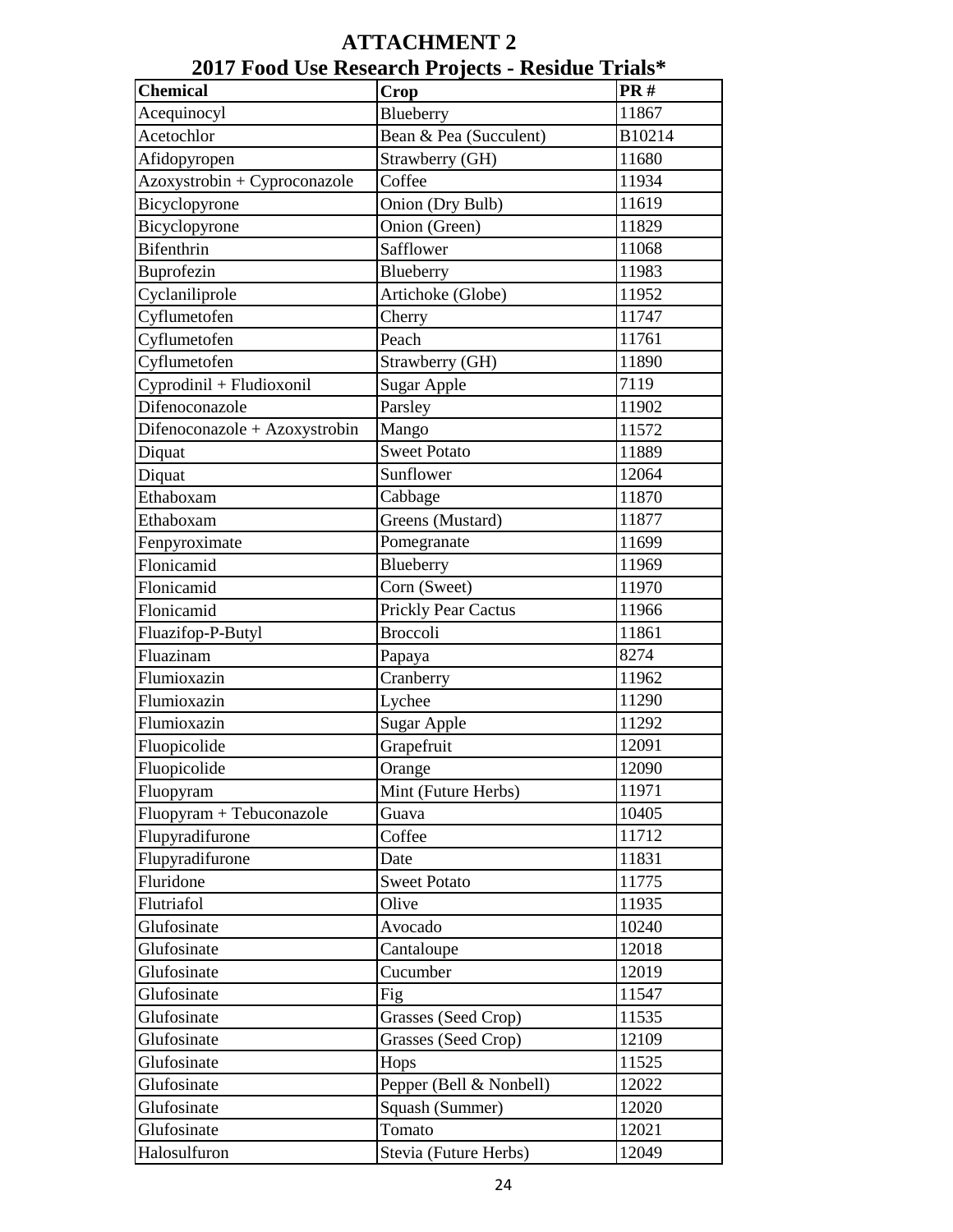| <b>Chemical</b>             | Crop                           | <b>PR#</b> |
|-----------------------------|--------------------------------|------------|
| Indoxacarb                  | Coffee                         | 11467      |
| Indoxacarb                  | Sunflower                      | 11707      |
| ISM-555                     | Onion                          | 11986      |
| <b>ISM-555</b>              | Peanut                         | 11985      |
| Isofetamid                  | Ginseng                        | 12000      |
| Mandestrobin (S-2200)       | Lettuce (Head & Leaf)          | 11027      |
| <b>MCPA</b>                 | Clover (Seed Crop)             | 11994      |
| Methoxyfenozide             | Rice                           | 11979      |
| Nitrapyrin                  | Grapefruit                     | 12094      |
| Nitrapyrin                  | Orange                         | 12093      |
| $\overline{N}$ ovaluron     | Pea (Edible Podded & Succulent |            |
|                             | Shelled)                       | 9778       |
| Oxathiapiprolin             | Strawberry                     | 11719      |
| Oxytetracycline             | Walnut                         | 11876      |
| Prometryn                   | <b>Broccoli</b>                | 12035      |
| Prometryn                   | Cabbage                        | 12034      |
| Prometryn                   | Pepper (Bell & Nonbell)        | 12036      |
| Prometryn                   | Spinach                        | 12029      |
| Pronamide                   | Grasses (Pasture)              | 12061      |
| Propiconazole               | $\overline{Pe}a$ (Dry)         | 11963      |
| Pydiflumetofen (FTH 545)    | Caneberry                      | 11794      |
| Rimsulfuron                 | Olive                          | 10184      |
| Spinetoram + Sulfoxaflor    | Cucumber (GH)                  | 11926      |
| Spinetoram + Sulfoxaflor    | Pepper (Bell & Nonbell)        | 11944      |
| Spinetoram + Sulfoxaflor    | Tomato (GH)                    | 11919      |
| Sulfoxaflor                 | <b>Prickly Pear Cactus</b>     | 11964      |
| Tribenuron-Methyl           | Bean (Dried Shelled)           | 11980      |
| Tribenuron-Methyl           | Pea (Dry)                      | 11981      |
| Tribenuron-Methyl           | Pea (Dry)                      | 12245      |
| Trifloxystrobin + Fluopyram | Papaya                         | 10765      |
| Uniconazole-P               | Greens (Mustard) (GH           |            |
|                             | Transplant)                    | 12026      |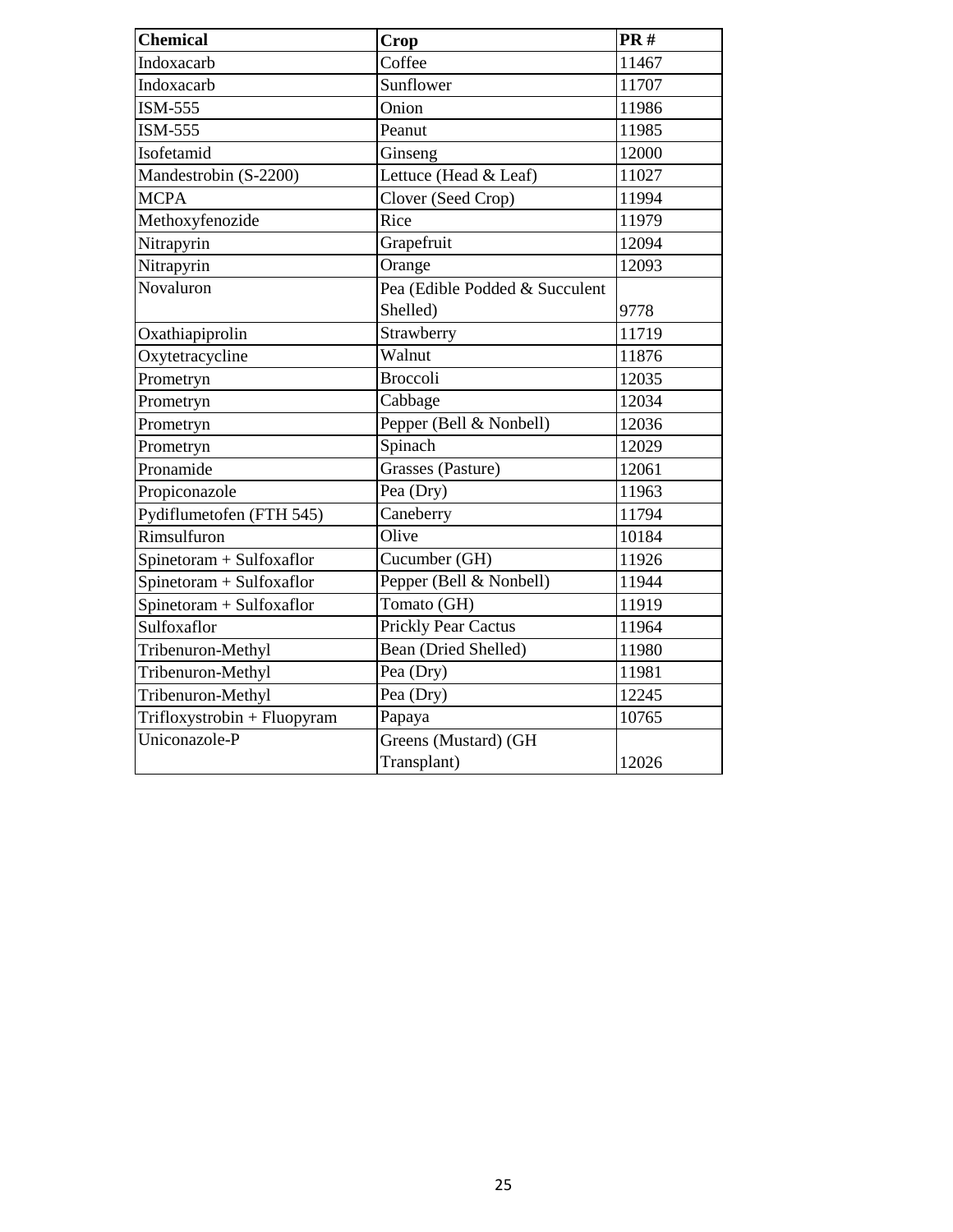## **ATTACHMENT 3 2017 Product Performance Research Program**

Research in 2017 to complete performance needs for pre-2017 residue studies:

| Chemical                         | Crop                 | PR#   | Comments                       | <b>State</b><br>university trials |
|----------------------------------|----------------------|-------|--------------------------------|-----------------------------------|
| cyflumetofen                     | GH tomato            | 11450 | 2015 residue study             | CA, FL, GA,<br>WI                 |
| cyflumetofen                     | GH pepper            | 11451 | 2015 residue study             | CA, FL, GA,<br>WI                 |
| indazaflam                       | asparagus            | 11429 | 2015 residue study             | CA, MI, NJ                        |
| clopyralid                       | dry bulb onion       | 11600 | 2015 residue study             | FL, MI, NY,<br><b>OH</b>          |
| fluridone                        | sweet potato         | 11775 | 2016 residue study             | DE, NC                            |
| fomesafen                        | dry bulb onion       | 11620 | 2016 residue study             | GA, NY, OR                        |
| fomesafen                        | green onion          | 11857 | covered by 11620 residue study | CA, OR, SC*                       |
| afidopyropen                     | <b>GH</b> tomato     | 11677 | 2016 residue study             | CA, CA                            |
| afidopyropen                     | GH pepper            | 11676 | 2016 residue study             | CA, CA                            |
| afidopyropen                     | <b>GH</b> cucumber   | 11675 | 2016 residue study             | GA                                |
| cyflumetofen                     | cherry               | 11747 | 2016 residue study             | CA, OR, WA*                       |
| cyflumetofen                     | peach                | 11761 | 2016 residue study             | CA, CA                            |
| cyflumetofen                     | plum                 | 11762 | 2016 residue study             | CA, OR                            |
| afidopyropen                     | <b>GH</b> strawberry | 11680 | 2016 residue study             | CA                                |
| linuron                          | mint                 | 11773 | 2016 residue study             | OR, WA                            |
| flupyradifurone                  | sesame               | 11725 | 2016 residue study             | CA, CA                            |
| flupyradifurone                  | coffee               | 11712 | 2016 residue study             | HI                                |
| flupyradifurone                  | pineapple            | 11711 | 2016 residue study             | <b>PR</b>                         |
| flupyradifurone                  | grasses (seed)       | 11755 | 2016 residue study             | <b>OR</b>                         |
| fluxapyroxad +<br>pyraclostrobin | pomegranate          | 11754 | 2016 residue study             | CA, FL                            |
| flupyradifurone                  | date                 | 11831 | 2016 residue study             | CA                                |
|                                  |                      |       | Totall                         | 42                                |

### Research in 2017 for continuing PPWS (Pest Problem Without Solution) studies:

| Chemical          | Crop         | PR#   | Comments                         | State<br>university trials |
|-------------------|--------------|-------|----------------------------------|----------------------------|
| <b>Fungicides</b> | sweet potato | 11848 | <i>Rhizopus</i> root rot control | ΝC                         |
|                   |              |       | Total                            |                            |

### Research in 2017 to complet high-priority pre-2017 Regional performance needs:

| Chemical            | Crop  | PR#   | Comments                                    | <b>State</b><br>university trials |
|---------------------|-------|-------|---------------------------------------------|-----------------------------------|
| <b>valifenalate</b> | basil | 10296 | need new tools for resistance<br>management | МІ                                |
|                     |       |       | Totall                                      |                                   |

### Research in 2017 for performance needs for new 2017 residue studies:

| Chemical   | Crop                    | PR#   | Comments           | State<br>university trials |
|------------|-------------------------|-------|--------------------|----------------------------|
| isofetamid | ginseng                 | 12000 | 2017 residue study | WI                         |
| diguat     | sweet potato            | 11889 | 2017 residue study | CA, NC                     |
| prometryn  | spinach                 | 12029 | 2017 residue study | СA                         |
| prometryn  | Chinese napa<br>cabbage | 12034 | 2017 residue study | CА                         |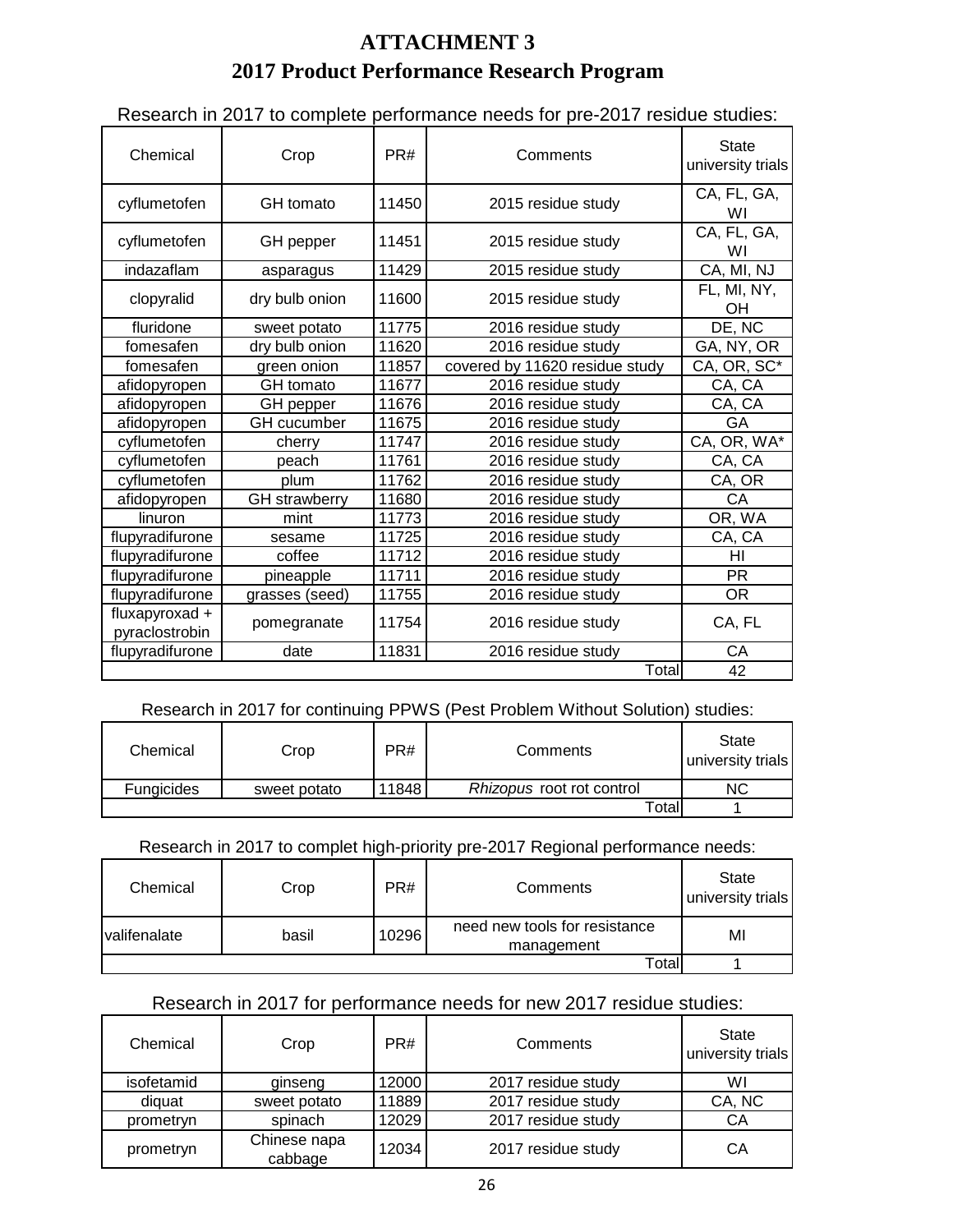| glufosinate    | tomato               | 12021 | 2017 residue study              | CA, FL, VA               |
|----------------|----------------------|-------|---------------------------------|--------------------------|
| glufosinate    | pepper               | 12022 | 2017 residue study              | CA, FL, VA               |
| glufosinate    | canteloupe           | 12018 | 2017 residue study              | CA, FL, NJ               |
| glufosinate    | cucumber             | 12019 | 2017 residue study              | CA, DE, FL               |
| glufosinate    | summer squash        | 12020 | 2017 residue study              | CA, FL, NJ               |
| pydiflumetofen | caneberry            | 11794 | 2017 residue study              | CA, MI, WA,<br><b>WV</b> |
| cyflumetofen   | <b>GH</b> strawberry | 11890 | 2017 residue study              | СA                       |
| rimsulfuron    | olive                | 10184 | 2017 residue study              | СA                       |
| glufosinate    | avocado              | 10240 | 2017 residue study              | CA, CA, PR               |
| flumioxazin    | sugar apple          | 11292 | 2017 residue study              | <b>PR</b>                |
|                | broccoli             | 12035 | 2017 residue study; performance |                          |
| prometryn      |                      |       | covered in other project        |                          |
|                |                      | 12036 | 2017 residue study; performance |                          |
| prometryn      | pepper               |       | covered in other peoject        |                          |
| difenconazole  | mango                | 11572 | 2017 residue study              | FL, PR                   |
| halosulfuron   | stevia               | 12049 | 2017 residue study              | CA, GA, NC               |
| <b>ISM-555</b> | onion                | 11986 |                                 | CA, FL, NY,              |
|                |                      |       | 2017 residue study              | WI                       |
| diquat         | sunflower            | 12064 | 2017 residue study              | ND, SD                   |
| pyroxasulfone  | sesame               | 11951 | 2017 residue study              | AR, CA                   |
|                |                      |       | Total                           | 43                       |

Research in 2017 for new high-priority Regional performance needs:

| Chemical      | Crop                | PR#   | Comments                                               | State<br>university trials |
|---------------|---------------------|-------|--------------------------------------------------------|----------------------------|
| bicyclopyrone | horseradish         | 11667 | H+ priority from 2016 FUW                              | WI                         |
| insecticides  | sweet potato        | 11938 | PPWS (soil insects) - H+ priority<br>from 2016 FUW     | GA, KY                     |
| glufosinate   | sweet potato        | 10558 | H+ priority from 2016 FUW                              | CA, CA, MS,<br>NC, VA      |
| sulfentrazone | broccoli            | 10557 | H+ priority from 2016 FUW                              | FL, NC                     |
| pyroxasulfone | dry pea             | 12023 | H+ priority from 2016 FUW                              | AR, TN                     |
| fluazinam     | strawberry          | 11920 | H+ priority from 2016 FUW                              | CA, FL                     |
| metaflumizone | tropical fruits     | 11915 | H+ priority from 2016 FUW                              | HI, HI                     |
| pendimethalin | monarda             | 11726 | H+ priority from 2016 FUW (Kemin<br>Industries trials) |                            |
| sulfoxaflor   | prickly pear cactus | 11964 | H+ priority from Upgrade                               | CA                         |
|               |                     |       | Total                                                  | 17                         |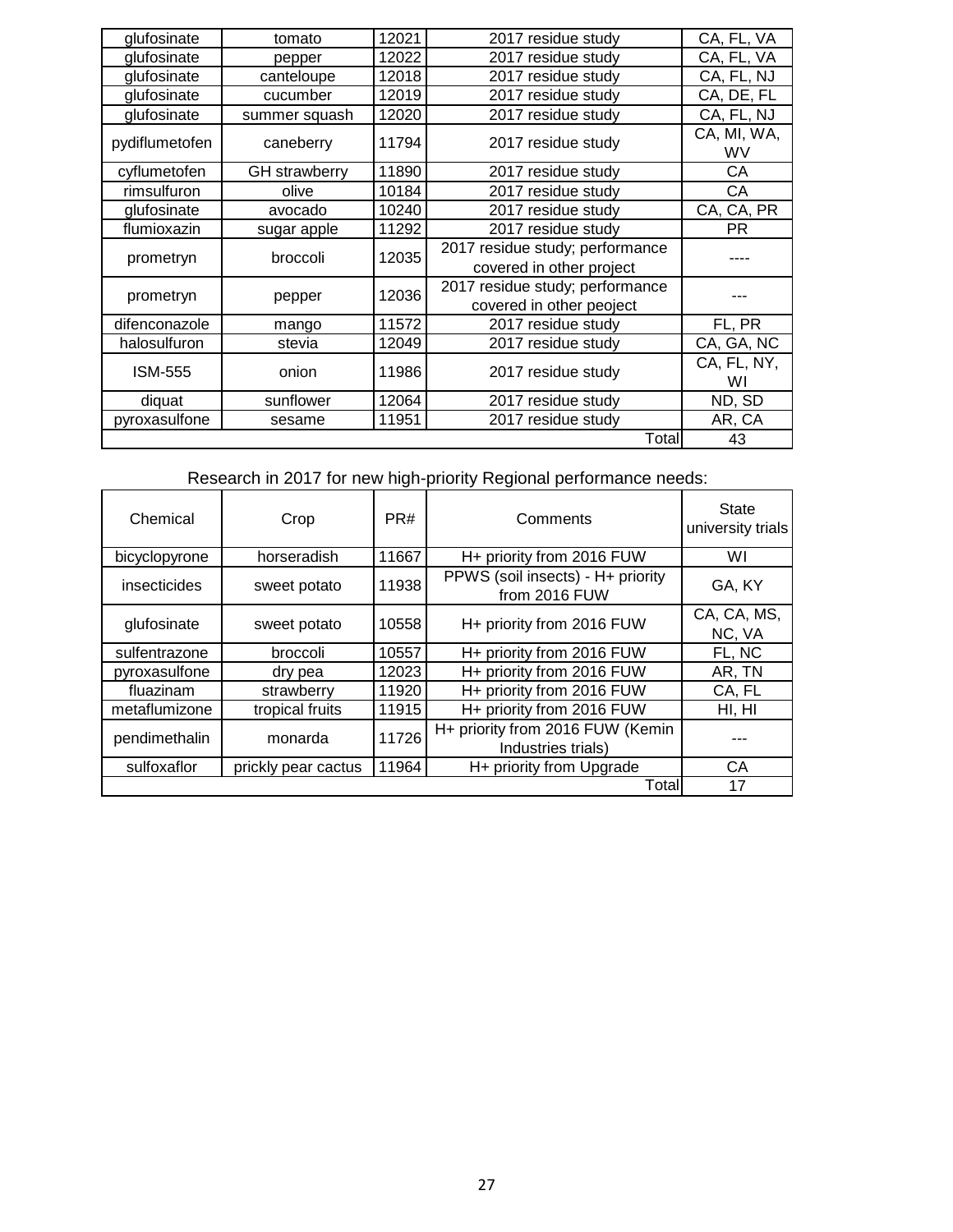## **and State Departments of Agriculture ATTACHMENT 4 2017 Submissions to EPA, Registrants, Codex,**

| <b>Pest Control Agent</b> | Type* Date     |            | <b>Commodity or Crop Group</b>                             | PR#   |
|---------------------------|----------------|------------|------------------------------------------------------------|-------|
| Fluroxypyr                | H              | 02/03/2017 | Teff                                                       | 10807 |
| Pyroxsulam                | H              | 02/03/2017 | Teff                                                       | 10807 |
| Fluorasulam               | H              | 02/03/2017 | Teff                                                       | 10807 |
| Flonicamid **             | I              | 02/03/2017 | Clover                                                     | A9943 |
|                           |                |            | Vegetable, brassica, head and stem, group 5-16             | 12099 |
|                           |                |            | Brassica, leafy greens, subgroup 4-16B                     | 12100 |
|                           |                |            | Cottonseed subgroup 20C                                    | 12098 |
|                           |                |            | Leaf petiole vegetable subgroup 22B                        | 12101 |
|                           |                |            | Leafy greens subgroup 4-16A, except spinach                | 12012 |
|                           |                |            | Celtuce                                                    | 12103 |
|                           |                |            | Florence fennel                                            | 12104 |
|                           |                |            | Kohlrabi                                                   | 12105 |
| Etoxazole                 | I              | 02/07/2017 | Sweet corn                                                 | 11099 |
|                           |                |            | Fruit, pome, group 11-10                                   | 12111 |
|                           |                |            | Nut, tree, group 14-12                                     | 12112 |
|                           |                |            | Fruit, stone, group 12-12                                  | 12113 |
|                           |                |            | Cottonseed subgroup 20C                                    | 12114 |
| Flumioxazin               | H              | 03/24/2017 | Grasses (tolerances for regional registration only-Pacific | 10885 |
|                           |                |            | Northwest                                                  |       |
| Pyroxasulfone             | H              | 03/24/2017 | Grasses (tolerances for regional registration only-Pacific | 10885 |
|                           |                |            | Northwest                                                  |       |
|                           |                |            | Mint                                                       | 10792 |
|                           |                |            | Edamame (vegetable soybean)                                | 11133 |
| <b>Boscalid</b>           | $\overline{F}$ | 03/24/2017 | Brassica, leafy greens, subgroup 4-16B                     | 12120 |
|                           |                |            | Celtuce                                                    | 12121 |
|                           |                |            | Fennel, Florence                                           | 12122 |
|                           |                |            | Kohlrabi                                                   | 12123 |
|                           |                |            | Leaf petiole vegetable subgroup 22B                        | 12124 |
|                           |                |            | Vegetable, brassica, head and stem, group 5-16             | 12125 |
|                           |                |            | Pea and bean, dried shelled, except soybean, subgroup 6C   | 12126 |
|                           |                |            | Pea and bean, succulent shelled, subgroup 6B               | 12127 |
|                           |                |            | Vegetable, root, except sugar beet, subgroup 1B            | 12128 |
|                           |                |            | Vegetable, cucurbit, group 9                               | 08849 |
|                           |                |            |                                                            | 08878 |
|                           |                |            | Vegetable, fruiting, group 8-10                            | 08876 |
|                           |                |            |                                                            | 11751 |
|                           |                |            | Leafy greens subgroup 4-16A                                | 11750 |
| Pyraclostrobin            | $\mathbf{F}$   | 03/24/2017 | Brassica, leafy greens, subgroup 4-16B                     | 12120 |
|                           |                |            | Celtuce                                                    | 12121 |
|                           |                |            | Fennel, Florence                                           | 12122 |
|                           |                |            | Kohlrabi                                                   | 12123 |
|                           |                |            | Leaf petiole vegetable subgroup 22B                        | 12124 |
|                           |                |            | Vegetable, brassica, head and stem, group 5-16             | 12125 |
|                           |                |            | Tropical and subtropical, medium to large fruit, smooth,   | 12129 |
|                           |                |            | inedible peel, subgroup 24B                                |       |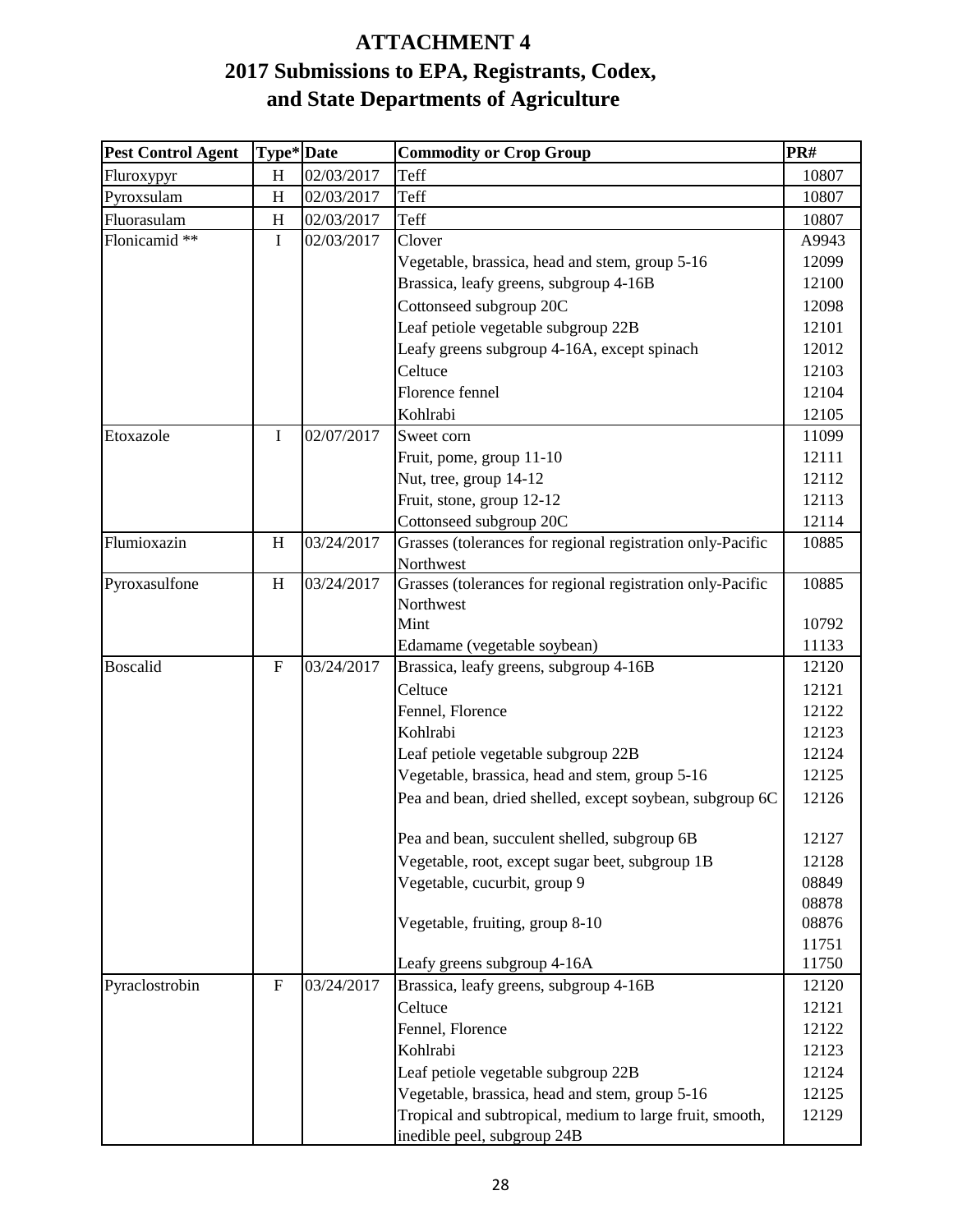| <b>Pest Control Agent</b> | Type* Date |            | PR#<br><b>Commodity or Crop Group</b>                      |                |
|---------------------------|------------|------------|------------------------------------------------------------|----------------|
|                           |            |            | Vegetable, cucurbit, group 9                               | 08849          |
|                           |            |            |                                                            | 08878          |
|                           |            |            | Vegetable, fruiting, group 8-10                            | 08876          |
|                           |            |            |                                                            | 11751          |
|                           |            |            | Leafy greens subgroup 4-16A                                | 11750          |
| Famoxadone                | ${\bf F}$  | 05/02/2017 | Carrot                                                     | 08875          |
|                           |            |            | Ginseng                                                    | A10812         |
|                           |            |            | Mango                                                      | 10677          |
|                           |            |            | Brassica, leafy greens, subgroup 4-16B                     | 08759          |
|                           |            |            | Bean, succulent                                            | 07262          |
|                           |            |            | Leafy greens subgroup 4-16A                                | 12230          |
|                           |            |            | Leaf petiole vegetable subgroup 22B                        | 12231          |
|                           |            |            | Vegetable, tuberous and corm, subgroup 1C                  | 12232          |
|                           |            |            | Vegetable, fruiting, group 8-10                            | 12233          |
|                           |            |            | Arugula                                                    | 12234          |
|                           |            |            | <b>Upland</b> cress                                        | 12235          |
|                           |            |            | Garden cress                                               | 12236          |
|                           |            |            | Celtuce                                                    | 11237          |
|                           |            |            | Florence fennel                                            | 11238          |
| Cymoxanil                 | ${\bf F}$  | 05/02/2017 | Carrot                                                     | 08875          |
|                           |            |            | Ginseng                                                    | A10812         |
|                           |            |            | Mango                                                      | 10677          |
|                           |            |            | Brassica, leafy greens, subgroup 4-16B                     | 08759          |
|                           |            |            | Bean, succulent                                            | 07262          |
|                           |            |            | Leafy greens subgroup 4-16A                                | 12230          |
|                           |            |            | Leaf petiole vegetable subgroup 22B                        | 12231          |
|                           |            |            | Vegetable, tuberous and corm, subgroup 1C                  | 12232          |
|                           |            |            | Vegetable, fruiting, group 8-10                            | 12233          |
|                           |            |            | Arugula                                                    | 12234          |
|                           |            |            | <b>Upland</b> cress                                        | 12235          |
|                           |            |            | Garden cress                                               | 12236          |
|                           |            |            | Celtuce                                                    | 11237          |
|                           |            |            | Florence fennel                                            | 11238          |
| Acequinocyl**             | Ι          | 05/12/2017 | Guava                                                      | 08600          |
| Trifluralin               | H          | 05/15/2017 | Lychee                                                     | 08602          |
| Clomazone                 | H          | 05/18/2017 | Rosemary<br>Cilantro + Coriander                           | 10820<br>11092 |
|                           |            |            | Dill                                                       | 11091          |
|                           |            |            | Vegetable, cucurbit, group 9                               | 11063          |
|                           |            |            | Rapeseed subgroup 20A                                      | 10839          |
|                           |            |            | Vegetable, brassica, head and stem, group<br>$5-16$        | 12224          |
|                           |            |            | Cottonseed subgroup 20C                                    | 12225          |
|                           |            |            | Broccoli, Chinese                                          | 12226          |
|                           |            |            | Kohlrabi                                                   | 12227          |
|                           |            |            |                                                            | 12228          |
|                           |            |            | Stalk and stem vegetable subgroup 22A, except kohlrabi     |                |
|                           |            |            | Bean, $dry + Bean$ , succulent                             | 11665          |
| Pyroxasulfone             | H          | 06/08/2017 | Leaf petiole vegetable subgroup 22B                        | 11324          |
|                           |            |            | Cottonseed subgroup 20C                                    | 12130          |
| S-Metolachlor             | H          | 06/19/2017 | Vegetable, leaves of root and tuber, group 2, except sugar | 10480          |
|                           |            |            | beet                                                       | 11697          |
|                           |            |            | Stevia                                                     | 09872          |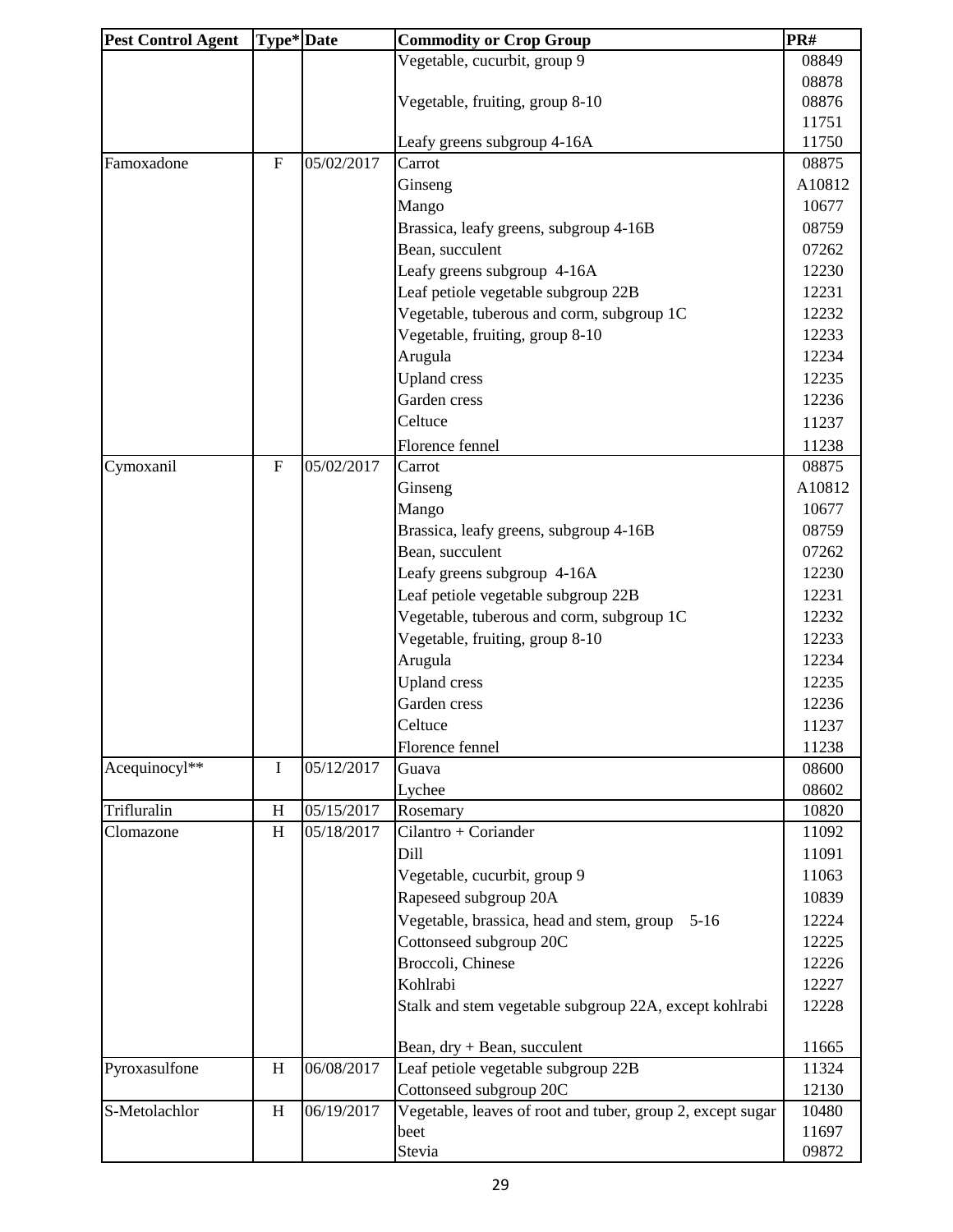| <b>Pest Control Agent</b> | Type* Date  |            | <b>Commodity or Crop Group</b>                          | PR#   |
|---------------------------|-------------|------------|---------------------------------------------------------|-------|
|                           |             |            | Swiss chard                                             | 10673 |
|                           |             |            | Vegetable, brassica, head and stem, group 5-16          | 11897 |
|                           |             |            | Brassica, leafy greens, subgroup 4-16B, except Chinese  | 11896 |
|                           |             |            | broccoli                                                |       |
|                           |             |            | Stalk and stem vegetable subgroup 22A, except celtuce,  | 11900 |
|                           |             |            | Florence fennel, and kohlrabi                           |       |
|                           |             |            | Leaf petiole vegetable subgroup 22B                     | 11901 |
|                           |             |            | Cottonseed subgroup 20C                                 | 11899 |
|                           |             |            | Celtuce                                                 | 12132 |
|                           |             |            | Florence fennel                                         | 12133 |
|                           |             |            | Kohlrabi                                                | 12134 |
|                           |             |            | Chinese broccoli                                        | 12135 |
| Bentazon                  | H           | 06/22/2017 | Pea (dry)                                               | 11510 |
| Mefenoxam                 | ${\bf F}$   | 08/02/2017 | Wasabi                                                  | 10375 |
|                           |             |            | Cacao                                                   | 11884 |
|                           |             |            | Fruit, small, vine climbing, except grape, subgroup 13- | 12295 |
|                           |             |            | 07E                                                     |       |
| Tolfenpyrad               | $\rm I$     | 08/11/2017 | Avocado                                                 | 10427 |
|                           |             |            | Vegetable, fruiting, group 8-10                         | 10634 |
|                           |             |            | Vegetable, tuberous and corm, subgroup 1C               | 12221 |
|                           |             |            | Onion, bulb, subgroup 3-07A                             | 09657 |
|                           |             |            | Onion, green, subgroup 3-07B                            | 09551 |
|                           |             |            | Caneberry subgroup 13-07A                               | 11263 |
|                           |             |            | Bushberry subgroup 13-07B                               | 10380 |
|                           |             |            | Fruit, small, vine climbing, except fuzzy kiwifruit,    | 12222 |
|                           |             |            | subgroup 13-07F                                         |       |
|                           |             |            | Berry, low growing, subgroup 13-07G, except cranberry   | 10869 |
|                           |             |            | and blueberry, lowbush                                  |       |
|                           |             |            | Vegetable, cucurbit, group 9                            | 10842 |
|                           |             |            | Cottonseed subgroup 20C                                 | 12097 |
|                           |             |            | Leafy greens subgroup 4-16A                             | 11972 |
|                           |             |            | Leaf petiole subgroup 22B                               | 11973 |
|                           |             |            | Arugula                                                 | 11974 |
|                           |             |            | Celtuce                                                 | 11975 |
|                           |             |            | Garden cress                                            | 11976 |
|                           |             |            | <b>Upland</b> cress                                     | 11977 |
|                           |             |            | Florence fennel                                         | 11978 |
| Penthiopyrad**            | ${\bf F}$   | 09/14/2017 | Caneberry subgroup 13-07A                               | 10695 |
|                           |             |            | Bushberry subgroup 13-07B                               | 10694 |
|                           |             |            | Vegetable, brassica, head and stem, group 5-16          | 12324 |
|                           |             |            | Brassica, leafy greens, subgroup 4-16B                  | 12325 |
|                           |             |            | Oilseed group 20                                        | 12326 |
|                           |             |            | Fruit, stone, group 12-12                               | 12327 |
|                           |             |            | Nut, tree, group 14-12                                  | 12328 |
|                           |             |            | Leafy greens subgroup 4-16A                             | 12329 |
|                           |             |            | Leaf petiole vegetable subgroup 22B                     | 12330 |
|                           |             |            | Celtuce                                                 | 12331 |
|                           |             |            | Florence fennel                                         | 12332 |
|                           |             |            | Kohlrabi                                                | 12333 |
| Mandipropamid**           | $\mathbf F$ | 10/04/2017 | Fruit, citrus, group 10-10                              | 11138 |
|                           |             |            |                                                         | 11139 |
|                           |             |            |                                                         | 11140 |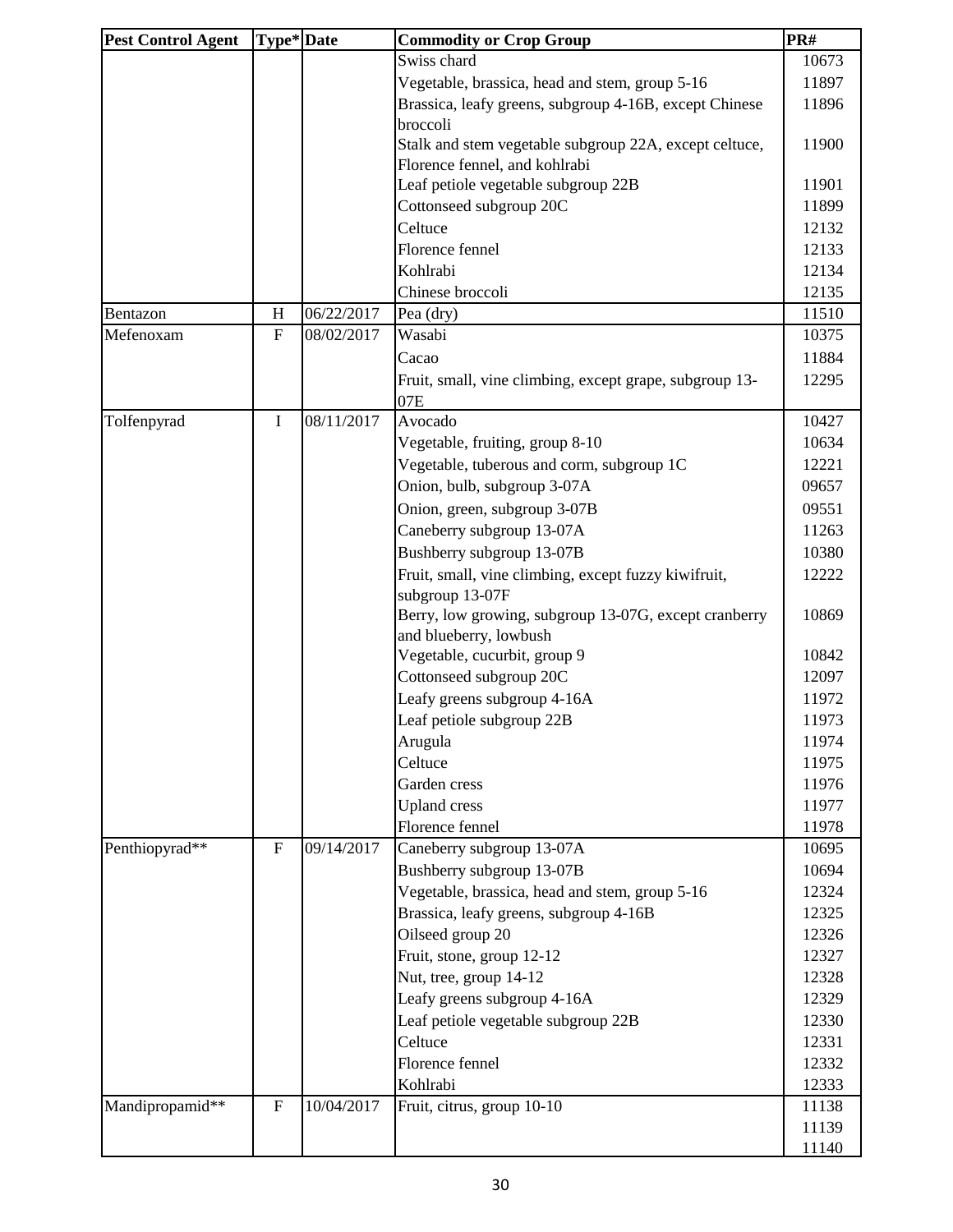| <b>Pest Control Agent</b> | Type* Date |            | PR#<br><b>Commodity or Crop Group</b>                          |                |
|---------------------------|------------|------------|----------------------------------------------------------------|----------------|
|                           |            |            | Bean, succulent                                                | 12380          |
|                           |            |            | Vegetable, brassica, head and stem, group 5-16                 | 12381          |
|                           |            |            | Leafy greens subgroup 4-16A                                    | 12382          |
|                           |            |            | Brassica, leafy greens, subgroup 4-16B                         | 12383          |
|                           |            |            | Leaf petiole vegetable subgroup 22B                            | 12384          |
|                           |            |            | Celtuce                                                        | 12385          |
|                           |            |            | Florence fennel                                                | 12386          |
|                           |            |            | Kohlrabi                                                       | 12387          |
| Cyantraniliprole          | $\bf I$    | 10/25/2017 | Coffee                                                         | 10874          |
|                           |            |            | Strawberry                                                     | 10328          |
|                           |            |            | Berry, low growing, except strawberry, subgroup 13-07H,        | 10199          |
|                           |            |            | except blueberry, lowbush and lingonberry                      |                |
|                           |            |            | Caneberry subgroup 13-07A                                      | 11046          |
|                           |            |            |                                                                | 12398          |
|                           |            |            | Leafy greens subgroup 4-16A                                    | 12391          |
|                           |            |            | Leaf petiole vegetable subgroup 22B                            | 12394          |
|                           |            |            | Celtuce                                                        | 12395          |
|                           |            |            | Florence fennel                                                | 12396          |
|                           |            |            | Kohlrabi                                                       | 12397          |
|                           |            |            | Vegetable, brassica, head and stem, group 5-16                 | 12393          |
|                           |            |            | Brassica, leafy greens, subgroup 4-16B                         | 12392          |
| Zinc Phosphide            | ${\bf R}$  | 11/17/2017 | Grasses (tolerances for regional registration only-Pacific     | 09736          |
|                           |            |            | Northwest                                                      |                |
|                           |            |            | Vegetable, tuberous and corm, subgroup 1C                      | 12265          |
|                           |            |            | Fruit, small, vine climbing, except fuzzy kiwifruit,           | 12266          |
|                           |            |            | subgroup 13-07F                                                |                |
| <b>Emamectin Benzoate</b> | I          | 11/22/2017 | Herb subgroup 19A                                              | 07137          |
|                           |            |            |                                                                | 07138          |
|                           |            |            | Cherry subgroup 12-12A                                         | 10685          |
|                           |            |            | Artichoke, globe                                               | 10863          |
|                           |            |            | Fruit, pome, group 11-10                                       | 12428          |
|                           |            |            | Nut, tree, group 14-12                                         | 12429          |
|                           |            |            | Vegetable, brassica, head and stem, group 5-16                 | 12430          |
|                           |            |            | Brassica, leafy greens, subgroup 4-16B                         | 12431          |
|                           |            |            | Kohlrabi                                                       | 12432          |
|                           |            |            | Leafy greens subgroup 4-16A                                    | 12433          |
|                           |            |            | Leaf petiole vegetable subgroup 22B                            | 12434          |
|                           |            |            | Fennel, florence                                               | 12435          |
|                           |            |            | Celtuce                                                        |                |
|                           |            |            |                                                                | 12436          |
|                           | NI         | 11/28/2017 | Vegetable, fruiting, group 8-10<br>Vegetable, bulb, group 3-07 | 12437          |
| Nitrapyrin                |            |            |                                                                | 11309          |
|                           |            |            | Vegetable, leafy, group 4-16                                   | A2658          |
|                           |            |            |                                                                | A2659          |
|                           |            |            | Vegetable, brassica, head and stem, group 5-16                 | A2660<br>A2022 |
|                           |            |            |                                                                | A2188          |
|                           |            |            | Leaf petiole vegetable subgroup 22B                            | A2024          |
|                           |            |            | Fruit, citrus, group 10-10                                     | 11314          |
|                           |            |            |                                                                | 11315          |
|                           |            |            |                                                                | 11316          |
| Spinetoram***             | $\bf{I}$   | 11/14/2017 | Grape                                                          | 11413          |
| Tebuconazole              | ${\rm F}$  | 12/07/2017 | Watercress                                                     | A6481          |
|                           |            |            | Tomato (Greenhouse)                                            | 10134          |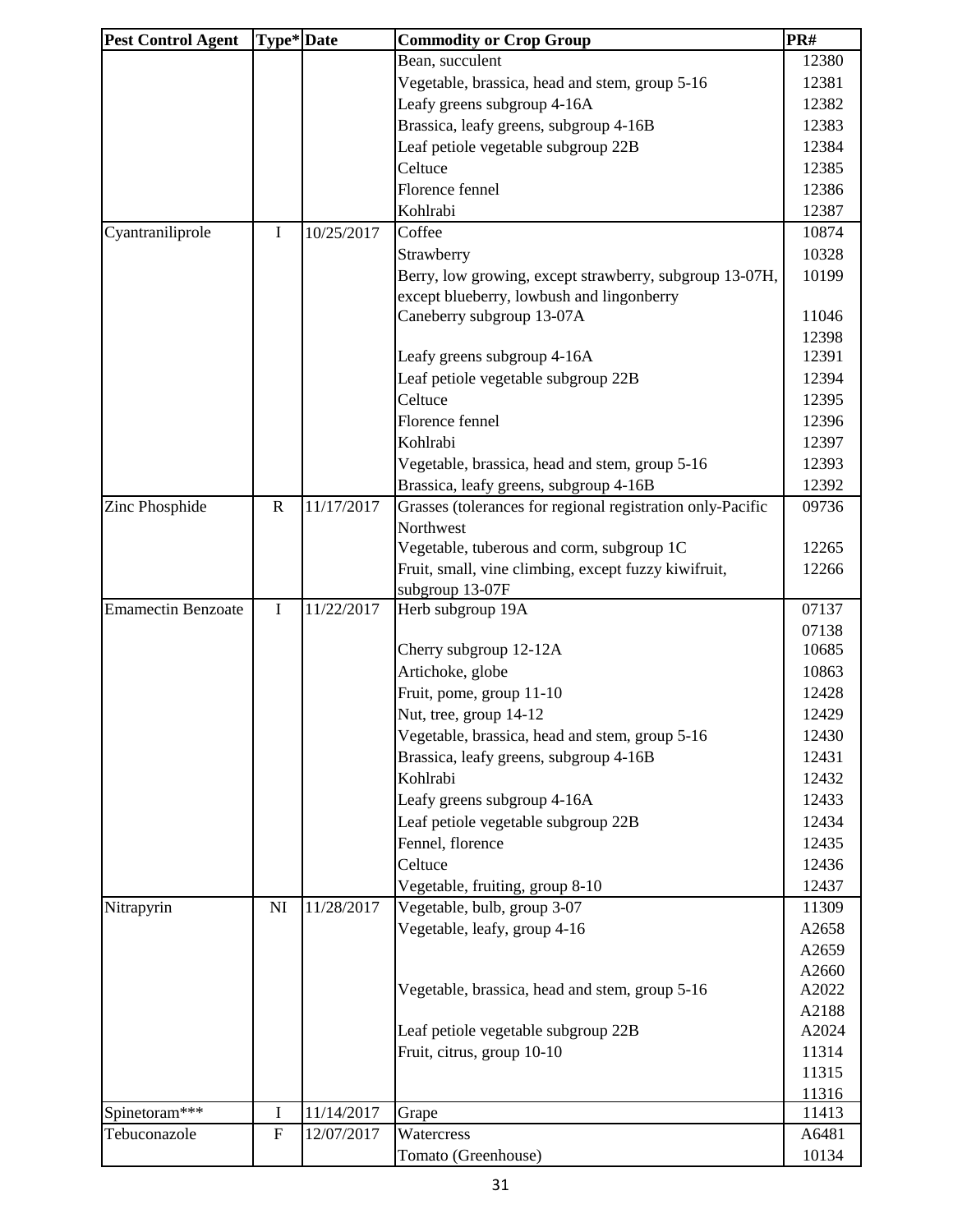| PR#                                                                |
|--------------------------------------------------------------------|
| Brassica, leafy greens, subgroup 4-16B, except watercress<br>12417 |
|                                                                    |
| 12418                                                              |
| 12419                                                              |
| 12420                                                              |
| 12421                                                              |
|                                                                    |
| 12422                                                              |
|                                                                    |
| 12423                                                              |
| 12424                                                              |
| Berry, low growing, except strawberry, subgroup 13-07H<br>A3152    |
|                                                                    |
| 12462                                                              |
| 12463                                                              |
| 12464                                                              |
| 12465                                                              |
| 12466                                                              |
|                                                                    |
| 11342                                                              |
| 08162                                                              |
| 12445                                                              |
|                                                                    |
| 12446                                                              |
| 11453<br>12447                                                     |
| 12448                                                              |
|                                                                    |
| 12449                                                              |
| 12450                                                              |
| 12451                                                              |
| 12452                                                              |
| 12453                                                              |
|                                                                    |
| 12454                                                              |
| 12455                                                              |
| 12456                                                              |
| 12457                                                              |
|                                                                    |
| 12458                                                              |
|                                                                    |

\*F=fungicide, H=herbicide, I=insecticide/acaricide, M=molluscide, N=nematicide, P=plant growth regulator \*\* Reduced Risk requests

\*\*\* Data submitted to MFG for label expasion.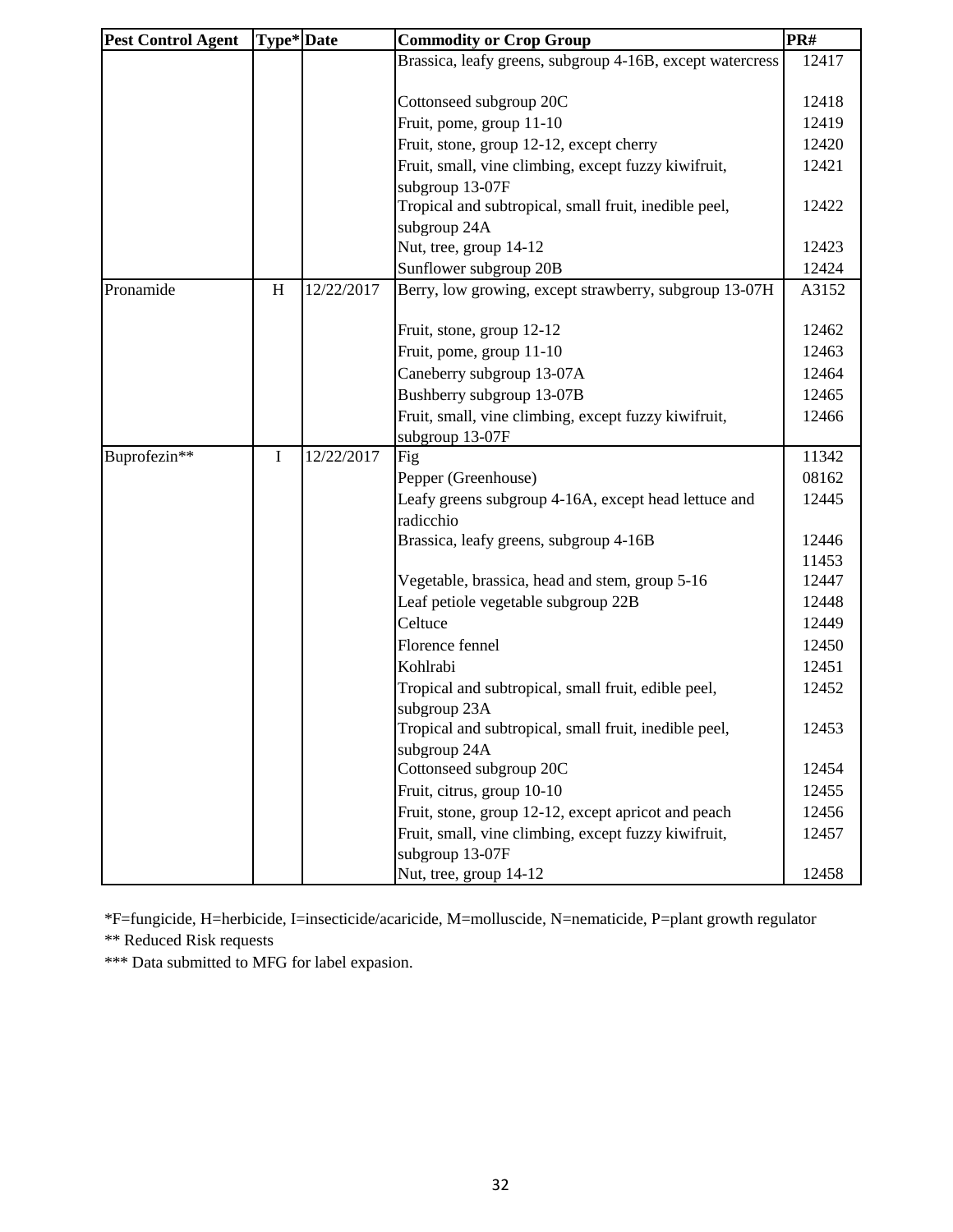## **Published in the** *Federal Register* **ATTACHMENT 5 2017 Tolerance Successes - Permanent Tolerances**

| <b>Pest Control Agent</b> | Type* Date   |            | <b>Commodity or Crop Group</b>                                          | <b>Note</b>    | PR#   | No. of Uses      | <b>No. of Tolerances</b> |
|---------------------------|--------------|------------|-------------------------------------------------------------------------|----------------|-------|------------------|--------------------------|
| Acequinocyl               | I            | 01/18/2017 | Avocado                                                                 |                | 09218 | 1                |                          |
|                           |              |            | Bean (dry)**                                                            |                | 08675 | 22               |                          |
|                           |              |            | Cherry subgroup 12-12A                                                  | $\mathfrak{D}$ | 11800 | 3                |                          |
|                           |              |            | Fruit, citrus, group 10-10                                              |                | 11801 | 14               |                          |
|                           |              |            | Fruit, pome, group 11-10                                                |                | 11802 | 5                |                          |
|                           |              |            | Nut, tree, group 14-12                                                  |                | 11803 | 26               |                          |
|                           |              |            | Vegetable, fruiting, group 8-10                                         |                | 11804 | 11               |                          |
|                           |              |            | Vegetable, cucurbit, group 9**                                          |                | 08608 | 10               |                          |
|                           |              |            | Tea                                                                     |                | 11706 | 1                |                          |
| Cyantraniliprole          | I            | 03/22/2017 | Vegetable, root, except sugar beet,                                     |                | 10364 | 18               | 1                        |
|                           |              |            | subgroup 1B                                                             |                | 10641 |                  |                          |
|                           |              |            |                                                                         |                | 10731 |                  |                          |
| Pyroxasulfone             | H            | 04/18/2017 | Sunflower subgroup 20B**                                                |                | 10932 | 14               | 1                        |
| Flonicamid                | I            | 05/11/2017 | Tomato subgroup 8-10A                                                   | 6              | 10999 | $\theta$         | 1                        |
|                           |              |            | Pepper/Eggplant subgroup 8-10B**                                        | 6              | 10999 | 0                |                          |
| Spirotetramat             | I            | 06/14/2017 | Carrot                                                                  |                | 10788 | $\mathbf{1}$     |                          |
|                           |              |            | Fruit, stone, group 12-12                                               | 1              | 11455 | 11               |                          |
|                           |              |            | Nut, tree, group 14-12                                                  | 1              | 11456 | $27\,$           |                          |
| Indaziflam                | H            | 07/05/2017 | Bushberry subgroup 13-07B**                                             |                | 10882 | 19               | 1                        |
|                           |              |            | Caneberry subgroup 13-07A**                                             |                | 10909 | 5                |                          |
|                           |              |            | Coffee                                                                  |                | 10654 | 1                |                          |
|                           |              |            | Hop**                                                                   |                | 11071 |                  |                          |
|                           |              |            |                                                                         |                |       | 5                |                          |
|                           |              |            | Fruit, small, vine climbing, except fuzzy<br>kiwifruit, subgroup 13-07F | 2              | 11655 |                  |                          |
|                           |              |            | Fruit, stone, group 12-12                                               | $\mathbf{1}$   | 11654 | 11               |                          |
|                           |              |            | Nut, tree, group 14-12                                                  | 1              | 11656 | 26               |                          |
|                           |              |            | Fruit, tropical and subtropical, small fruit,                           | 2              | 11868 | 55               |                          |
|                           |              |            | edible peel, subgroup 23A                                               |                |       |                  |                          |
| Flonicamid                | I            | 07/07/2017 | Vegetable, legume, edible podded,                                       |                | 10472 | 12               | 1                        |
|                           |              |            | subgroup 6A**                                                           |                | 10474 |                  |                          |
|                           |              |            | Pea and bean, succulent shelled, subgroup                               |                | 10472 | 12               |                          |
|                           |              |            | 6B**                                                                    |                | 10474 |                  |                          |
|                           |              |            | Pea and bean, drid shelled, except                                      |                | 10473 | 24               |                          |
|                           |              |            | soybean, subgroup 6C**                                                  |                | 10475 |                  |                          |
| Fenamidone                | $\mathbf{F}$ | 07/28/2017 | $Basi\overline{1**}$                                                    |                | 10120 | $\mathbf{1}$     | $\overline{2}$           |
|                           |              |            |                                                                         |                | 10925 |                  |                          |
|                           |              |            | Celtuce                                                                 |                | 11819 | $\boldsymbol{0}$ | 1                        |
|                           |              |            | Cilantro                                                                |                |       | 0                | $\overline{0}$           |
|                           |              |            | Cottonseed subgroup 20C                                                 |                | 11820 | 0                | 1                        |
|                           |              |            | Florence fennel                                                         |                | 11818 | 0                |                          |
|                           |              |            | Kohlrabi                                                                |                | 11817 | 0                | 1                        |
|                           |              |            | Leaf petiole vegetable subgroup 22B                                     |                | 11816 | 3                | 1                        |
|                           |              |            | Leafy vegetable group $\overline{4-16}$                                 |                | 11814 | 35               | 1                        |
|                           |              |            |                                                                         |                | 11815 |                  |                          |
|                           |              |            | Vegetable, brassica, head and stem, group                               |                | 11813 | $\mathbf{0}$     | $\mathbf{1}$             |
|                           |              |            | $5-16$                                                                  |                |       |                  |                          |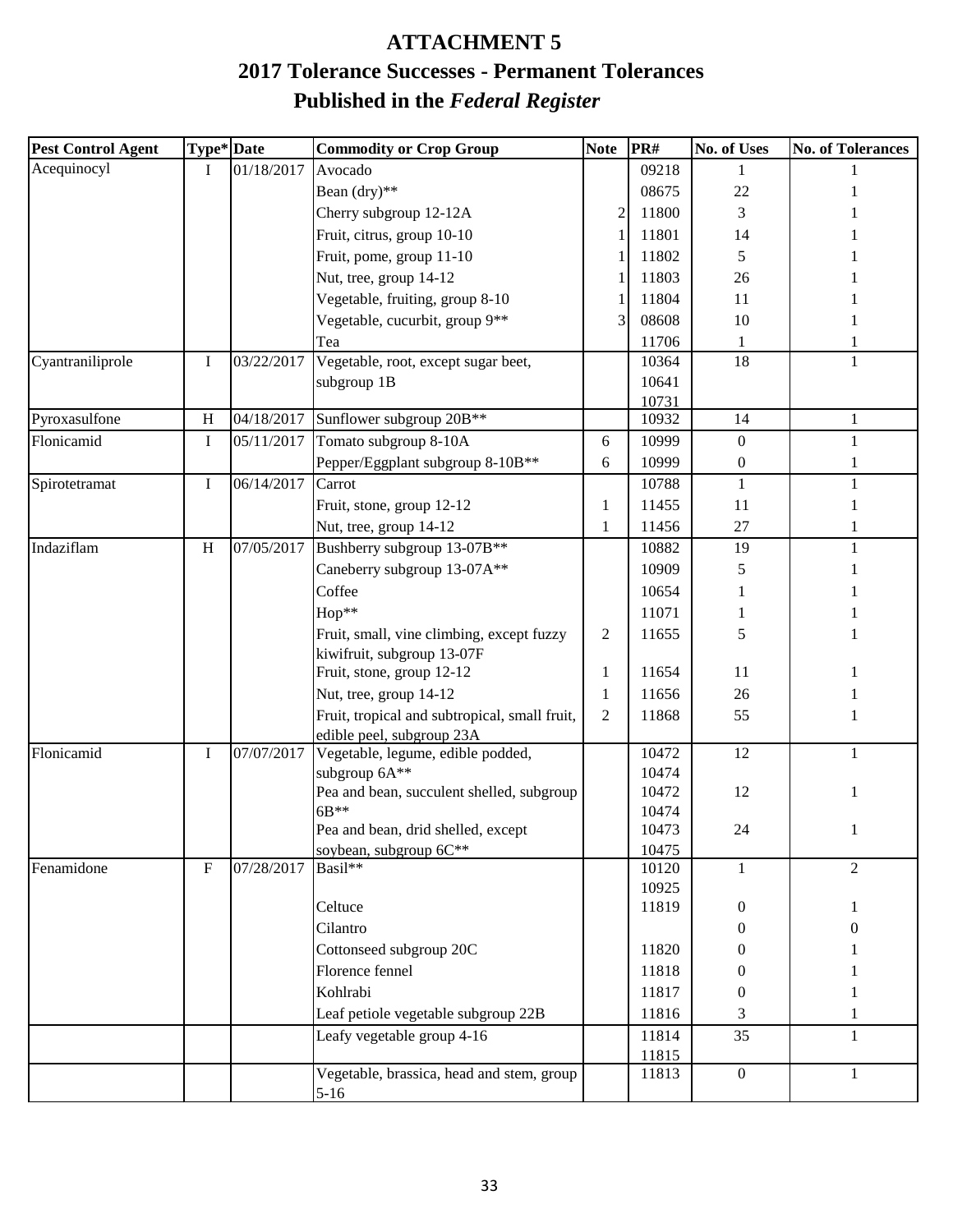| <b>Pest Control Agent</b> | Type* Date                |            | <b>Commodity or Crop Group</b>                           | <b>Note</b>    | PR#    | <b>No. of Uses</b> | <b>No. of Tolerances</b> |
|---------------------------|---------------------------|------------|----------------------------------------------------------|----------------|--------|--------------------|--------------------------|
| Ethaboxam                 | $\overline{F}$            | 08/03/2017 | Ginseng                                                  |                | 10682  |                    |                          |
|                           |                           |            | Pepper/eggplant 8-10B                                    |                | 10650  | 10                 | 1                        |
|                           |                           |            | Vegetable, cucurbit, group 9                             |                | 10649  | 14                 | 1                        |
|                           |                           |            |                                                          |                | 10651  |                    |                          |
|                           |                           |            |                                                          |                | 10652  |                    |                          |
|                           |                           |            | Vegetable, tuberous and corm, subgroup<br>1 <sup>C</sup> |                | 11113  | 17                 | $\mathbf{1}$             |
| Oxathiapiprolin           | $\mathbf F$               | 09/27/2017 | Cacao bean                                               |                | 11883  | $\mathbf{1}$       | $\mathbf{1}$             |
| Fluazifop-P-Butyl         | H                         | 09/27/2017 | Bushberry subgroup 13-07B                                |                | 02083  | 19                 | 1                        |
|                           |                           |            | Caneberry subgroup 13-07A                                |                | 03947  | 5                  | 1                        |
|                           |                           |            |                                                          |                | 02681  |                    |                          |
|                           |                           |            | Lettuce, head and leaf**                                 |                | 02072  | $\overline{c}$     | 1                        |
|                           |                           |            | Onion, green                                             |                | 03405  | 9                  |                          |
|                           |                           |            | Onion, bulb, subgroup 3-07A                              | $\overline{c}$ | 11362  | 3                  |                          |
|                           |                           |            | Fruit, small, vine climbing, except fuzzy                | $\overline{2}$ | 11365  | 5                  | 1                        |
|                           |                           |            | kiwifruit, sugroup 13-07F                                |                |        |                    |                          |
|                           |                           |            | Rhubarb                                                  |                | 02404  | 1                  | 1                        |
|                           |                           |            | Strawberry                                               |                | 02085  | 1                  |                          |
|                           |                           |            | Vegetable, tuberous and corm, except                     | $\overline{2}$ | 02328  | 15                 | 1                        |
|                           |                           |            | potato, subgroup 1D                                      |                | 02402  |                    |                          |
|                           |                           |            | Fescue, forage and hay                                   |                | 09825  | 1                  | $\mathbf{2}$             |
| Benzovindiflupyr          | $\boldsymbol{\mathrm{F}}$ | 11/14/2017 | Onion, bulb, subgroup 3-07A **                           |                | 11129  | 11                 | 1                        |
|                           |                           |            |                                                          |                | 11130  |                    |                          |
|                           |                           |            | Onion, green, subgroup 3-07B**                           |                |        | 15                 | 1                        |
| Ethofumesate              | H                         | 12/04/2017 | Sugar beet                                               | 6              | 11126  | $\mathbf{1}$       | $\overline{2}$           |
| Quinclorac                | $\, {\rm H}$              | 12/04/2017 | Asparagus                                                |                | 08295  | $\mathbf{1}$       | $\mathbf{1}$             |
|                           |                           |            | Bushberry subgroup 13-07B                                |                | 10435  | 19                 | 1                        |
|                           |                           |            | Caneberry subgroup 13-07A                                |                | 10436  | 5                  | 1                        |
| Prometryn                 | H                         | 12/04/2017 | Sesame                                                   |                | 11178  | $\mathbf{1}$       | 1                        |
|                           |                           |            | Leaf petiole vegetable subgroup 22B                      | $\mathbf{1}$   | 11987  | 3                  |                          |
|                           |                           |            | Florence fennel                                          |                | 11988  | $\mathbf{0}$       |                          |
|                           |                           |            | Celtuce                                                  |                | 11989  | $\boldsymbol{0}$   |                          |
|                           |                           |            | Swiss chard                                              |                | 11990  | $\mathbf{0}$       |                          |
|                           |                           |            | Cottonseed subgroup 20C                                  | 2              | 11991  | $\Omega$           | 1                        |
|                           |                           |            |                                                          |                | Totals | 534                | 65                       |

\*F=fungicide, H=herbicide, I=insecticide/acaricide, M=molluscide, N=nematicide, P=plant growth regulator

<sup>1</sup> Update of established tolerance on old crop group or subgroup

<sup>2</sup> Conversion of established tolerance(s) on representative commodities to a crop group or subgroup tolerance

3 Conversion of established tolerance(s) on representative commodities *and* 

submission of new data to complete the requirements for a crop group or subgroup

<sup>4</sup> Response to EPA request for Codex harmonization

<sup>5</sup> Tolerance for indirect or inadvertent residues

<sup>6</sup> Revised tolerance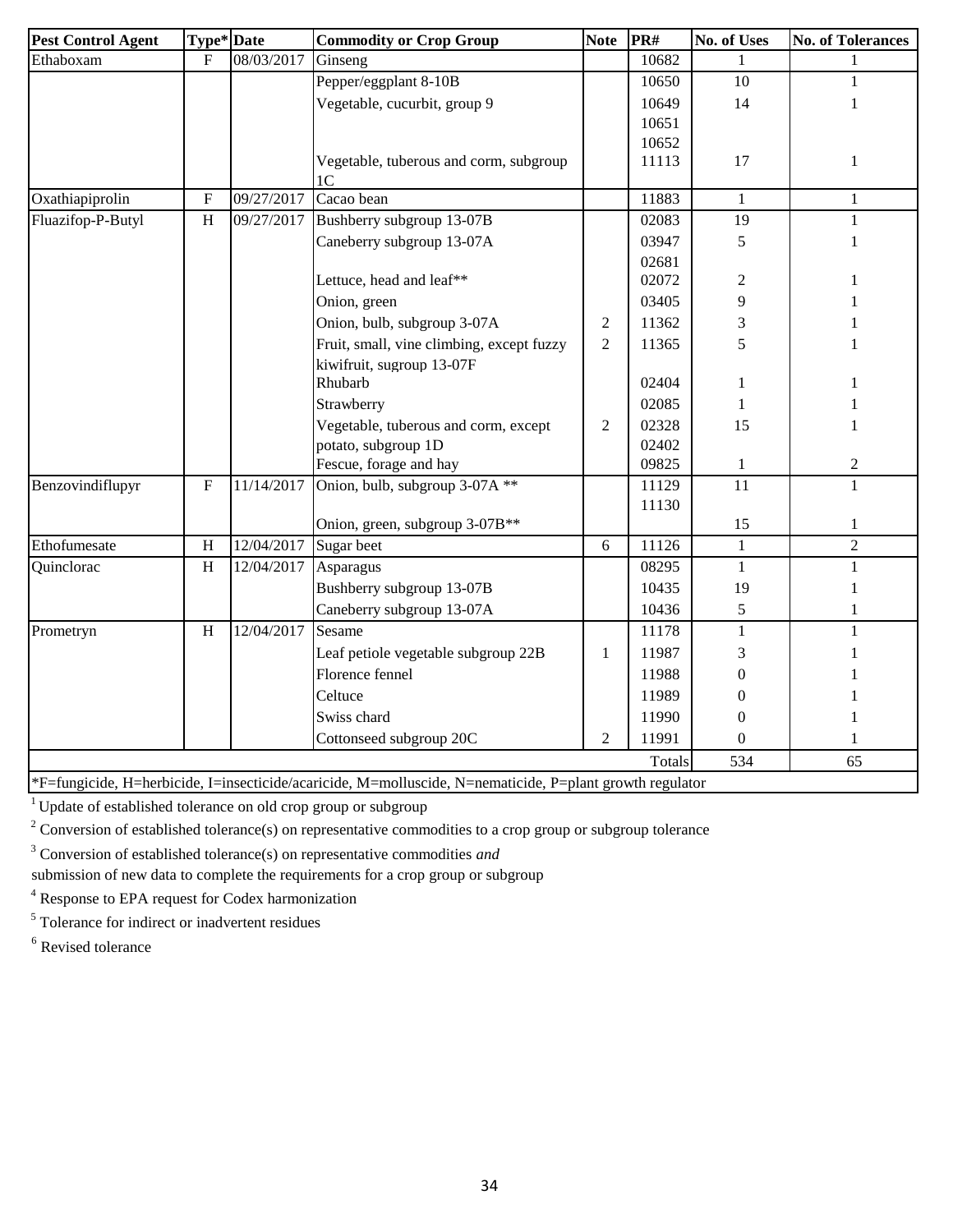### **Time-Limited Tolerances**

|                           |            |            | Commodity or Crop Group and                        |                                                                                                          |       |                    |                          |  |  |  |
|---------------------------|------------|------------|----------------------------------------------------|----------------------------------------------------------------------------------------------------------|-------|--------------------|--------------------------|--|--|--|
| <b>Pest Control Agent</b> | Type* Date |            | <b>Expiration Date</b>                             | <b>Note</b>                                                                                              | PR#   | <b>No. of Uses</b> | <b>No. of Tolerances</b> |  |  |  |
| Flupyradifurone           |            | 03/10/2017 | Sorghum, sweet (12/31/2019)                        |                                                                                                          | 11709 |                    |                          |  |  |  |
| Oxytetracycline           | B          |            | 03/10/2017 Fruit, citrus, group 10-10 (12/31/2019) |                                                                                                          | 11469 | 28                 |                          |  |  |  |
|                           |            |            |                                                    |                                                                                                          | 11470 |                    |                          |  |  |  |
|                           |            |            |                                                    |                                                                                                          | 11766 |                    |                          |  |  |  |
|                           |            |            |                                                    |                                                                                                          | 11767 |                    |                          |  |  |  |
| Triclopyr                 | H          | 06/08/2017 | Sugarcane (12/31/2020)                             |                                                                                                          | 12084 |                    |                          |  |  |  |
| Tolfenpyrad               |            | 10/10/2017 | Onion, dry bulb $(12/31/2020)$                     |                                                                                                          | 09657 | 3                  |                          |  |  |  |
| Clothianidin              |            | 12/04/2017 | Fruit, citrus, group 10-10 (12/31/2020)            |                                                                                                          | 10167 | 28                 |                          |  |  |  |
|                           |            |            |                                                    |                                                                                                          | 10168 |                    |                          |  |  |  |
|                           |            |            |                                                    |                                                                                                          | 10169 |                    |                          |  |  |  |
| 61<br>Totals<br>6         |            |            |                                                    |                                                                                                          |       |                    |                          |  |  |  |
|                           |            |            |                                                    | *F=fungicide, H=herbicide, I=insecticide/acaricide, M=molluscide, N=nematicide, P=plant growth regulator |       |                    |                          |  |  |  |

\*F=fungicide, H=herbicide, I=insecticide/acaricide, M=molluscide, N=nematicide, P=plant growth regulator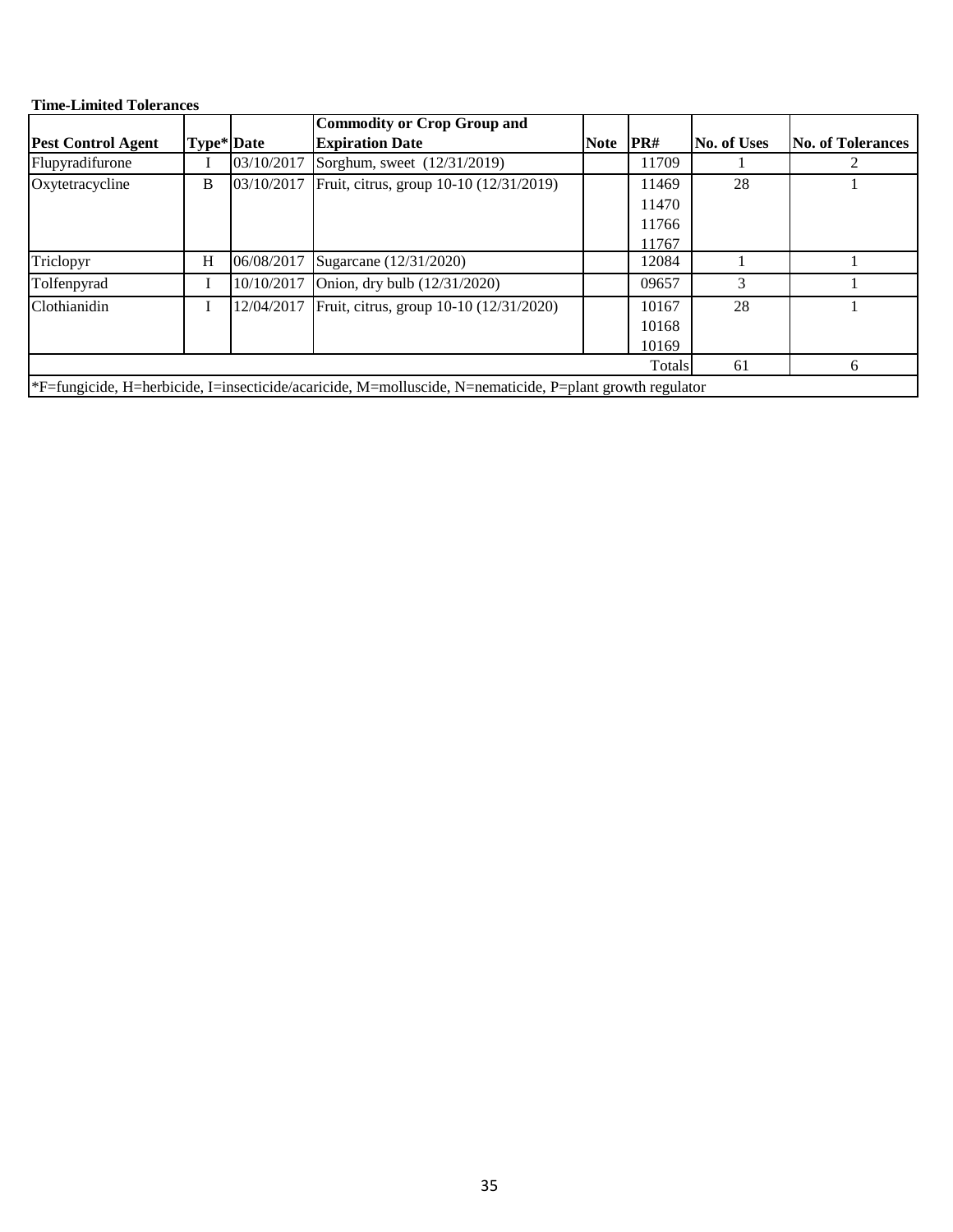## **ATTACHMENT 6 Pending Food Program Submissions to EPA**

| PR#   | Chemical               | Commodity (Full name)                                                                    |
|-------|------------------------|------------------------------------------------------------------------------------------|
| 7732  | $2,4-D$                | STRAWBERRY (ANNUAL) (13-07G = LOW GROWING BERRY SUBGROUP)                                |
| 275   | $2,4$ -DB              | GUAR (06C = DRIED SHELLED PEA/BEAN (EXCEPT SOYBEAN)                                      |
| 8992  | $2,4$ -DB              | SUBGROUP)<br>LENTIL (06C = DRIED SHELLED PEA/BEAN (EXCEPT SOYBEAN)                       |
|       |                        | SUBGROUP)                                                                                |
| 12410 | <b>ABAMECTIN</b>       | ARUGULA (04-16B = BRASSICA LEAFY GREENS SUBGROUP)                                        |
| 10893 | <b>ABAMECTIN</b>       | CARROT (01AB = ROOT VEGETABLES SUBGROUPS)                                                |
| 12413 | <b>ABAMECTIN</b>       | CELTUCE (22A = STALK AND STEM VEGETABLE SUBGROUP)                                        |
| 12411 | <b>ABAMECTIN</b>       | CRESS, GARDEN (04-16B = BRASSICA LEAFY GREENS SUBGROUP)                                  |
| 12412 | <b>ABAMECTIN</b>       | CRESS, UPLAND (04-16B = BRASSICA LEAFY GREENS SUBGROUP)                                  |
| 12414 | <b>ABAMECTIN</b>       | FENNEL, FLORENCE (22A = STALK AND STEM VEGETABLE SUBGROUP)                               |
| 12408 | <b>ABAMECTIN</b>       | SUBGROUP $04-16A$ ( $04-16A = LEAFY$ GREENS SUBGROUP)                                    |
| 12406 | <b>ABAMECTIN</b>       | SUBGROUP 20C (20C = COTTONSEED SUBGROUP)                                                 |
| 12409 | <b>ABAMECTIN</b>       | SUBGROUP 22B (22B = LEAF PETIOLE VEGETABLE SUBGROUP)                                     |
| 12407 | <b>ABAMECTIN</b>       | SUBGROUP 24A (24A = TROPICAL AND SUBTROPICAL, SMALL FRUIT,                               |
|       |                        | <b>INEDIBLE PEEL SUBGROUP)</b>                                                           |
| 11326 | <b>ACETAMIPRID</b>     | AVOCADO (24B = TROPICAL AND SUBTROPICAL, MEDIUM TO LARGE                                 |
|       |                        | FRUIT, SMOOTH, INEDIBLE PEEL SUBGROUP)                                                   |
| 10214 | <b>ACETOCHLOR</b>      | BEAN & PEA (SUCCULENT) (06AB = EDIBLE PODDED AND SUCCULENT                               |
|       | <b>ACIFLUORFEN</b>     | SHELLED PEA/BEAN SUBGROUPS)<br>BEAN, LIMA (SUCCULENT & DRIED SHELLED) (06BC =            |
| 6300  |                        | SUCCULENT/DRIED SHELLED PEA/BEAN SUBGROUPS)                                              |
| 10958 | <b>ACIFLUORFEN</b>     | EDAMAME (VEGETABLE SOYBEAN) (06A = EDIBLE PODDED LEGUME                                  |
|       |                        | <b>VEGETABLES SUBGROUP)</b>                                                              |
| 6301  | <b>ACIFLUORFEN</b>     | PEA (SOUTHERN) (06C = DRIED SHELLED PEA/BEAN (EXCEPT                                     |
|       |                        | SOYBEAN) SUBGROUP)                                                                       |
| 12277 | <b>AMETOCTRADIN</b>    | CELTUCE (22A = STALK AND STEM VEGETABLE SUBGROUP)                                        |
| 12282 | <b>AMETOCTRADIN</b>    | CROP GROUP 05-16 (05-16 = BRASSICA HEAD AND STEM VEGETABLE<br>GROUP)                     |
| 12278 | <b>AMETOCTRADIN</b>    | FENNEL, FLORENCE ( $22A = STALK$ AND STEM VEGETABLE SUBGROUP)                            |
| 12280 | <b>AMETOCTRADIN</b>    | KOHLRABI (22A = STALK AND STEM VEGETABLE SUBGROUP)                                       |
| 12276 | <b>AMETOCTRADIN</b>    | SUBGROUP 04-16B (04-16B = BRASSICA LEAFY GREENS SUBGROUP)                                |
| 12279 | <b>AMETOCTRADIN</b>    | SUBGROUP 13-07F (13-07F = SMALL FRUIT VINE CLIMBING SUBGROUP,                            |
|       |                        | <b>EXCEPT FUZZY KIWIFRUIT)</b>                                                           |
| 12281 | <b>AMETOCTRADIN</b>    | SUBGROUP 22B (22B = LEAF PETIOLE VEGETABLE SUBGROUP)                                     |
| 9613  | <b>ANTHRAQUINONE</b>   | CORN (FIELD) (15-16 = CEREAL GRAINS AND CEREAL GRAINS                                    |
|       |                        | FORAGE/FODDER/STRAW GROUPS)                                                              |
| 3735  | <b>ATRAZINE</b>        | SORGHUM (SWEET) (15-16 = CEREAL GRAINS AND CEREAL GRAINS                                 |
|       |                        | FORAGE/FODDER/STRAW GROUPS)                                                              |
| 8052  | <b>AVG</b>             | CHERRY (12-12A = CHERRY SUBGROUP)                                                        |
| 11055 | <b>AZOXYSTROBIN</b>    | BLUEBERRY (13-07B = BUSHBERRY SUBGROUP)                                                  |
| 9026  | <b>BETA-CYFLUTHRIN</b> | FLAX (20A = RAPESEED SUBGROUP)                                                           |
| 10002 | <b>BIFENAZATE</b>      | BANANA (24B = TROPICAL AND SUBTROPICAL, MEDIUM TO LARGE                                  |
| 11465 | <b>BIFENAZATE</b>      | FRUIT, SMOOTH, INEDIBLE PEEL SUBGROUP)<br>CROP GROUP $14-12$ ( $14-12$ = TREE NUT GROUP) |
| 11462 | <b>BIFENAZATE</b>      | SUBGROUP $12-12A$ ( $12-12A =$ CHERRY SUBGROUP)                                          |
| 11463 | <b>BIFENAZATE</b>      | SUBGROUP $12-12B$ ( $12-12B = PEACH SUBGROUP$ )                                          |
|       | <b>BIFENAZATE</b>      | SUBGROUP $12-12C$ ( $12-12C = PLUM SUBGROUP$ )                                           |
| 11464 |                        |                                                                                          |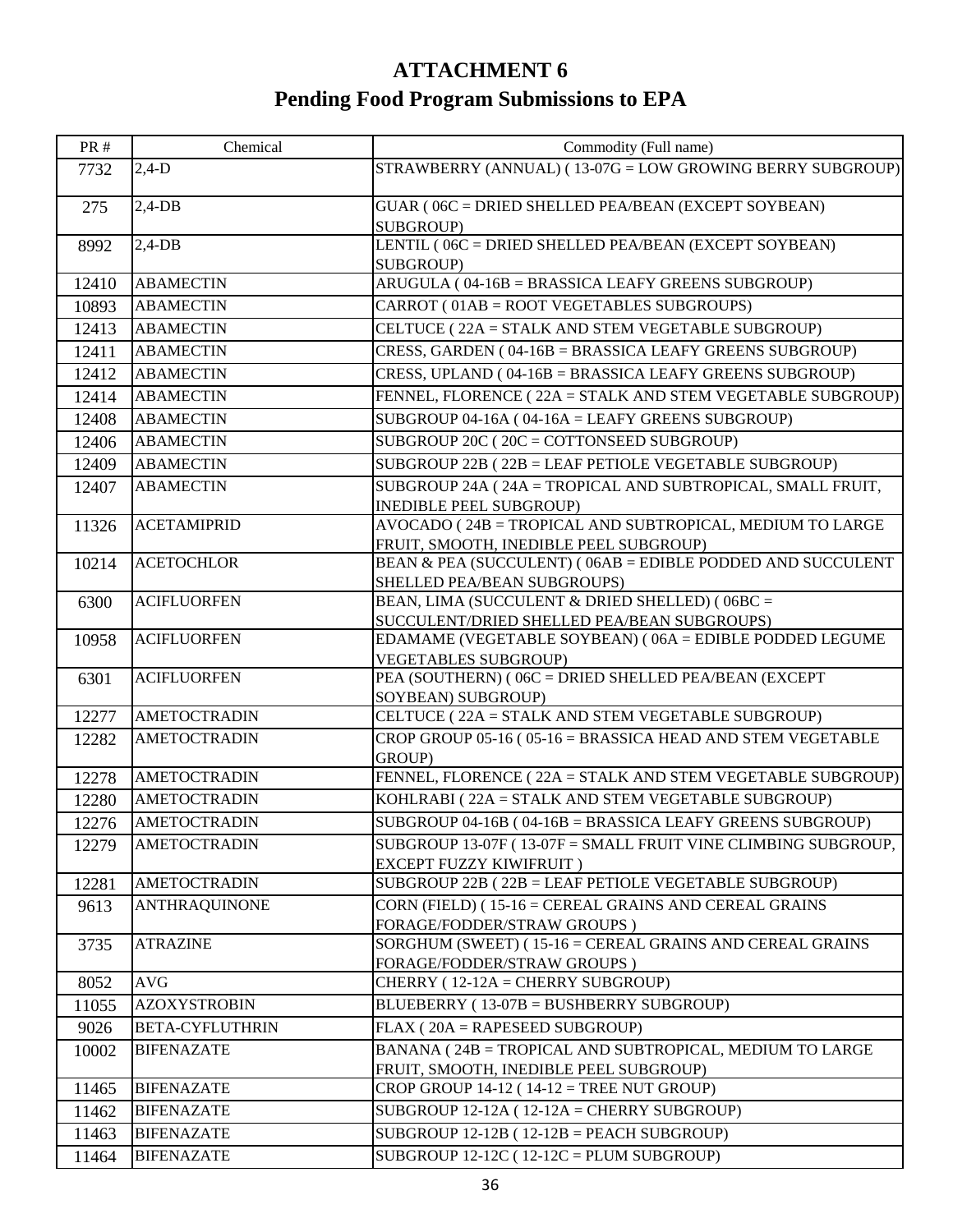| <b>PR#</b> | Chemical                 | Commodity (Full name)                                         |
|------------|--------------------------|---------------------------------------------------------------|
| 11872      | <b>BIFENAZATE</b>        | SUBGROUP 20C (20C = COTTONSEED SUBGROUP)                      |
| 11873      | <b>BIFENAZATE</b>        | SUBGROUP 24A (24A = TROPICAL AND SUBTROPICAL, SMALL FRUIT,    |
|            |                          | INEDIBLE PEEL SUBGROUP)                                       |
| 11165      | <b>BIFENTHRIN</b>        | GRAPEFRUIT (10-10C = GRAPEFRUIT SUBGROUP)                     |
| 11164      | <b>BIFENTHRIN</b>        | LEMON (10-10B = LEMON/LIME SUBGROUP)                          |
| 11166      | <b>BIFENTHRIN</b>        | ORANGE (10-10A = ORANGE SUBGROUP)                             |
| 9338       | <b>BROMOXYNIL</b>        | MILLET (15-16 = CEREAL GRAINS AND CEREAL GRAINS               |
|            |                          | FORAGE/FODDER/STRAW GROUPS)                                   |
| 10087      | <b>CHLORFENAPYR</b>      | BASIL & CHIVES (GH) (19A = HERB SUBGROUP)                     |
| 11062      | <b>CHLORFENAPYR</b>      | CROP GROUP $08-10$ (GH) ( $08-10$ = FRUITING VEGETABLE GROUP) |
| 9215       | <b>CHLORFENAPYR</b>      | CUCUMBER (GH) (09B = SQUASH/CUCUMBER SUBGROUP)                |
| 12356      | <b>CHLORFENAPYR</b>      | CUCUMBER (GH) (09B = SQUASH/CUCUMBER SUBGROUP)                |
| 11606      | <b>CHLORFENAPYR</b>      | TOMATO (GH) (SMALL) (08-10A = TOMATO SUBGROUP)                |
| 10367      | <b>CHLOROTHALONIL</b>    | $ALMOND$ (14-12 = TREE NUT GROUP)                             |
| 391        | <b>CHLOROTHALONIL</b>    | BEET (GARDEN) (01AB = ROOT VEGETABLES SUBGROUPS)              |
| 10859      | <b>CHLOROTHALONIL</b>    | CHERRY, SOUR (12-12A = CHERRY SUBGROUP)                       |
| 11846      | <b>CHLOROTHALONIL</b>    | CRANBERRY (13-07H = LOW GROWING BERRY SUBGROUP, EXCEPT        |
|            |                          | STRAWBERRY)                                                   |
| 10164      | <b>CHLOROTHALONIL</b>    | GRAPEFRUIT (10-10C = GRAPEFRUIT SUBGROUP)                     |
| 5423       | <b>CHLOROTHALONIL</b>    | GREENS (MUSTARD) (04-16B = BRASSICA LEAFY GREENS SUBGROUP)    |
| 10100      | <b>CHLOROTHALONIL</b>    | GUAVA (23B = TROPICAL AND SUBTROPICAL, MEDIUM TO LARGE        |
|            |                          | FRUIT, EDIBLE PEEL SUBGROUP)                                  |
| 10165      | <b>CHLOROTHALONIL</b>    | LEMON (10-10B = LEMON/LIME SUBGROUP)                          |
| 147        | <b>CHLOROTHALONIL</b>    | LETTUCE (HEAD $&$ LEAF) ( $04-16A =$ LEAFY GREENS SUBGROUP)   |
| 6420       | <b>CHLOROTHALONIL</b>    | LYCHEE (24A = TROPICAL AND SUBTROPICAL, SMALL FRUIT,          |
| 10163      | <b>CHLOROTHALONIL</b>    | INEDIBLE PEEL SUBGROUP)<br>ORANGE (10-10A = ORANGE SUBGROUP)  |
| 148        | <b>CHLOROTHALONIL</b>    | RADISH (01AB = ROOT VEGETABLES SUBGROUPS)                     |
| 397        | <b>CHLOROTHALONIL</b>    | SPINACH (04-16A = LEAFY GREENS SUBGROUP)                      |
| 3721       | <b>CHLOROTHALONIL</b>    | SUGAR APPLE (24C = TROPICAL AND SUBTROPICAL, MEDIUM TO        |
|            |                          | LARGE FRUIT, ROUGH OR HAIRY, INEDIBLE PEEL SUBGROUP)          |
| 9323       | <b>CLOFENTEZINE</b>      | GUAVA (23B = TROPICAL AND SUBTROPICAL, MEDIUM TO LARGE        |
|            |                          | FRUIT, EDIBLE PEEL SUBGROUP)                                  |
| 10327      | CYANTRANILIPROLE (HGW86) | LETTUCE (GH) (04-16A = LEAFY GREENS SUBGROUP)                 |
| 11636      | <b>CYAZOFAMID</b>        | GINSENG (01AB = ROOT VEGETABLES SUBGROUPS)                    |
| 11893      | <b>CYCLANILIPROLE</b>    | $CUCUMBER$ (GH) ( $09B = SQUARE/CUCUMBER$ SUBGROUP)           |
| 11891      | <b>CYCLANILIPROLE</b>    | PEPPER (GH) (08-10BC = PEPPER/NON-BELL PEPPER/EGGPLANT        |
|            |                          | SUBGROUPS)                                                    |
| 11452      | <b>CYFLUMETOFEN</b>      | CUCUMBER (GH) (09B = SQUASH/CUCUMBER SUBGROUP)                |
| 11451      | <b>CYFLUMETOFEN</b>      | PEPPER (GH) (08-10BC = PEPPER/NON-BELL PEPPER/EGGPLANT        |
| 11762      | <b>CYFLUMETOFEN</b>      | SUBGROUPS)<br>$PLUM(12-12C = PLUM SUBGROUP)$                  |
| 11450      | <b>CYFLUMETOFEN</b>      | TOMATO (GH) ( $08-10A = TOMATO SUBGROUP$ )                    |
| 12362      | <b>CYROMAZINE</b>        | CELTUCE (22A = STALK AND STEM VEGETABLE SUBGROUP)             |
|            | <b>CYROMAZINE</b>        | CROP GROUP 05-16 (05-16 = BRASSICA HEAD AND STEM VEGETABLE    |
| 12364      |                          | GROUP)                                                        |
| 12369      | <b>CYROMAZINE</b>        | CROP GROUP $21(21)$ = EDIBLE FUNGI GROUP)                     |
| 12363      | <b>CYROMAZINE</b>        | FENNEL, FLORENCE ( $22A = STALK$ AND STEM VEGETABLE SUBGROUP) |
|            |                          |                                                               |
| 12366      | <b>CYROMAZINE</b>        | KOHLRABI (22A = STALK AND STEM VEGETABLE SUBGROUP)            |
| 11503      | <b>CYROMAZINE</b>        | PEA (EDIBLE PODDED & SUCCULENT SHELLED) (06AB = EDIBLE        |
|            |                          | PODDED AND SUCCULENT SHELLED PEA/BEAN SUBGROUPS)              |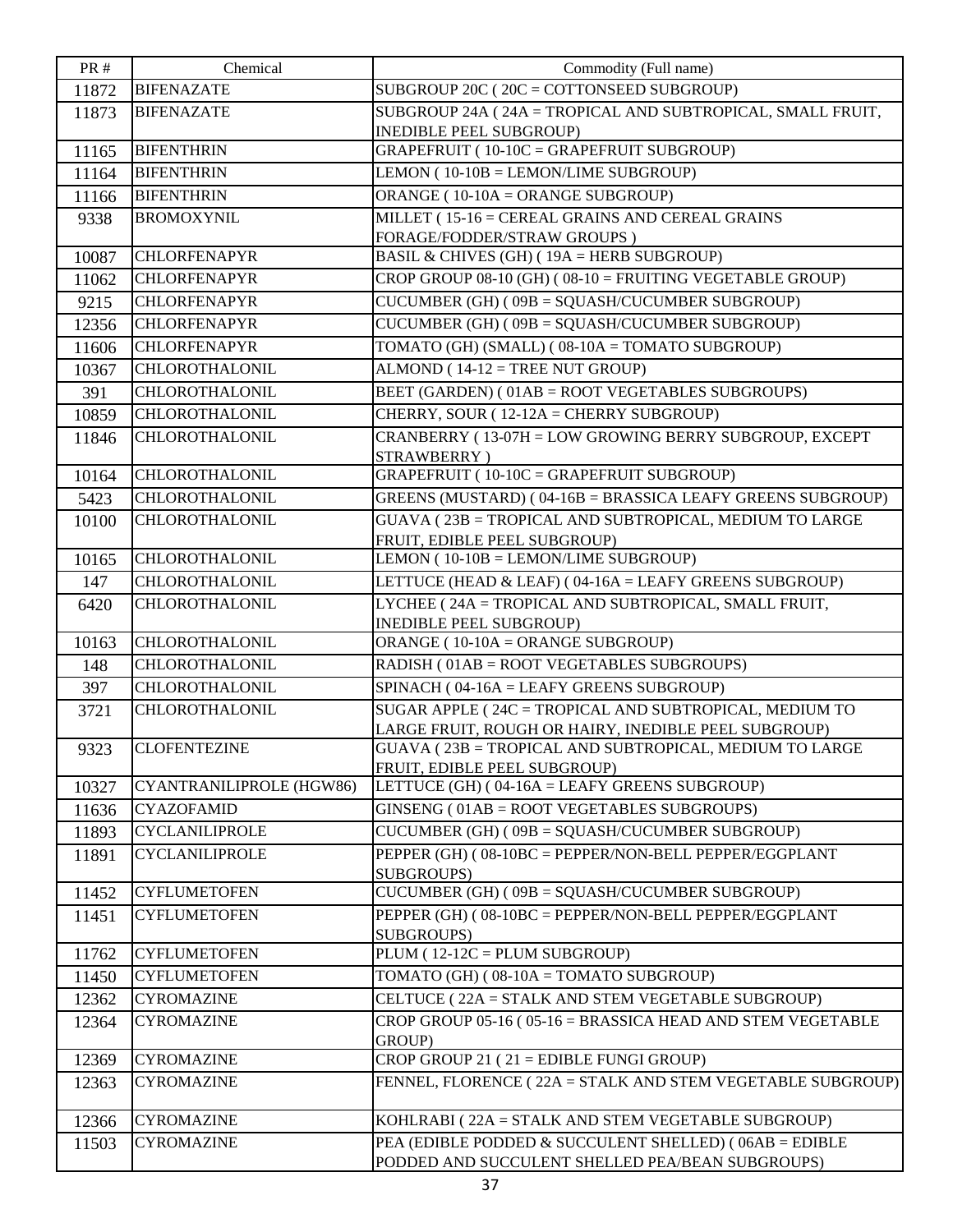| <b>PR#</b> | Chemical            | Commodity (Full name)                                                                     |
|------------|---------------------|-------------------------------------------------------------------------------------------|
| 12357      | <b>CYROMAZINE</b>   | SUBGROUP 01C (01C = TUBEROUS AND CORM VEGETABLES                                          |
|            |                     | SUBGROUP)                                                                                 |
| 12358      | <b>CYROMAZINE</b>   | SUBGROUP 03-07A (03-07A = ONION, BULB SUBGROUP)                                           |
| 12359      | <b>CYROMAZINE</b>   | SUBGROUP 03-07B (03-07B = ONION, GREEN SUBGROUP)                                          |
| 12360      | <b>CYROMAZINE</b>   | SUBGROUP $04-16A$ ( $04-16A = LEAFY$ GREENS SUBGROUP)                                     |
| 12365      | <b>CYROMAZINE</b>   | SUBGROUP 04-16B (04-16B = BRASSICA LEAFY GREENS SUBGROUP)                                 |
| 12367      | <b>CYROMAZINE</b>   | SUBGROUP $08-10A$ ( $08-10A = TOMATO SUBGROUP$ )                                          |
| 12368      | <b>CYROMAZINE</b>   | SUBGROUP 08-10B (08-10B = PEPPER/EGGPLANT SUBGROUP)                                       |
| 12361      | <b>CYROMAZINE</b>   | SUBGROUP 22B (22B = LEAF PETIOLE VEGETABLE SUBGROUP)                                      |
| 1548       | <b>DCPA</b>         | ASPARAGUS (22A = STALK AND STEM VEGETABLE SUBGROUP)                                       |
|            | <b>DCPA</b>         | CARROT (01AB = ROOT VEGETABLES SUBGROUPS)                                                 |
| 8332       |                     |                                                                                           |
| 11433      | <b>DCPA</b>         | CROP GROUP $03-07$ ( $03-07 = BULB$ VEGETABLE GROUP)                                      |
| 10245      | <b>DCPA</b>         | PRICKLY PEAR CACTUS (24D = TROPICAL AND SUBTROPICAL,                                      |
| 11434      | <b>DCPA</b>         | CACTUS, INEDIBLE PEEL SUBGROUP)<br>SUBGROUP $09A (09A = MELON SUBGROUP)$                  |
|            |                     |                                                                                           |
| 11435      | <b>DCPA</b>         | SUBGROUP $13-07G$ ( $13-07G = LOW$ GROWING BERRY SUBGROUP)                                |
| 12268      | <b>DIMETHOMORPH</b> | CELTUCE (22A = STALK AND STEM VEGETABLE SUBGROUP)                                         |
| 12273      | <b>DIMETHOMORPH</b> | CROP GROUP 05-16 (05-16 = BRASSICA HEAD AND STEM VEGETABLE                                |
|            |                     | GROUP)                                                                                    |
| 12274      | <b>DIMETHOMORPH</b> | CROP GROUP $08-10$ ( $08-10$ = FRUITING VEGETABLE GROUP)                                  |
| 12269      | <b>DIMETHOMORPH</b> | FENNEL, FLORENCE (22A = STALK AND STEM VEGETABLE SUBGROUP)                                |
| 12271      | <b>DIMETHOMORPH</b> | KOHLRABI (22A = STALK AND STEM VEGETABLE SUBGROUP)                                        |
| 12275      | <b>DIMETHOMORPH</b> | SUBGROUP 01C (01C = TUBEROUS AND CORM VEGETABLES                                          |
|            |                     | SUBGROUP)                                                                                 |
| 12270      | <b>DIMETHOMORPH</b> | SUBGROUP 13-07F (13-07F = SMALL FRUIT VINE CLIMBING SUBGROUP,                             |
| 12267      | <b>DIMETHOMORPH</b> | EXCEPT FUZZY KIWIFRUIT)<br>SUBGROUP 13-07G (13-07G = LOW GROWING BERRY SUBGROUP)          |
| 12272      | <b>DIMETHOMORPH</b> | SUBGROUP 22B (22B = LEAF PETIOLE VEGETABLE SUBGROUP)                                      |
|            | DIMETHOMORPH +      |                                                                                           |
| 11689      | <b>AMETOCTRADIN</b> | CUCUMBER (GH) (09B = SQUASH/CUCUMBER SUBGROUP)                                            |
| 11688      | DIMETHOMORPH +      | LETTUCE (GH) (04-16A = LEAFY GREENS SUBGROUP)                                             |
|            | <b>AMETOCTRADIN</b> |                                                                                           |
| 8595       | <b>DINOTEFURAN</b>  | <b>BASIL (19A = HERB SUBGROUP)</b>                                                        |
| 11305      | <b>DINOTEFURAN</b>  | CHERRY (12-12A = CHERRY SUBGROUP)                                                         |
| 10998      | <b>DINOTEFURAN</b>  | CUCUMBER (GH) (09B = SQUASH/CUCUMBER SUBGROUP)                                            |
| 11304      | <b>DINOTEFURAN</b>  | PEACH (12-12B = PEACH SUBGROUP)                                                           |
| 10816      | <b>DIQUAT</b>       | AVOCADO (24B = TROPICAL AND SUBTROPICAL, MEDIUM TO LARGE                                  |
|            |                     | FRUIT, SMOOTH, INEDIBLE PEEL SUBGROUP)                                                    |
| 10818      | <b>DIQUAT</b>       | BANANA (24B = TROPICAL AND SUBTROPICAL, MEDIUM TO LARGE                                   |
|            |                     | FRUIT, SMOOTH, INEDIBLE PEEL SUBGROUP)                                                    |
| 10817      | <b>DIQUAT</b>       | GUAVA (23B = TROPICAL AND SUBTROPICAL, MEDIUM TO LARGE                                    |
|            |                     | FRUIT, EDIBLE PEEL SUBGROUP)                                                              |
| 10815      | <b>DIQUAT</b>       | LYCHEE (24A = TROPICAL AND SUBTROPICAL, SMALL FRUIT,                                      |
|            |                     | INEDIBLE PEEL SUBGROUP)                                                                   |
| 10766      | <b>DIQUAT</b>       | ONION (DRY BULB) (03-07A = ONION, BULB SUBGROUP)                                          |
| 10669      | <b>DIQUAT</b>       | PEPPER (BELL & NONBELL) (08-10BC = PEPPER/NON-BELL                                        |
|            |                     | PEPPER/EGGPLANT SUBGROUPS)                                                                |
| 10814      | <b>DIQUAT</b>       | SUGAR APPLE (24C = TROPICAL AND SUBTROPICAL, MEDIUM TO                                    |
| 10668      | <b>DIQUAT</b>       | LARGE FRUIT, ROUGH OR HAIRY, INEDIBLE PEEL SUBGROUP)<br>TOMATO (08-10A = TOMATO SUBGROUP) |
|            | <b>DIQUAT</b>       | WATERCRESS (04-16B = BRASSICA LEAFY GREENS SUBGROUP)                                      |
| 9737       |                     |                                                                                           |
| 2399       | <b>DIURON</b>       | CHERRY (12-12A = CHERRY SUBGROUP)                                                         |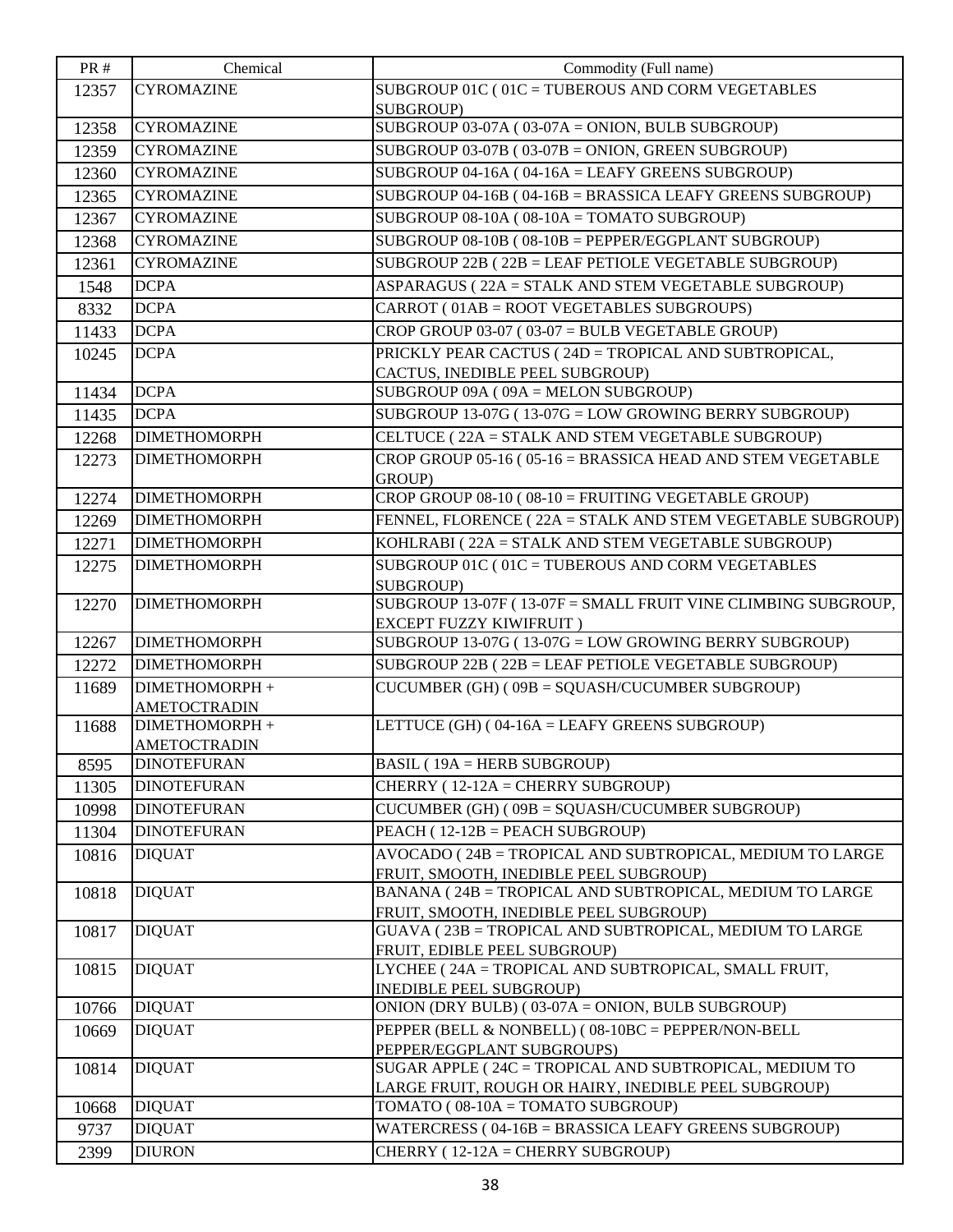| <b>PR#</b> | Chemical                  | Commodity (Full name)                                                                             |  |
|------------|---------------------------|---------------------------------------------------------------------------------------------------|--|
| 3071       | <b>DIURON</b>             | PLUM (12-12C = PLUM SUBGROUP)                                                                     |  |
| 12427      | <b>EMAMECTIN BENZOATE</b> | SUBGROUP 20C (20C = COTTONSEED SUBGROUP)                                                          |  |
| 10115      | <b>ETHEPHON</b>           | FIG (23B = TROPICAL AND SUBTROPICAL, MEDIUM TO LARGE FRUIT,                                       |  |
|            |                           | <b>EDIBLE PEEL SUBGROUP)</b>                                                                      |  |
| 10049      | <b>ETHOPROP</b>           | MINT (FUTURE: HERBS) (99 = MISCELLANEOUS COMMODITY)                                               |  |
| 4124       | <b>ETHYLENE</b>           | PINEAPPLE (24C = TROPICAL AND SUBTROPICAL, MEDIUM TO LARGE                                        |  |
|            | <b>ETOXAZOLE</b>          | FRUIT, ROUGH OR HAIRY, INEDIBLE PEEL SUBGROUP)                                                    |  |
| 11233      |                           | BEET (SUGAR) (01AB = ROOT VEGETABLES SUBGROUPS)                                                   |  |
| 8757       | FAMOXADONE + CYMOXANIL    | RADISH (01AB = ROOT VEGETABLES SUBGROUPS)                                                         |  |
| 9741       | <b>FENHEXAMID</b>         | KIWIFRUIT (PREHARVEST) (13-07E = SMALL FRUIT VINE CLIMBING<br>SUBGROUP, EXCEPT GRAPE)             |  |
| 7149       | <b>FENHEXAMID</b>         | ONION (03-07AB = ONION BULB AND GREEN SUBGROUPS)                                                  |  |
| 8243       | <b>FENHEXAMID</b>         | ONION (GH TRANSPLANT) (03-07AB = ONION BULB AND GREEN                                             |  |
|            |                           | SUBGROUPS)                                                                                        |  |
| 10506      | <b>FENHEXAMID</b>         | SUBGROUP 13-07A (13-07A = CANEBERRY SUBGROUP)                                                     |  |
| 10507      | <b>FENHEXAMID</b>         | SUBGROUP 13-07B (13-07B = BUSHBERRY SUBGROUP)                                                     |  |
| 10508      | <b>FENHEXAMID</b>         | SUBGROUP 13-07E (13-07E = SMALL FRUIT VINE CLIMBING SUBGROUP,                                     |  |
|            |                           | <b>EXCEPT GRAPE</b> )                                                                             |  |
| 10509      | <b>FENHEXAMID</b>         | SUBGROUP 13-07F (13-07F = SMALL FRUIT VINE CLIMBING SUBGROUP,                                     |  |
|            |                           | EXCEPT FUZZY KIWIFRUIT)                                                                           |  |
| 10510      | FENHEXAMID                | SUBGROUP 13-07G (13-07G = LOW GROWING BERRY SUBGROUP)                                             |  |
| 11332      | <b>FENPROPATHRIN</b>      | CROP GROUP $14-12$ ( $14-12$ = TREE NUT GROUP)                                                    |  |
| 9266       | <b>FENPROPATHRIN</b>      | GREENS (MUSTARD) (04-16B = BRASSICA LEAFY GREENS SUBGROUP)                                        |  |
| 11333      | <b>FENPROPATHRIN</b>      | SUBGROUP $12-12A$ ( $12-12A =$ CHERRY SUBGROUP)                                                   |  |
| 11334      | <b>FENPROPATHRIN</b>      | SUBGROUP $12-12B$ ( $12-12B = PEACH SUBGROUP$ )                                                   |  |
| 11335      | <b>FENPROPATHRIN</b>      | SUBGROUP $12-12C$ ( $12-12C = PLUM SUBGROUP$ )                                                    |  |
| 7946       | <b>FENPROPATHRIN</b>      | SWEET POTATO (01CD = TUBEROUS AND CORM VEGETABLES                                                 |  |
| 9517       | <b>FENPROPATHRIN</b>      | SUBGROUPS)<br>TURNIP (ROOTS) (01AB = ROOT VEGETABLES SUBGROUPS)                                   |  |
|            | <b>FENPYROXIMATE</b>      | BANANA (24B = TROPICAL AND SUBTROPICAL, MEDIUM TO LARGE                                           |  |
| 10008      |                           | FRUIT, SMOOTH, INEDIBLE PEEL SUBGROUP)                                                            |  |
| 11029      | <b>FENPYROXIMATE</b>      | BEAN (SUCCULENT SHELLED) (06B = SUCCULENT SHELLED PEA/BEAN                                        |  |
|            |                           | SUBGROUP)                                                                                         |  |
| 11501      | <b>FENPYROXIMATE</b>      | BLUEBERRY (13-07B = BUSHBERRY SUBGROUP)                                                           |  |
| 8097       | <b>FENPYROXIMATE</b>      | CANEBERRY (13-07A = CANEBERRY SUBGROUP)                                                           |  |
| 11100      | <b>FENPYROXIMATE</b>      | CELERY (22B = LEAF PETIOLE VEGETABLE SUBGROUP)                                                    |  |
| 11246      | <b>FENPYROXIMATE</b>      | CROP GROUP $14-12$ ( $14-12$ = TREE NUT GROUP)                                                    |  |
| 9033       | <b>FENPYROXIMATE</b>      | SQUASH (SUMMER) (09B = SQUASH/CUCUMBER SUBGROUP)                                                  |  |
| 12461      | <b>FENPYROXIMATE</b>      | SUBGROUP $20C$ ( $20C = COTTONSEED SUBGROUP$ )                                                    |  |
| 11705      | <b>FLONICAMID</b>         | LETTUCE (GH) (04-16A = LEAFY GREENS SUBGROUP)                                                     |  |
| 11383      | <b>FLONICAMID</b>         | SUNFLOWER (20B = SUNFLOWER SUBGROUP)                                                              |  |
| 11317      | FLORASULAM + FLUROXYPYR   | GRASSES (SEED CROP) (17 = GRASS FORAGE, FODDER AND HAY                                            |  |
|            | FLUAZIFOP-P-BUTYL         | GROUP)<br>CABBAGE (05-16 = BRASSICA HEAD AND STEM VEGETABLE GROUP)                                |  |
| 11862      | FLUAZIFOP-P-BUTYL         | CELERY (22B = LEAF PETIOLE VEGETABLE SUBGROUP)                                                    |  |
| 2336       |                           | CHIVES (03-07B = ONION, GREEN SUBGROUP)                                                           |  |
| 2087       | FLUAZIFOP-P-BUTYL         |                                                                                                   |  |
| 11363      | FLUAZIFOP-P-BUTYL         | CROP GROUP $10-10$ ( $10-10 =$ CITRUS FRUIT GROUP)                                                |  |
| 11364      | FLUAZIFOP-P-BUTYL         | CROP GROUP $12-12$ ( $12-12 =$ STONE FRUIT GROUP)                                                 |  |
| 2076       | FLUAZIFOP-P-BUTYL         | GREENS (MUSTARD) (04-16B = BRASSICA LEAFY GREENS SUBGROUP)                                        |  |
| 11265      | FLUAZIFOP-P-BUTYL         | PAPAYA (24B = TROPICAL AND SUBTROPICAL, MEDIUM TO LARGE<br>FRUIT, SMOOTH, INEDIBLE PEEL SUBGROUP) |  |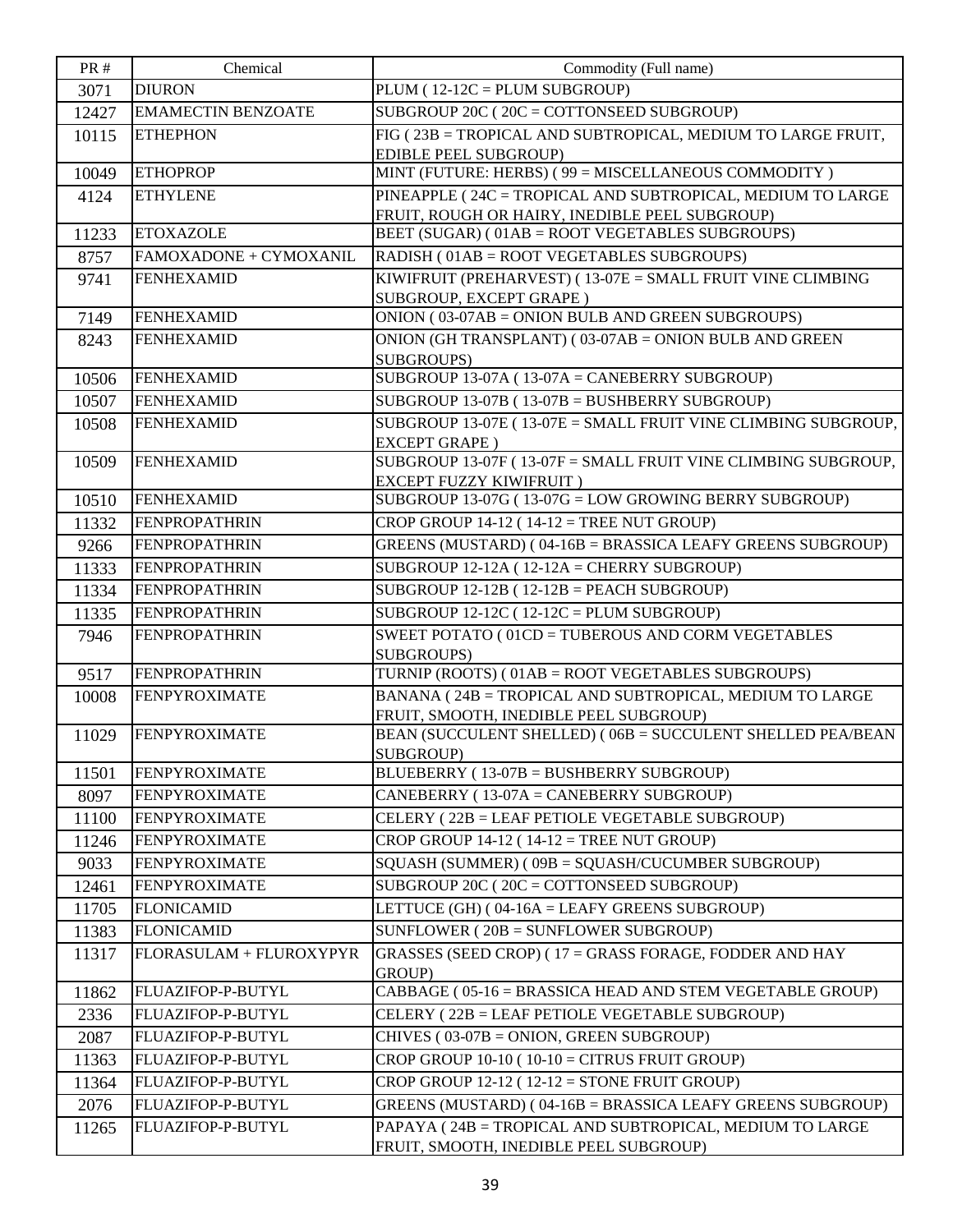| <b>PR#</b>   | Chemical                             | Commodity (Full name)                                                                          |
|--------------|--------------------------------------|------------------------------------------------------------------------------------------------|
| 11231        | <b>FLUAZINAM</b>                     | PEA (EDIBLE PODDED, SUCCULENT & DRIED SH (06ABC = EDIBLE                                       |
|              |                                      | PODDED, SUCCULENT/DRIED SHELLED PEA/BEAN SUBGROUPS)                                            |
| 10374        | <b>FLUDIOXONIL</b>                   | CELERY (GH) (22B = LEAF PETIOLE VEGETABLE SUBGROUP)                                            |
| 12010        | <b>FLUDIOXONIL</b>                   | TOMATO (GH) ( $08-10A = TOMATO SUBGROUP$ )                                                     |
| 10908        | <b>FLUENSULFONE</b>                  | BEET (SUGAR) (01AB = ROOT VEGETABLES SUBGROUPS)                                                |
| 11132        | <b>FLUMIOXAZIN</b>                   | EDAMAME (VEGETABLE SOYBEAN) (06A = EDIBLE PODDED LEGUME                                        |
| 10686        | <b>FLUMIOXAZIN</b>                   | <b>VEGETABLES SUBGROUP)</b><br><b>GUAYULE</b> (99 = MISCELLANEOUS COMMODITY)                   |
|              | <b>FOMESAFEN</b>                     | FOLIAGE OF LEGUME VEGETABLES EXCEPT SOYB (07A = FOLIAGE OF                                     |
| 12467        |                                      | LEGUME VEGETABLES (EXCEPT SOYBEAN) SUBGROUP)                                                   |
| 11650        | <b>GLYPHOSATE</b>                    | CROP GROUP $12-12$ ( $12-12 =$ STONE FRUIT GROUP)                                              |
| 11651        | <b>GLYPHOSATE</b>                    | CROP GROUP $14-12$ ( $14-12$ = TREE NUT GROUP)                                                 |
| 8056         | <b>GLYPHOSATE</b>                    | ONION (DRY BULB) ( $03-07A = ONION$ , BULB SUBGROUP)                                           |
| 10285        | <b>GLYPHOSATE</b>                    | PEPPER (CHILI) (08-10BC = PEPPER/NON-BELL PEPPER/EGGPLANT                                      |
|              |                                      | SUBGROUPS)                                                                                     |
| 9494         | <b>IMAZALIL</b>                      | MUSHROOM (WHITE BUTTON) ( $21$ = EDIBLE FUNGI GROUP)                                           |
| 7669         | <b>IMIDACLOPRID</b>                  | BLUEBERRY (HIGH BUSH) (13-07B = BUSHBERRY SUBGROUP)                                            |
| 11412        | <b>INDAZIFLAM</b>                    | BLUEBERRY (LOWBUSH) (13-07BGH = BUSHBERRY AND LOW                                              |
|              | <b>INDAZIFLAM</b>                    | <b>GROWING BERRY SUBGROUPS)</b><br>TROPICAL & SUBTROPICAL FRUITS, EDIBLE PE (23 = TROPICAL AND |
| 12378        |                                      | SUBTROPICAL FRUIT, EDIBLE PEEL GROUP)                                                          |
| 12379        | <b>INDAZIFLAM</b>                    | TROPICAL & SUBTROPICAL FRUITS, INEDIBLE (24 = TROPICAL AND                                     |
|              |                                      | SUBTROPICAL FRUIT, INEDIBLE PEEL GROUP)                                                        |
| 11467        | <b>INDOXACARB</b>                    | COFFEE (99 = MISCELLANEOUS COMMODITY)                                                          |
| 9521         | <b>INDOXACARB</b>                    | GRASSES (SEED CROP) (17 = GRASS FORAGE, FODDER AND HAY                                         |
|              |                                      | GROUP)                                                                                         |
| 10248        | <b>ISOXABEN</b>                      | CANEBERRY (13-07A = CANEBERRY SUBGROUP)                                                        |
| 11743        | <b>ISOXABEN</b>                      | HOPS (99 = MISCELLANEOUS COMMODITY)                                                            |
| 10705        | <b>KASUGAMYCIN</b>                   | $APRICOT$ (12-12C = PLUM SUBGROUP)                                                             |
| 8742         | LAMBDA-CYHALOTHRIN                   | ASPARAGUS (FERN) (22A = STALK AND STEM VEGETABLE SUBGROUP)                                     |
| 10255        | LAMBDA-CYHALOTHRIN                   | BROCCOLI RAAB (04-16B = BRASSICA LEAFY GREENS SUBGROUP)                                        |
| 10343        | LAMBDA-CYHALOTHRIN                   | BULB VEGETABLES SUBGROUP 03-07A (03-07A = ONION, BULB                                          |
|              | LAMBDA-CYHALOTHRIN                   | SUBGROUP)<br>CARROT (01AB = ROOT VEGETABLES SUBGROUPS)                                         |
| 9390<br>9926 | LAMBDA-CYHALOTHRIN                   | GREENS (MUSTARD) (04-16B = BRASSICA LEAFY GREENS SUBGROUP)                                     |
| 9430         | LAMBDA-CYHALOTHRIN                   | MILLET, PEARL (15-16 = CEREAL GRAINS AND CEREAL GRAINS                                         |
|              |                                      | FORAGE/FODDER/STRAW GROUPS)                                                                    |
| 9852         | LAMBDA-CYHALOTHRIN                   | OKRA (08-10BC = PEPPER/NON-BELL PEPPER/EGGPLANT SUBGROUPS)                                     |
| 9381         | LAMBDA-CYHALOTHRIN                   | RADISH (01AB = ROOT VEGETABLES SUBGROUPS)                                                      |
| 8850         | LAMBDA-CYHALOTHRIN                   | RICE, WILD (15-16 = CEREAL GRAINS AND CEREAL GRAINS                                            |
|              |                                      | <b>FORAGE/FODDER/STRAW GROUPS)</b>                                                             |
| 9380         | LAMBDA-CYHALOTHRIN                   | RUTABAGA (01AB = ROOT VEGETABLES SUBGROUPS)                                                    |
| 10344        | LAMBDA-CYHALOTHRIN                   | TEA (99 = MISCELLANEOUS COMMODITY)                                                             |
| 9379         | LAMBDA-CYHALOTHRIN                   | TURNIP (ROOTS) (01AB = ROOT VEGETABLES SUBGROUPS)                                              |
| 10540        | LAMBDA-CYHALOTHRIN +                 | AVOCADO (24B = TROPICAL AND SUBTROPICAL, MEDIUM TO LARGE                                       |
|              | THIAMETHOXAM                         | FRUIT, SMOOTH, INEDIBLE PEEL SUBGROUP)                                                         |
| 6684         | LAMBDA-CYHALOTHRIN +<br>THIAMETHOXAM | GUAVA (23B = TROPICAL AND SUBTROPICAL, MEDIUM TO LARGE<br>FRUIT, EDIBLE PEEL SUBGROUP)         |
| 10221        | <b>LINURON</b>                       | <b>BASIL</b> (19A = HERB SUBGROUP)                                                             |
| 11508        | <b>LINURON</b>                       | BEAN (DRIED SHELLED) (06C = DRIED SHELLED PEA/BEAN (EXCEPT                                     |
|              |                                      | SOYBEAN) SUBGROUP)                                                                             |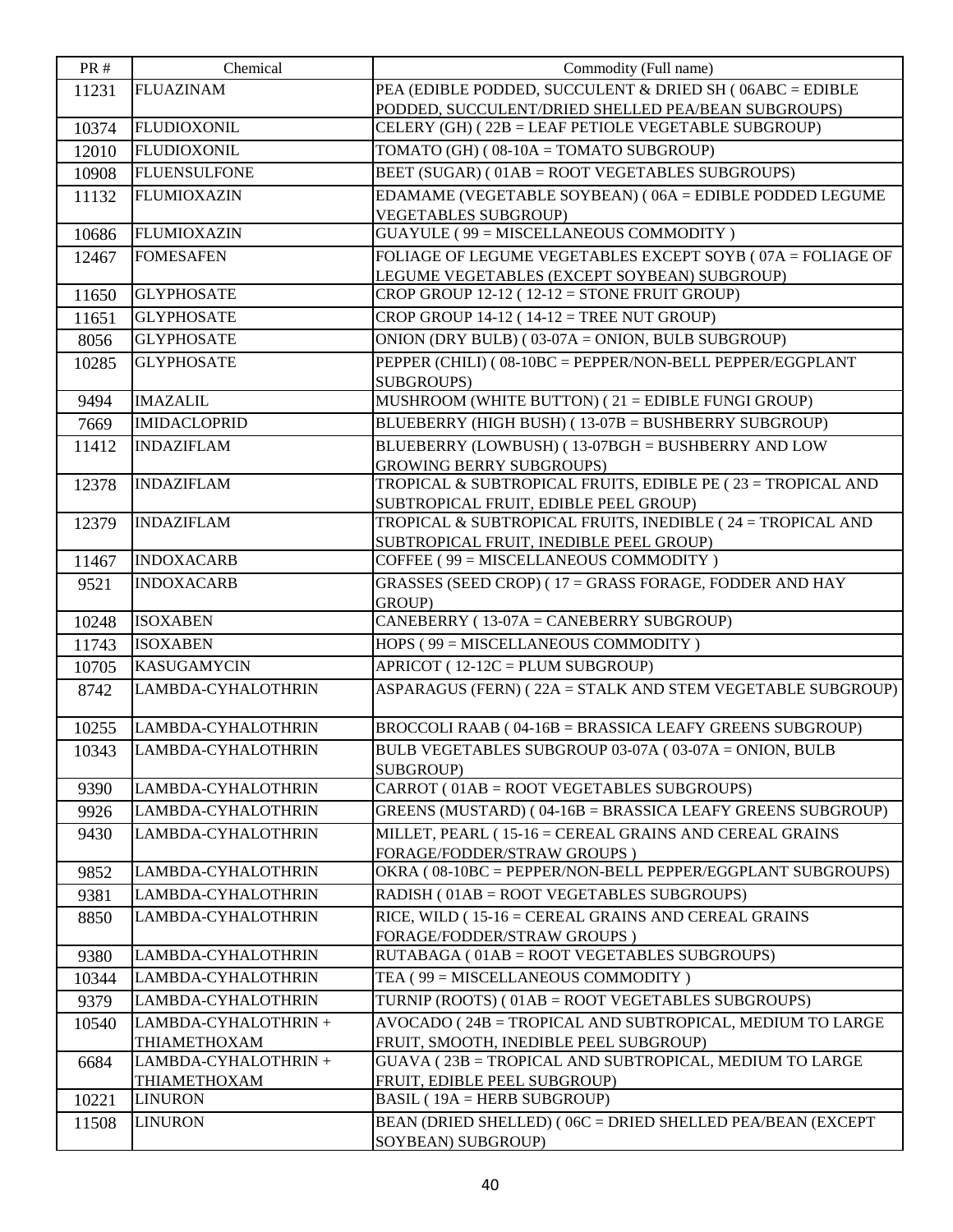| <b>PR#</b> | Chemical               | Commodity (Full name)                                                                              |  |
|------------|------------------------|----------------------------------------------------------------------------------------------------|--|
| 11118      | <b>LINURON</b>         | SWEET POTATO ( $01CD = TUBEROUS$ AND CORM VEGETABLES                                               |  |
|            |                        | SUBGROUPS)                                                                                         |  |
| 1703       | <b>MEFENOXAM</b>       | CUCUMBER (GH) (09B = SQUASH/CUCUMBER SUBGROUP)                                                     |  |
| 11376      | <b>MESOTRIONE</b>      | CROP GROUP 13-07 (13-07 = BERRY AND SMALL FRUIT GROUP)                                             |  |
| 6388       | <b>METRIBUZIN</b>      | PEA (EDIBLE PODDED & SUCCULENT SHELLED) ( $06AB = EDIBLE$                                          |  |
|            |                        | PODDED AND SUCCULENT SHELLED PEA/BEAN SUBGROUPS)                                                   |  |
| 10671      | <b>METRIBUZIN</b>      | POTATO (01C = TUBEROUS AND CORM VEGETABLES SUBGROUP)                                               |  |
| 3524       | <b>NAA</b>             | $ALMOND$ (14-12 = TREE NUT GROUP)                                                                  |  |
| 3523       | <b>NAA</b>             | $PLUM(12-12C = PLUM SUBGROUP)$                                                                     |  |
| 3525       | <b>NAA</b>             | WALNUT ( $14-12$ = TREE NUT GROUP)                                                                 |  |
| 10956      | <b>NOVALURON</b>       | LYCHEE (24A = TROPICAL AND SUBTROPICAL, SMALL FRUIT,<br><b>INEDIBLE PEEL SUBGROUP)</b>             |  |
| 11795      | <b>OXATHIAPIPROLIN</b> | AVOCADO (24B = TROPICAL AND SUBTROPICAL, MEDIUM TO LARGE<br>FRUIT, SMOOTH, INEDIBLE PEEL SUBGROUP) |  |
| 10915      | <b>OXATHIAPIPROLIN</b> | POMEGRANATE (24B = TROPICAL AND SUBTROPICAL, MEDIUM TO                                             |  |
|            |                        | LARGE FRUIT, SMOOTH, INEDIBLE PEEL SUBGROUP)                                                       |  |
| 11719      | <b>OXATHIAPIPROLIN</b> | STRAWBERRY (13-07G = LOW GROWING BERRY SUBGROUP)                                                   |  |
| 3616       | <b>OXYFLUORFEN</b>     | CANEBERRY (RASPBERRY) ( $13-07A = CANEBERRY SUBGROUP$ )                                            |  |
| 9822       | <b>OXYFLUORFEN</b>     | COFFEE (99 = MISCELLANEOUS COMMODITY)                                                              |  |
| 6318       | <b>OXYFLUORFEN</b>     | KENAF (99 = MISCELLANEOUS COMMODITY)                                                               |  |
| 3574       | <b>OXYFLUORFEN</b>     | ONION (GREEN) (03-07B = ONION, GREEN SUBGROUP)                                                     |  |
| 3573       | <b>OXYFLUORFEN</b>     | SHALLOT (03-07AB = ONION BULB AND GREEN SUBGROUPS)                                                 |  |
| 9352       | <b>OXYFLUORFEN</b>     | STRAWBERRY (TRANSPLANTS) (13-07G = LOW GROWING BERRY                                               |  |
|            |                        | SUBGROUP)                                                                                          |  |
| 7377       | <b>OXYFLUORFEN</b>     | TI PALM (PEACH PALM) (23C = TROPICAL AND SUBTROPICAL, PALM<br>FRUIT, EDIBLE PEEL SUBGROUP)         |  |
| 4132       | <b>OXYFLUORFEN</b>     | TOMATO (08-10A = TOMATO SUBGROUP)                                                                  |  |
| 11146      | <b>PARAQUAT</b>        | SESAME (20A = RAPESEED SUBGROUP)                                                                   |  |
| 11255      | <b>PENDIMETHALIN</b>   | SAFFLOWER (20B = SUNFLOWER SUBGROUP)                                                               |  |
| 11282      | PENOXSULAM+            | ARTICHOKE (GLOBE) (99 = MISCELLANEOUS COMMODITY)                                                   |  |
| 11307      | <b>PENTHIOPYRAD</b>    | BANANA (24B = TROPICAL AND SUBTROPICAL, MEDIUM TO LARGE                                            |  |
|            |                        | FRUIT, SMOOTH, INEDIBLE PEEL SUBGROUP)                                                             |  |
|            | 11444 PENTHIOPYRAD     | LETTUCE (GH) (04-16A = LEAFY GREENS SUBGROUP)                                                      |  |
| 12305      | <b>PERMETHRIN</b>      | ARUGULA (04-16B = BRASSICA LEAFY GREENS SUBGROUP)                                                  |  |
| 12308      | <b>PERMETHRIN</b>      | CELTUCE (22A = STALK AND STEM VEGETABLE SUBGROUP)                                                  |  |
| 12306      | <b>PERMETHRIN</b>      | CRESS, GARDEN (04-16B = BRASSICA LEAFY GREENS SUBGROUP)                                            |  |
| 12307      | <b>PERMETHRIN</b>      | CRESS, UPLAND (04-16B = BRASSICA LEAFY GREENS SUBGROUP)                                            |  |
| 12312      | <b>PERMETHRIN</b>      | CROP GROUP $11-10$ ( $11-10 =$ POME FRUIT GROUP)                                                   |  |
| 12309      | <b>PERMETHRIN</b>      | FENNEL, FLORENCE ( $22A = STALK$ AND STEM VEGETABLE SUBGROUP)                                      |  |
| 1953       | <b>PERMETHRIN</b>      | GRAPE (13-07F = SMALL FRUIT VINE CLIMBING SUBGROUP, EXCEPT                                         |  |
|            |                        | FUZZY KIWIFRUIT)                                                                                   |  |
| 12301      | <b>PERMETHRIN</b>      | SUBGROUP 01C (01C = TUBEROUS AND CORM VEGETABLES<br>SUBGROUP)                                      |  |
| 12302      | <b>PERMETHRIN</b>      | SUBGROUP $03-07A$ ( $03-07A = ONION$ , BULB SUBGROUP)                                              |  |
| 12303      | <b>PERMETHRIN</b>      | SUBGROUP $04-16A$ ( $04-16A = LEAFY$ GREENS SUBGROUP)                                              |  |
| 12310      | <b>PERMETHRIN</b>      | SUBGROUP $08-10A$ ( $08-10A = TOMATO SUBGROUP$ )                                                   |  |
| 12311      | <b>PERMETHRIN</b>      | SUBGROUP $08-10C$ ( $08-10C = NON-BELL$ PEPPER/EGGPLANT SUBGROUP)                                  |  |
| 12313      | <b>PERMETHRIN</b>      | SUBGROUP $12-12A$ ( $12-12A =$ CHERRY SUBGROUP)                                                    |  |
|            | <b>PERMETHRIN</b>      | SUBGROUP $12-12B$ ( $12-12B$ = PEACH SUBGROUP)                                                     |  |
| 12314      | <b>PERMETHRIN</b>      | SUBGROUP 13-07E (13-07E = SMALL FRUIT VINE CLIMBING SUBGROUP,                                      |  |
| 12315      |                        | <b>EXCEPT GRAPE</b> )                                                                              |  |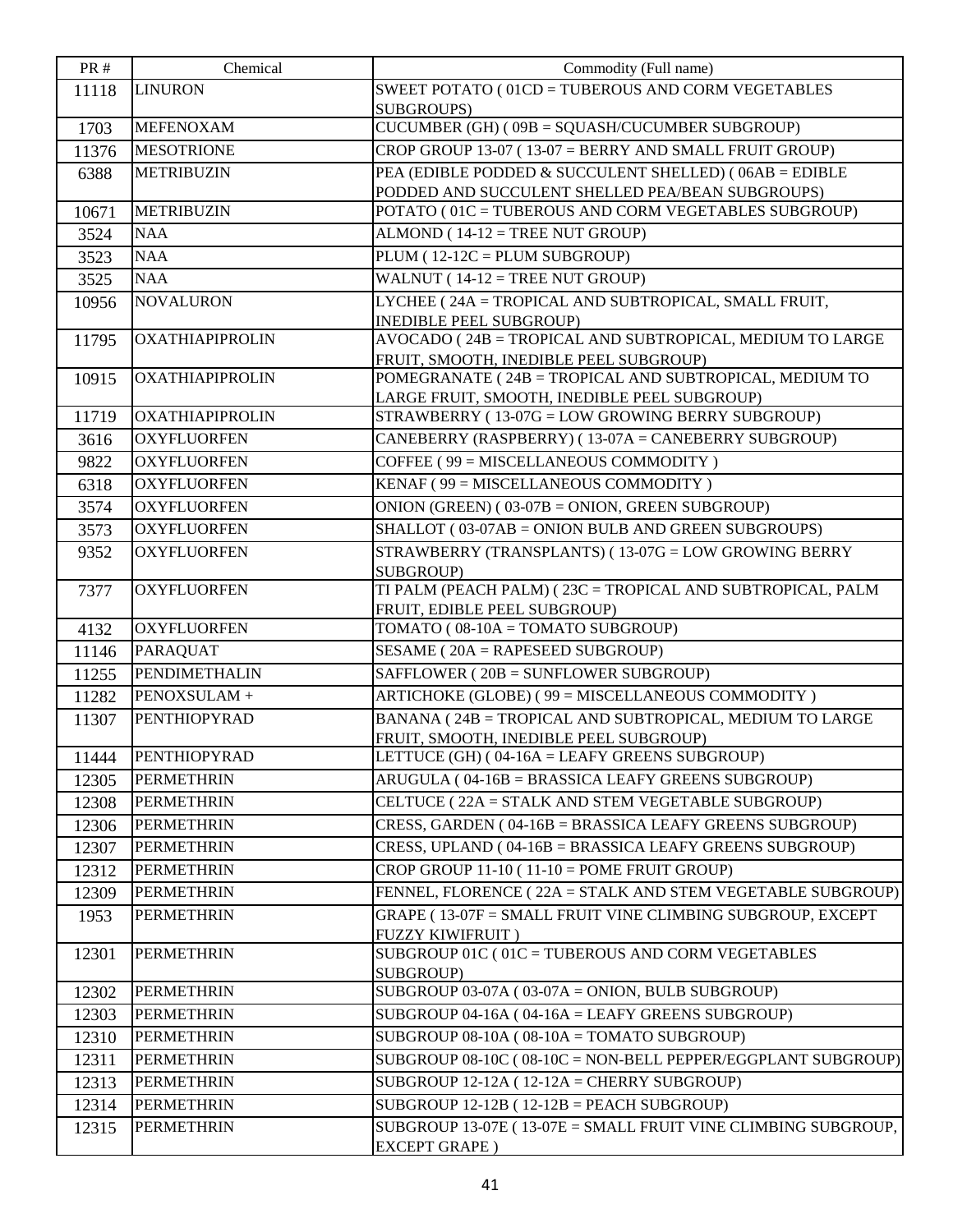| <b>PR#</b> | Chemical                          | Commodity (Full name)                                                                                  |  |
|------------|-----------------------------------|--------------------------------------------------------------------------------------------------------|--|
| 12304      | <b>PERMETHRIN</b>                 | SUBGROUP $22B$ ( $22B = LEAF$ PETIOLE VEGETABLE SUBGROUP)                                              |  |
| 10840      | <b>PERMETHRIN</b>                 | TEA (99 = MISCELLANEOUS COMMODITY)                                                                     |  |
| 11885      | POTASSIUM PHOSPHITE               | CANEBERRY (13-07A = CANEBERRY SUBGROUP)                                                                |  |
| 11717      | PROPAMOCARB-HCL                   | BROCCOLI (05-16 = BRASSICA HEAD AND STEM VEGETABLE GROUP)                                              |  |
| 11847      | PROPAMOCARB-HCL                   | CABBAGE (05-16 = BRASSICA HEAD AND STEM VEGETABLE GROUP)                                               |  |
| 12460      | PROPAMOCARB-HCL                   | CROP GROUP $08-10$ ( $08-10$ = FRUITING VEGETABLE GROUP)                                               |  |
| 7171       | PROPAMOCARB-HCL                   | GUAVA (23B = TROPICAL AND SUBTROPICAL, MEDIUM TO LARGE                                                 |  |
|            |                                   | FRUIT, EDIBLE PEEL SUBGROUP)                                                                           |  |
| 11499      | PROPAMOCARB-HCL                   | SPINACH (04-16A = LEAFY GREENS SUBGROUP)                                                               |  |
| 12459      | PROPAMOCARB-HCL                   | SUBGROUP 01C (01C = TUBEROUS AND CORM VEGETABLES                                                       |  |
|            |                                   | SUBGROUP)                                                                                              |  |
| 11078      | PROPICONAZOLE +<br>CHLOROTHALONIL | TOMATO (GH) ( $08-10A = TOMATO SUBGROUP$ )                                                             |  |
| 11763      | PYDIFLUMETOFEN (FTH 545)          | BLUEBERRY (13-07B = BUSHBERRY SUBGROUP)                                                                |  |
| 11879      | PYDIFLUMETOFEN (FTH 545)          | PEPPER (GH) (08-10BC = PEPPER/NON-BELL PEPPER/EGGPLANT                                                 |  |
|            |                                   | SUBGROUPS)                                                                                             |  |
| 11159      | PYDIFLUMETOFEN (FTH 545)          | STRAWBERRY (13-07G = LOW GROWING BERRY SUBGROUP)                                                       |  |
| 7968       | <b>PYMETROZINE</b>                | $CUCUMBER$ (GH) ( $09B = SQUARECUCUMBER$ SUBGROUP)                                                     |  |
| 11445      | <b>PYMETROZINE</b>                | LETTUCE (GH) (04-16A = LEAFY GREENS SUBGROUP)                                                          |  |
| 7969       | <b>PYMETROZINE</b>                | TOMATO (GH) ( $08-10A = TOMATO$ SUBGROUP)                                                              |  |
| 12079      | PYRAFLUFEN-ETHYL                  | CROP GROUP $12-12$ ( $12-12 =$ STONE FRUIT GROUP)                                                      |  |
| 12078      | PYRAFLUFEN-ETHYL                  | CROP GROUP $14-12$ ( $14-12$ = TREE NUT GROUP)                                                         |  |
| 8708       | PYRAFLUFEN-ETHYL                  | HOPS (99 = MISCELLANEOUS COMMODITY)                                                                    |  |
| 12081      | PYRAFLUFEN-ETHYL                  | SUBGROUP 01C (01C = TUBEROUS AND CORM VEGETABLES                                                       |  |
|            |                                   | SUBGROUP)                                                                                              |  |
| 12080      | PYRAFLUFEN-ETHYL                  | SUBGROUP 13-07F (13-07F = SMALL FRUIT VINE CLIMBING SUBGROUP,                                          |  |
| 12083      | PYRAFLUFEN-ETHYL                  | EXCEPT FUZZY KIWIFRUIT)<br>SUBGROUP 20C (20C = COTTONSEED SUBGROUP)                                    |  |
| 12082      | PYRAFLUFEN-ETHYL                  | SUBGROUP 23A (23A = TROPICAL AND SUBTROPICAL, SMALL FRUIT,                                             |  |
|            |                                   | EDIBLE PEEL SUBGROUP)                                                                                  |  |
| 10793      | PYRIFLUQUINAZON                   | CUCUMBER (GH) (09B = SQUASH/CUCUMBER SUBGROUP)                                                         |  |
| 11446      | <b>PYRIOFENONE</b>                | CUCUMBER (GH) (09B = SQUASH/CUCUMBER SUBGROUP)                                                         |  |
| 11447      | <b>PYRIOFENONE</b>                | PEPPER (GH) (08-10BC = PEPPER/NON-BELL PEPPER/EGGPLANT                                                 |  |
|            |                                   | SUBGROUPS)                                                                                             |  |
| 11448      | <b>PYRIOFENONE</b>                | TOMATO (GH) ( $08-10A = TOMATO SUBGROUP$ )                                                             |  |
| 10033      | <b>QUIZALOFOP</b>                 | $APPLE$ (11-10 = POME FRUIT GROUP)                                                                     |  |
| 10036      | <b>QUIZALOFOP</b>                 | CHERRY (12-12A = CHERRY SUBGROUP)                                                                      |  |
| 10031      | <b>QUIZALOFOP</b>                 | GRAPE (13-07F = SMALL FRUIT VINE CLIMBING SUBGROUP, EXCEPT                                             |  |
|            |                                   | <b>FUZZY KIWIFRUIT)</b><br>$PEACH (12-12B = PEACH SUBGROUP)$                                           |  |
| 10034      | <b>QUIZALOFOP</b>                 | PEAR (11-10 = POME FRUIT GROUP)                                                                        |  |
| 10032      | <b>QUIZALOFOP</b>                 |                                                                                                        |  |
| 10035      | <b>QUIZALOFOP</b>                 | $PLUM(12-12C = PLUM SUBGROUP)$                                                                         |  |
| 10606      | <b>RIMSULFURON</b>                | POMEGRANATE (24B = TROPICAL AND SUBTROPICAL, MEDIUM TO<br>LARGE FRUIT, SMOOTH, INEDIBLE PEEL SUBGROUP) |  |
| 11875      | <b>RIMSULFURON</b>                | SUBGROUP $08-10A$ ( $08-10A = TOMATO SUBGROUP$ )                                                       |  |
| 11079      | <b>SAFLUFENACIL</b>               | CANEBERRY (13-07A = CANEBERRY SUBGROUP)                                                                |  |
| 11557      | <b>SAFLUFENACIL</b>               | FIG (23B = TROPICAL AND SUBTROPICAL, MEDIUM TO LARGE FRUIT,                                            |  |
|            |                                   | EDIBLE PEEL SUBGROUP)                                                                                  |  |
| 11841      | <b>SAFLUFENACIL</b>               | FIG (23B = TROPICAL AND SUBTROPICAL, MEDIUM TO LARGE FRUIT.                                            |  |
|            |                                   | EDIBLE PEEL SUBGROUP)                                                                                  |  |
| 2063       | <b>SETHOXYDIM</b>                 | <b>BASIL (19A = HERB SUBGROUP)</b>                                                                     |  |
| 9934       | <b>SETHOXYDIM</b>                 | CANEBERRY (13-07A = CANEBERRY SUBGROUP)                                                                |  |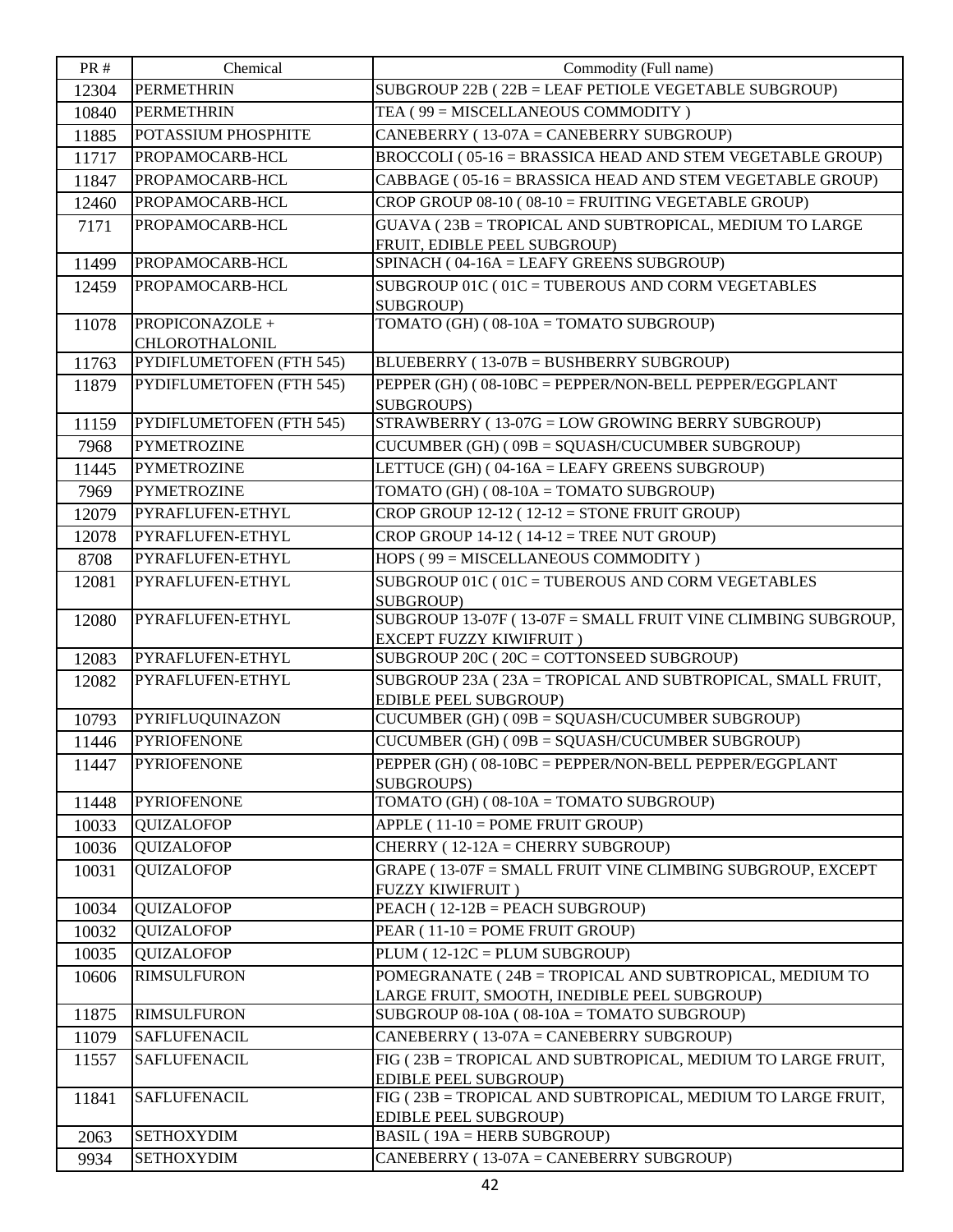| <b>PR#</b> | Chemical             | Commodity (Full name)                                           |  |
|------------|----------------------|-----------------------------------------------------------------|--|
| 8345       | <b>SETHOXYDIM</b>    | VERNONIA (IRON WEED) (20B = SUNFLOWER SUBGROUP)                 |  |
| 11325      | $S-$                 | $DILL$ (19A = HERB SUBGROUP)                                    |  |
| 10819      | $S-$                 | $ROSEMARY$ (19A = HERB SUBGROUP)                                |  |
| 11895      | $S-$                 | SUBGROUP 04-16A ( $04$ -16A = LEAFY GREENS SUBGROUP)            |  |
| 11898      | $S-$                 | TREE NUTS ( $14-12$ = TREE NUT GROUP)                           |  |
| 11514      | <b>SPINETORAM</b>    | DRAGON FRUIT (PITAYA) (24D = TROPICAL AND SUBTROPICAL,          |  |
|            |                      | CACTUS, INEDIBLE PEEL SUBGROUP)                                 |  |
| 9971       | <b>SPIROMESIFEN</b>  | CANTALOUPE (09A = MELON SUBGROUP)                               |  |
| 9970       | <b>SPIROMESIFEN</b>  | CUCUMBER (09B = SQUASH/CUCUMBER SUBGROUP)                       |  |
| 10800      | <b>SPIROMESIFEN</b>  | FRUITING VEGETABLES (08-10 = FRUITING VEGETABLE GROUP)          |  |
| 9842       | <b>SPIROMESIFEN</b>  | GRASSES (17 = GRASS FORAGE, FODDER AND HAY GROUP)               |  |
| 9290       | <b>SPIROMESIFEN</b>  | OKRA (08-10BC = PEPPER/NON-BELL PEPPER/EGGPLANT SUBGROUPS)      |  |
| 9972       | <b>SPIROMESIFEN</b>  | SQUASH (SUMMER) (09B = SQUASH/CUCUMBER SUBGROUP)                |  |
| 10551      | <b>SPIROMESIFEN</b>  | WATERCRESS ( $04-16B = BRASSICA LEAFY GREENS SUBGROUP$ )        |  |
| 10858      | <b>SULFOXAFLOR</b>   | ARTICHOKE (GLOBE) (99 = MISCELLANEOUS COMMODITY)                |  |
| 11321      | <b>SULFOXAFLOR</b>   | ASPARAGUS (22A = STALK AND STEM VEGETABLE SUBGROUP)             |  |
| 11296      | <b>SULFOXAFLOR</b>   | BLUEBERRY (HIGH BUSH) (13-07B = BUSHBERRY SUBGROUP)             |  |
| 11279      | <b>SULFOXAFLOR</b>   | CANEBERRY (13-07A = CANEBERRY SUBGROUP)                         |  |
| 12468      | <b>SULFOXAFLOR</b>   | CELTUCE (22A = STALK AND STEM VEGETABLE SUBGROUP)               |  |
| 12475      | <b>SULFOXAFLOR</b>   | CROP GROUP 05-16 (05-16 = BRASSICA HEAD AND STEM VEGETABLE      |  |
|            |                      | GROUP)                                                          |  |
| 12471      | <b>SULFOXAFLOR</b>   | CROP GROUP $12-12$ ( $12-12 =$ STONE FRUIT GROUP)               |  |
| 12474      | <b>SULFOXAFLOR</b>   | CROP GROUP $14-12$ ( $14-12$ = TREE NUT GROUP)                  |  |
| 12469      | <b>SULFOXAFLOR</b>   | FENNEL, FLORENCE (22A = STALK AND STEM VEGETABLE SUBGROUP)      |  |
| 12470      | <b>SULFOXAFLOR</b>   | KOHLRABI (22A = STALK AND STEM VEGETABLE SUBGROUP)              |  |
| 12472      | <b>SULFOXAFLOR</b>   | SUBGROUP 04-16A (04-16A = LEAFY GREENS SUBGROUP)                |  |
| 12476      | <b>SULFOXAFLOR</b>   | SUBGROUP 04-16B (04-16B = BRASSICA LEAFY GREENS SUBGROUP)       |  |
| 12473      | <b>SULFOXAFLOR</b>   | SUBGROUP $22B$ ( $22B = LEAF$ PETIOLE VEGETABLE SUBGROUP)       |  |
| 11095      | <b>SULFOXAFLOR</b>   | SUNFLOWER ( $20B =$ SUNFLOWER SUBGROUP)                         |  |
| 11727      | <b>TERBACIL</b>      | MONARDA (FUTURE: HERBS) (99 = MISCELLANEOUS COMMODITY)          |  |
| 11235      | <b>TERBACIL</b>      | OREGANO (19A = HERB SUBGROUP)                                   |  |
| 9017       | <b>TERBACIL</b>      | $PEACH (12-12B = PEACH SUBGROUP)$                               |  |
| 8959       | <b>TERBACIL</b>      | STRAWBERRY (ANNUAL) (13-07G = LOW GROWING BERRY SUBGROUP)       |  |
| 11310      | <b>THIABENDAZOLE</b> | CLOVER (SEED CROP) (18 = NONGRASS ANIMAL FEEDS GROUP)           |  |
| 11585      | <b>THIABENDAZOLE</b> | GREENS (MUSTARD) (SEED TRT) (04-16B = BRASSICA LEAFY GREENS     |  |
| 9709       | THIOPHANATE METHYL   | SUBGROUP)<br>BEAN (SNAP) (06A = EDIBLE PODDED LEGUME VEGETABLES |  |
|            |                      | SUBGROUP)                                                       |  |
| 8614       | THIOPHANATE METHYL   | PEPPER (FIELD & GH) (08-10BC = PEPPER/NON-BELL                  |  |
|            |                      | PEPPER/EGGPLANT SUBGROUPS)                                      |  |
| 11644      | <b>TRIFLURALIN</b>   | CARDOON (22B = LEAF PETIOLE VEGETABLE SUBGROUP)                 |  |
| 11645      | TRIFLURALIN          | CELERY, CHINESE (22B = LEAF PETIOLE VEGETABLE SUBGROUP)         |  |
| 11628      | TRIFLURALIN          | CROP GROUP $03-07$ ( $03-07 = BULB$ VEGETABLE GROUP)            |  |
| 11629      | <b>TRIFLURALIN</b>   | CROP GROUP $08-10$ ( $08-10$ = FRUITING VEGETABLE GROUP)        |  |
| 11630      | TRIFLURALIN          | CROP GROUP 10-10 (10-10 = CITRUS FRUIT GROUP)                   |  |
| 11631      | TRIFLURALIN          | CROP GROUP $12-12$ ( $12-12 =$ STONE FRUIT GROUP)               |  |
| 11633      | TRIFLURALIN          | CROP GROUP $14-12$ ( $14-12$ = TREE NUT GROUP)                  |  |
| 11646      | <b>TRIFLURALIN</b>   | FUKI (22B = LEAF PETIOLE VEGETABLE SUBGROUP)                    |  |
| 11647      | TRIFLURALIN          | RHUBARB (22B = LEAF PETIOLE VEGETABLE SUBGROUP)                 |  |
| 11147      | <b>TRIFLURALIN</b>   | SESAME ( $20A = RAPESEED SUBGROUP$ )                            |  |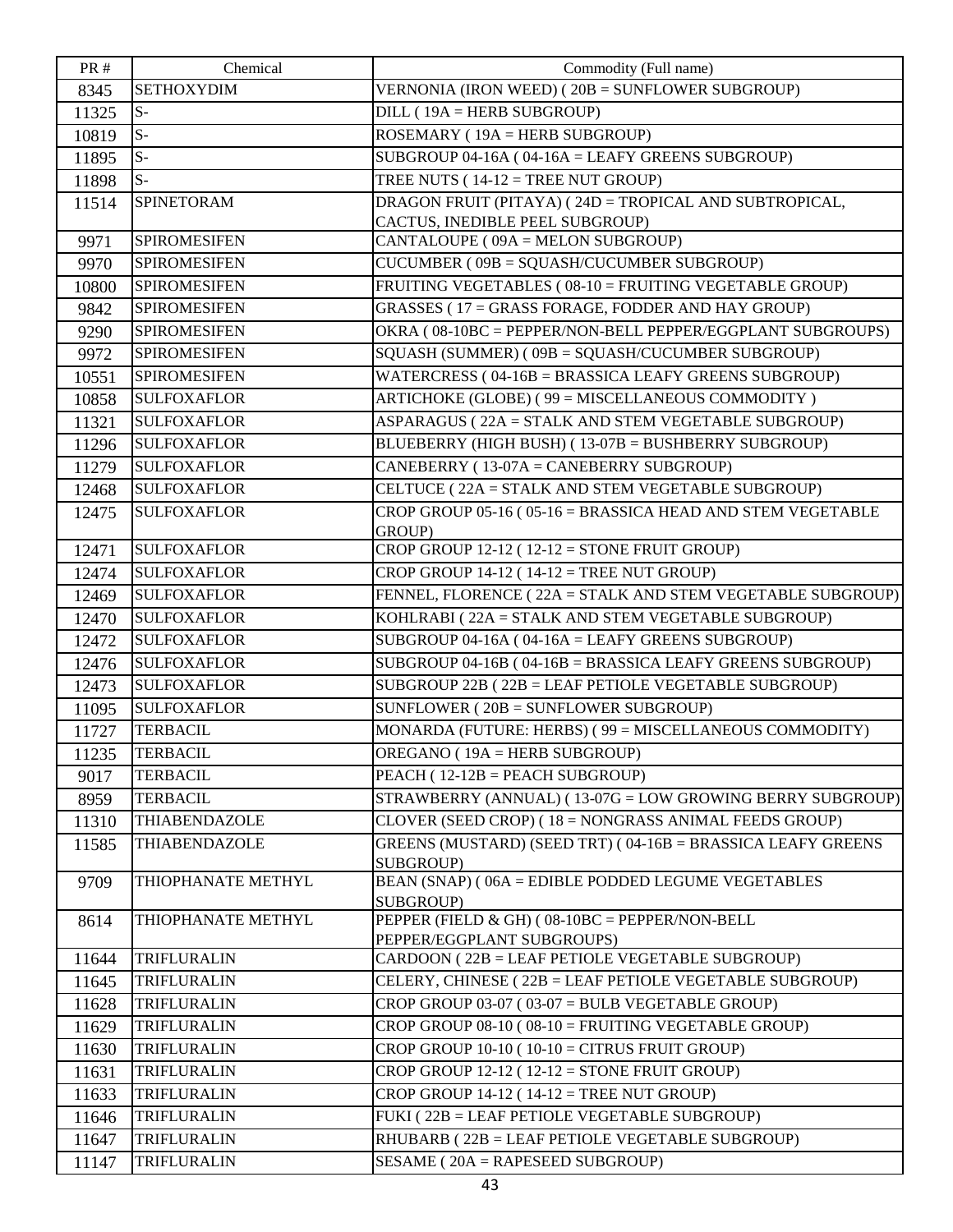| PR#   | Chemical                  | Commodity (Full name)                                         |
|-------|---------------------------|---------------------------------------------------------------|
| 11632 | <b>TRIFLURALIN</b>        | SUBGROUP 13-07F (13-07F = SMALL FRUIT VINE CLIMBING SUBGROUP, |
|       |                           | <b>IEXCEPT FUZZY KIWIFRUIT )</b>                              |
| 1648  | <b>TRIFLURALIN</b>        | $UDO (22B = LEAF PETIOLE VEGETABLE SUBGROUP)$                 |
| 1649  | <b>TRIFLURALIN</b>        | $ ZUIKI $ (22B = LEAF PETIOLE VEGETABLE SUBGROUP)             |
| 8397  | <b>IZETA-CYPERMETHRIN</b> | $\overline{\text{BASIL}}$ (19A = HERB SUBGROUP)               |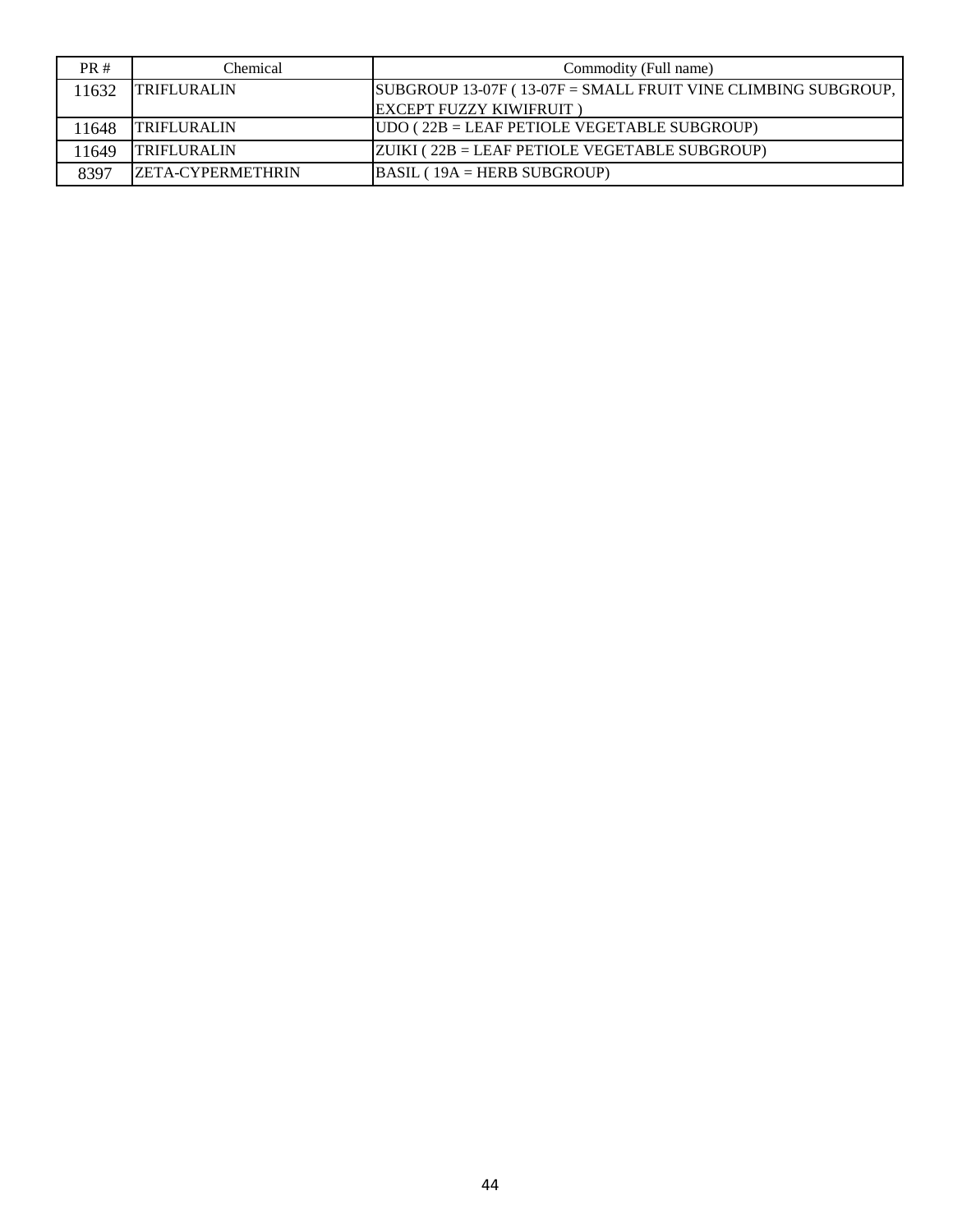## **ATTACHMENT 7 – 2017 ORNAMENTAL HORTICULTURE PROGRAM**

## **FIELD COOPERATORS**

### **NORTHCENTRAL REGION**

| Dr. Diana Cochran   | <b>IA</b> |
|---------------------|-----------|
| Mr. Terry Davis     | MI        |
| Dr. Francesca Hand  | OН        |
| Dr. Mary Hausbeck   | MI        |
| Ms. Erica Hotchkiss | MI        |
| Dr. Chengsong Hu    | OН        |
| Dr. Hannah Mathers  | OН        |
| Dr. Anand Persad    | OН        |
| Dr. Cliff Sadof     | IN        |
| Dr. John Siefer     | OН        |
|                     |           |

### **NORTHEAST REGION**

| Dr. Jatinder Aulakh | CT <sup>-</sup> |
|---------------------|-----------------|
| Dr. Ed Beste        | MD              |
| Dr. Nicholas Brazee | МA              |
| Dr. Nora Catlin     | <b>NY</b>       |
| Dr. Dan Gilrein     | <b>NY</b>       |
| Dr. Brian Kunkel    | DE              |
| Dr. Angela Madeiras | MA              |
| Dr. Andy Senesac    | NY.             |
|                     |                 |

### **SOUTHERN REGION**

| Dr. Karla Addesso      | TN        |
|------------------------|-----------|
| Dr. Fulya Baysal-Gurel | TN        |
| Dr. Kris Braman        | GА        |
| Dr. JC Chong           | <b>SC</b> |
| Dr. Adam Dale          | FL        |
| Dr. Jeffrey Derr       | VA        |
| Dr. Steve Frank        | NC        |
| Dr. Charles Gilliam    | AL        |
| Dr. Mengmeng Gu        | TХ        |
|                        |           |

### **SOUTHERN REGION (continued)**

| Dr. Chris Marble      | FL |
|-----------------------|----|
| Dr. Inga Meadows      | NC |
| Dr. Joe Neal          | NC |
| Dr. Dave Norman       | FL |
| Dr. Kevin Ong         | TX |
| Dr. Erfan Vafaie      | TХ |
| Dr. Williams-Woodward | GA |
| Dr. Anthony Witcher   | TN |
|                       |    |

#### **WESTERN REGION**

| Dr. Gary Chastagner  | WΑ        |
|----------------------|-----------|
| Dr. Zhiqiang Cheng   | Ш         |
| Dr. Cai-Zhong Jiang  | CА        |
| Dr. James Klett      | CO        |
| Dr. Dustin Meador    | CA        |
| Dr. Tim Miller       | WA        |
| Mr. Lloyd Nackley    | <b>OR</b> |
| Dr. Christian Nansen | CA.       |
| Dr. Luisa Santamaria | 0R        |
| Dr. Buzz Uber        | СA        |
| Dr. Cheryl Wilen     | CA.       |
|                      |           |

### **USDA-ARS**

| Mr. Ben Fraelich   | GА        |
|--------------------|-----------|
| Mr. Tom Freiberger | NI        |
| Dr. Nik Grunwald   | <b>OR</b> |
| Mr. John Harvey    | WА        |
| Dr. Mike Reding    | OН        |
| Mr. Paul Wade      | SС        |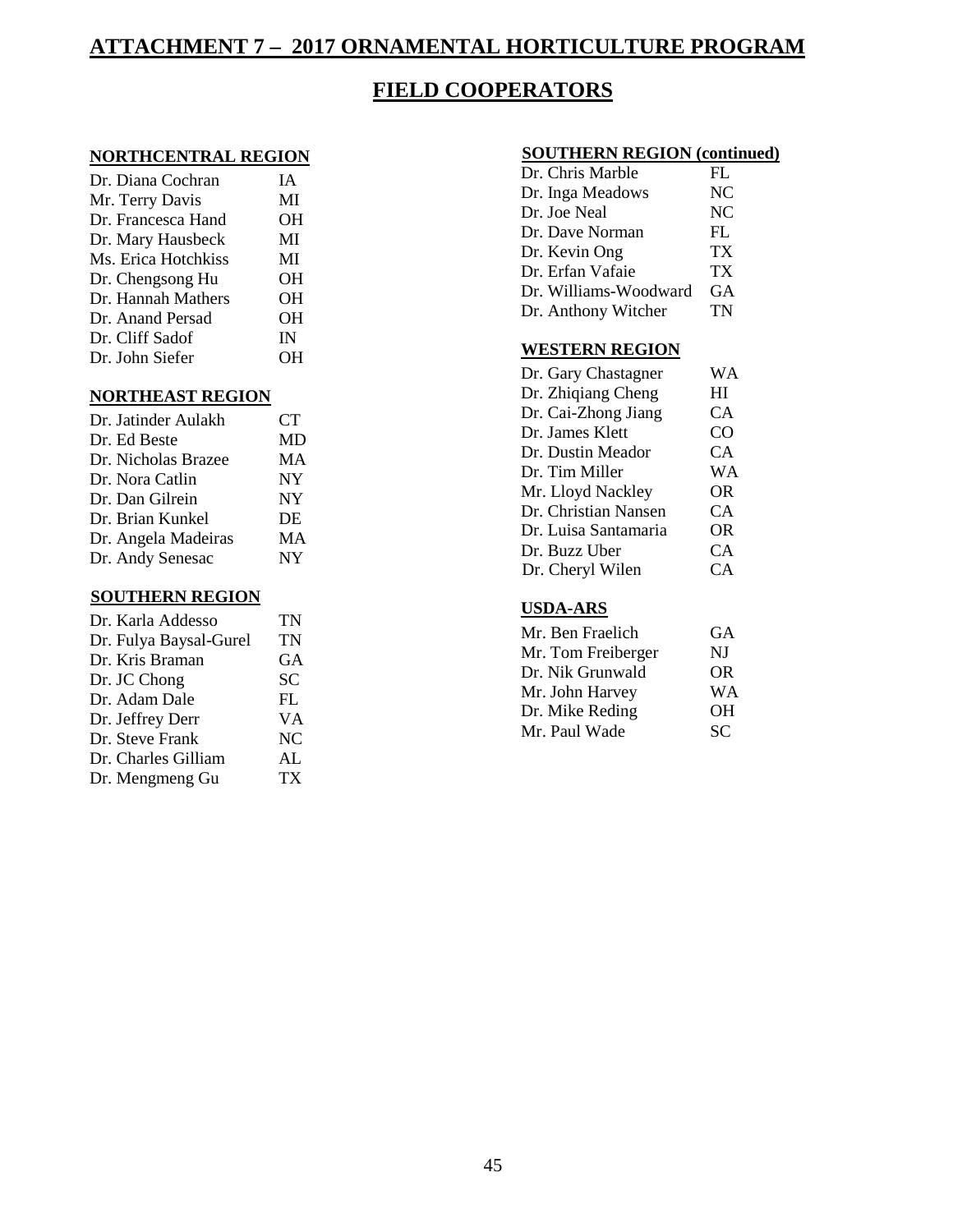## **ATTACHMENT 8 – 2017 ORNAMENTAL HORTICULTURE PROGRAM**

## **RESEARCH ACTIVITIES**

| <b>Discipline</b> | Project                                                     | <b>Researchers</b>       | <b>Crops</b>    | <b>Products</b>  | <b>Trials</b>   |
|-------------------|-------------------------------------------------------------|--------------------------|-----------------|------------------|-----------------|
| Entomology        | Afidopyropen (BAS 440I) Crop Safety *                       | 6                        | 19              | 1                | 29              |
| Entomology        | Borer & Beetle Efficacy *                                   | 8                        | 3               | $\overline{16}$  | 40              |
| Entomology        | BYI-2960 Crop Safety *                                      | 1                        | $\mathbf{1}$    | 1                | 1               |
| Entomology        | Cyflumetofen Crop Safety *                                  | 3                        | 6               | $\mathbf{1}$     | 9               |
| Entomology        | Scale Efficacy                                              | $\mathbf{1}$             | $\mathbf{1}$    | $\mathbf{1}$     | $\mathbf{1}$    |
| Entomology        | Thrips Efficacy *                                           | $\overline{7}$           | $\overline{4}$  | $8\,$            | 25              |
| Pathology         | A14658C Crop Safety *                                       | $\mathbf{1}$             | $\mathbf{1}$    | $\mathbf{1}$     | $\mathbf{1}$    |
| Pathology         | Algal Leaf Spot Efficacy                                    | $\mathbf{1}$             | $\overline{2}$  | 11               | 11              |
| Pathology         | Azoxystrobin + Benzovindiflupyr (A18126B) Crop Safety *     | $\overline{\mathcal{L}}$ | 8               | $\mathbf{1}$     | 11              |
| Pathology         | Bacterial Efficacy <sup>*</sup>                             | $\overline{c}$           | $\mathbf{1}$    | 10               | 20              |
| Pathology         | Botrytis Efficacy *                                         | $\tau$                   | 5               | 21               | 85              |
| Pathology         | Cyflufenamid Crop Safety *                                  | $\overline{3}$           | $\overline{5}$  | $\mathbf{1}$     | $\overline{7}$  |
| Pathology         | Fluopyram (ESP 715) Crop Safety *                           | $\overline{4}$           | 13              | $\mathbf{1}$     | $\overline{22}$ |
| Pathology         | Fluxapyroxad + Pyraclostrobin Crop Safety *                 | 10                       | $\overline{14}$ | $\mathbf{1}$     | 20              |
| Pathology         | Mandestrobin Crop Safety *                                  | 5                        | 8               | $\mathbf{1}$     | 10              |
| Pathology         | Metconazole Crop Safety *                                   | $\overline{c}$           | $\overline{2}$  | $\mathbf{1}$     | $\overline{2}$  |
|                   | Mono and di potassium salts of phosphorus $acid + hydrogen$ | 5                        | 5               | $\mathbf{1}$     | $\,8\,$         |
| Pathology         | peroxide Crop Safety *                                      |                          |                 |                  |                 |
| Pathology         | Oxathiapiprolin Crop Safety *                               | $\overline{4}$           | $\overline{2}$  | $\mathbf{1}$     | $\overline{4}$  |
| Pathology         | Powdery Mildew Efficacy                                     | $\mathbf{1}$             | $\mathbf{1}$    | 6                | 12              |
| Pathology         | Pseudomonas chlororaphis Crop Safety *                      | 5                        | 14              | $\mathbf 1$      | $22\,$          |
| Pathology         | Pydiflumetofen + Azoxystrobin + Propiconazole Crop Safety * | $\overline{4}$           | 18              | $\mathbf{1}$     | $28\,$          |
| Pathology         | Pydiflumetofen + Fludioxonil Crop Safety *                  | 9                        | $\overline{11}$ | $\mathbf{1}$     | 25              |
| Pathology         | Pydiflumetofen Crop Safety *                                | $\overline{8}$           | $\overline{15}$ | $\mathbf{1}$     | $\overline{25}$ |
| Pathology         | TDA01 Crop Safety *                                         | 3                        | $8\,$           | $\overline{2}$   | 10              |
| Pathology         | Triticonazole Crop Safety *                                 | $\mathbf{1}$             | $\mathbf{1}$    | $\mathbf{1}$     | $\mathbf{1}$    |
| Weed Science      | Dimethenamid-p Crop Safety *                                | $\overline{7}$           | $\overline{9}$  | $\mathbf{1}$     | 10              |
| Weed Science      | Dithiopyr Crop Safety *                                     | 11                       | $\overline{13}$ | $\mathbf{1}$     | 21              |
| Weed Science      | Flumioxazin + Pyroxasulfone Crop Safety                     | 5                        | 9               | $\mathbf{1}$     | 11              |
| Weed Science      | General Weed Efficacy                                       | $\mathbf{1}$             | $\mathbf{1}$    | $\boldsymbol{7}$ | 17              |
| Weed Science      | Isoxaben Crop Safety <sup>*</sup>                           | 5                        | 10              | $\,1$            | $10\,$          |
| Weed Science      | Oxyfluorfen + Oryzalin Crop Safety                          | 1                        | 1               | $\mathbf{1}$     | 1               |
| Weed Science      | Oxyfluorfen + Prodiamine Crop Safety *                      | $\overline{17}$          | $\overline{42}$ | $\,1\,$          | 68              |
| Weed Science      | Pendimethalin + Dimethenamid-p Crop Safety *                | 11                       | $\overline{19}$ | $\mathbf{1}$     | 31              |
| Weed Science      | Pendimethalin Crop Safety *                                 | $\overline{4}$           | 6               | $\mathbf{1}$     | 9               |
| Weed Science      | Prodiamine + Isoxaben Crop Safety                           | 10                       | $\overline{15}$ | $\mathbf{1}$     | 45              |
| Weed Science      | SP1770/SP1772 Crop Safety *                                 | 9                        | 9               | $\mathbf 1$      | 18              |
| Weed Science      | Spurge Efficacy                                             | $\mathbf{1}$             | $\mathbf{1}$    | 5                | $\sqrt{5}$      |
| Weed Science      | Sulfentrazone + Prodiamine Crop Safety *                    | $\overline{c}$           | $\overline{2}$  | $\mathbf{1}$     | $\sqrt{2}$      |
| Weed Science      | Trifluralin + Isoxaben Crop Safety *                        | $\mathbf{1}$             | $\overline{5}$  | $\mathbf{1}$     | $\tau$          |

\* National Priority Projects

For a detailed list of research activities visit ir4.rutgers.edu.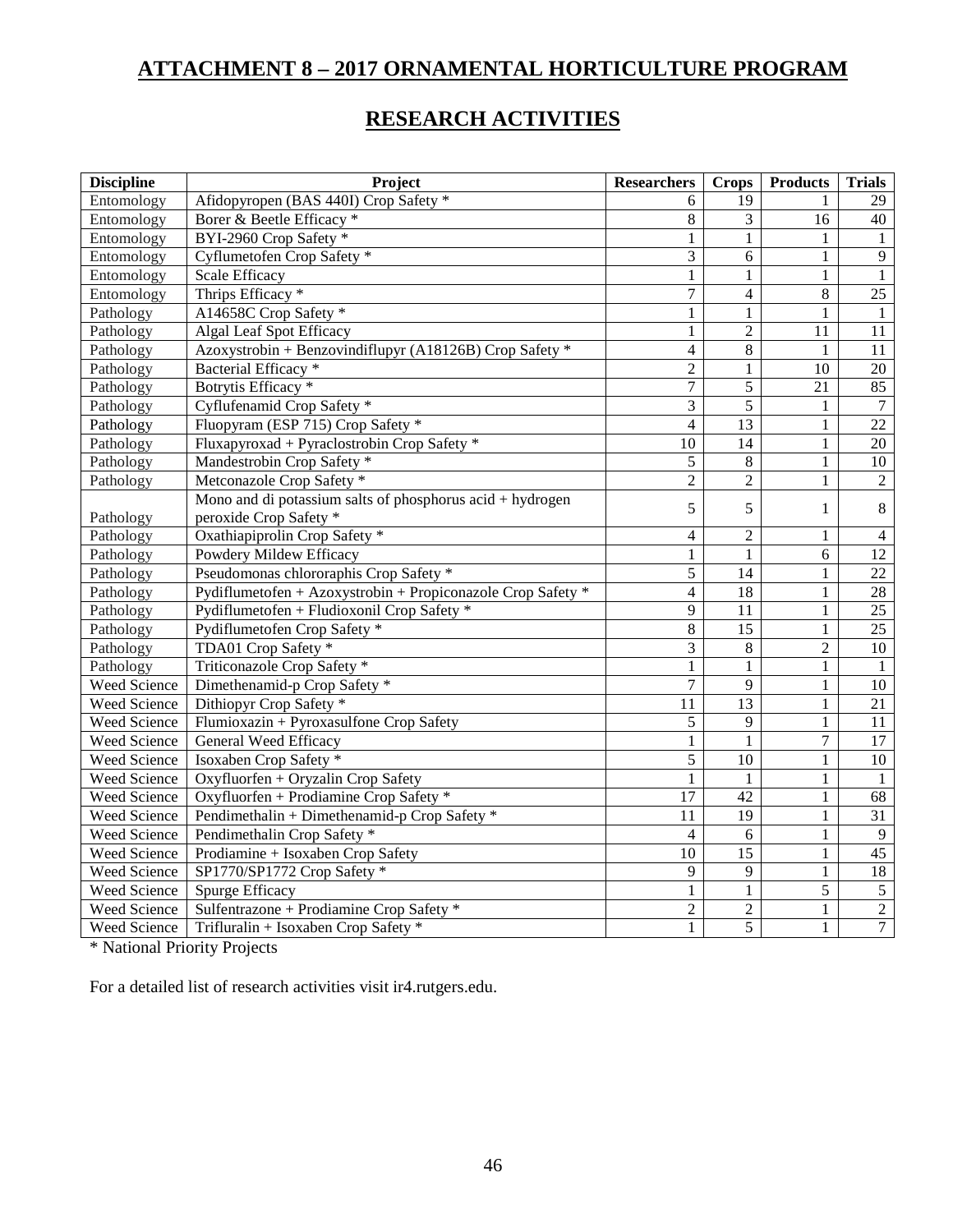## **ATTACHMENT 9 – ORNAMENTAL HORTICULTURE RESEARCH SUMMARIES FOR 2017**

### **Afidopyropen Crop Safety**

BAS 440i (afidopyropen) is a new insecticide being developed by BASF for the control of piercing and sucking insect pests such as aphids, whiteflies, psyllids, scales and leafhoppers. The IR-4 Project completed 50 crop safety trials on 35 ornamental horticulture plant species or genera during 2015 and 2016. In these trials, two genera (*Hedera*  sp*.* and *Zinnia* sp*.*) exhibited minimal or no injury after foliar applications in a minimum of 3 trials for each crop; these can be added to a list of tolerant plants in the new label for this active ingredient. All trials for thirty-three other species or genera exhibited minimal or no injury in the limited number of trials (one or two) for each crop; BASF can consider adding these to the label.

### **Arthropod Shipping and European Pepper Moth APHIS Project Summary**

The project entitled "Developing sustainable methods for controlling invasive pests on ornamental plant cuttings" had 6 objectives (Table 1) with two primary goals of studying the newly introduced Duponchelia fovealis and to examine methodologies to reduce interstate and international shipment of invasive species using model crop-pest systems. An unstated objective was to disseminate the newly gathered information to stakeholders via technical literature and presentations to growers. Our research team determined the minimal and maximum temperature thresholds for D. fovealis development with the optimal temperature being 32.2ºC. The current D. fovealis population within San Diego county was surveyed over time demonstrating multiple generations per year. In examining hot water immersion treatments as a potential means of disinfestation, rooted chrysanthemum cuttings exhibited higher heat tolerance than unrooted cuttings and subsequent growing conditions can impact growth and market readiness. Poinsettia cuttings were not able to tolerate the same temperatures as chrysanthemums. For preshipment efficacy on cuttings, aphid, mite and thrips populations were reduced by dips into natural products but not consistently to the level required to eliminate interstate or international shipping of these pests. For actual shipping, citrus mealybug populations were also reduced with dip treatments generally providing better control than spray treatments. BotaniGard and Safari reduced mealybug populations to virtually zero by approximately 2 weeks after application. With silverleaf whitefly, none of the natural products sufficiently reduced populations after shipping to warrant their use as regulatory pre-shipment treatments.

### **Beetle, Borer, Weevil & White Grub Efficacy**

Collectively, managing coleopteran insects can be challenging because the adult and larval stages may both cause damage and sometimes occur on different hosts or on different plant parts. While organophosphates, pyrethroids, and neonicotinoids can provide good to excellent control of coleopteran insects, not all products work equally well in all situations. Treatments for borers are very different than treatments targeting white grubs. Developing newer classes of chemistry are important to reduce the environmental consequences and to minimize the development of resistance. Starting with the 2004 Annual Workshop, screening a number of products to manage coleopteran insects became one of the high priority projects for entomology. From 2005 through 2016, 66 products representing 43 different active ingredients were tested for management of adult and larval stages of coleopteran insects. In addition, 10 products representing 10 active ingredients were evaluated for lepidopteran clearwing borers in 2008 and 2009. These products represented both biological and chemical tools. Some products were already registered but more data were needed or they were considered standards to measure the level of efficacy achieved with other materials. Other products were in development but have not yet been registered with the EPA. While a number of coleopteran and lepidopteran species were tested, only enough experiments were able to be completed on the coleopteran species black vine weevil, Japanese beetle, oriental beetle, Sri Lankan weevil, and viburnum leaf beetles to recommend actions to register or amend labels for these pests.

### **Benzovindiflupyr + Azoxystrobin Crop Safety**

In 2013, as part of the crop safety screening for new active ingredients and recently registered fungicides, IR-4 started testing Mural WDG (benzovindiflupyr + azoxystrobin) for safety on several ornamental horticulture crops. During 2013 to 2017, the IR-4 Project completed 78 trials on 27 ornamental plant genera or species examining phytotoxicity related to foliar and/or drench applications. In these trials, no injury was observed on any species or genera. If a list of tested plants is placed on the Mural WDG label, 15 of the IR-4 screened plants can be added to the EPA label based on having 3 or more completed trials: *Aquilegia* sp., *Buddleia davidii*, *Buxus* sp., *Calibrachoa* sp.,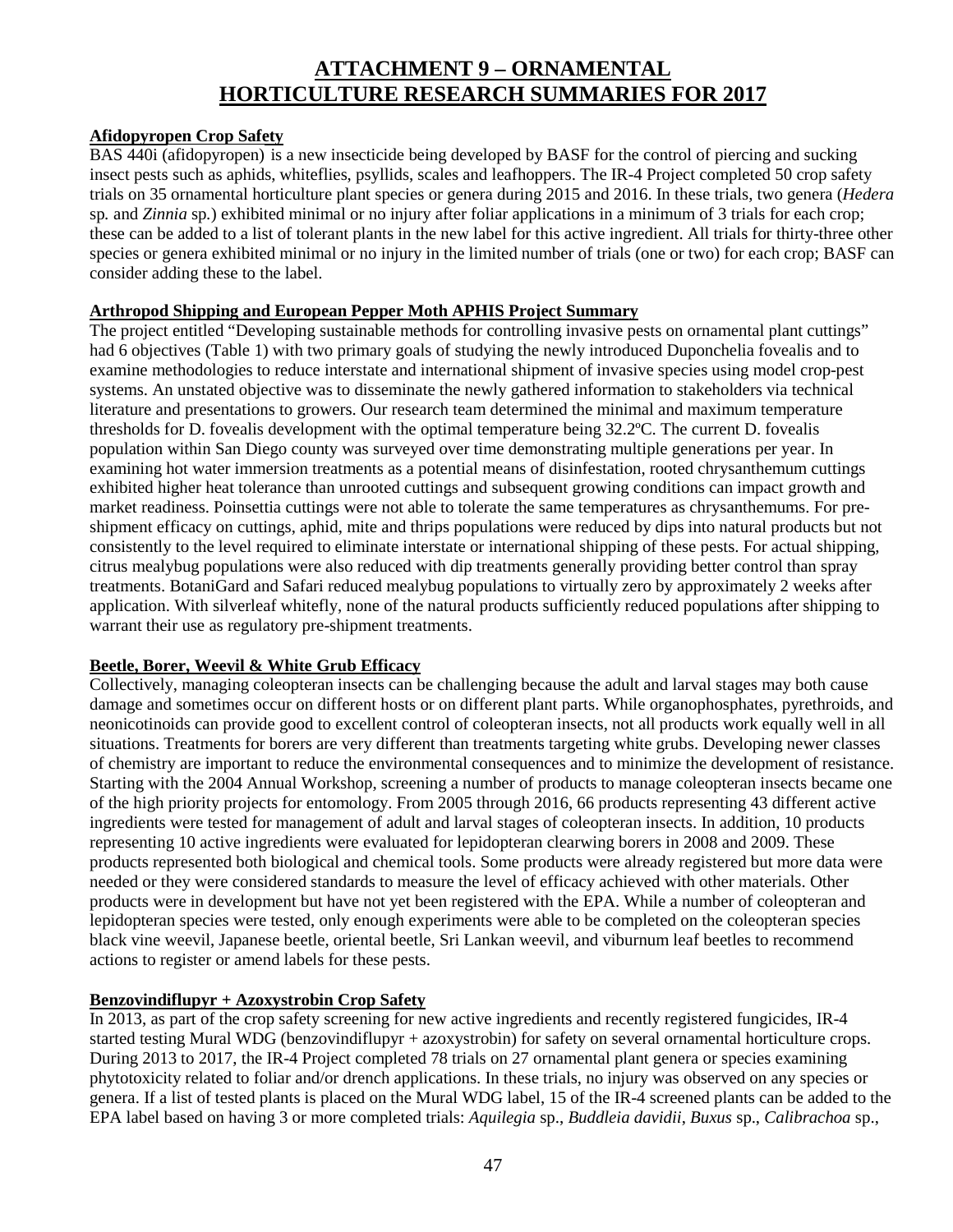*Camellia* sp., *Dianthus* sp., *Helianthus* sp., *Heuchera* sp., *Juniperus* sp., *Lamium* sp., *Lavandula* sp., *Monarda* sp., *Osteospermum* sp., *Rhaphiolepis* sp., and *Scindapsus aureus*.

### **Botrytis Efficacy**

At the IR-4 Ornamental Horticulture Program Workshop in 2011, Botrytis Efficacy was selected as a high priority project to expand the knowledge and list of fungicides available to growers for these diseases. In addition to research collected through the IR-4 Program, this summary includes a review of experiments conducted from 1998 to 2015 on ornamental horticulture crops. During this time period, numerous products representing 42 active ingredients were tested as foliar applications against several Botrytis species causing blight and gray mold on ornamentals. Most products are registered and commercially used. Almost all trials were conducted on *Botrytis cinerea*; other species tested were *B. elliptica*, *B. paeoniae* and *B. tulipae*. Although there were insufficient IR-4 data for definitive conclusions, four relatively new products that are included in this research project project, Orkestra Intrinsic, Mural, NUP 09092, and S2200 looked effective, while Proud 3 and SP2770 looked ineffective. Data on other relatively new products (F9110, MBI-110, Regalia, SP2773, Torque, Tourney, Trinity, ZeroTol) were limited to provide some conclusions. Of the registered products, Daconil, Decree, Heritage, Insignia, Pageant and Palladium generally provided excellent efficacy; Chipco 26019 and Veranda O provided good efficacy and Disarm provided mediocre efficacy. ZeroTol, and the copper products (Badge X2, Camelot, Phyton 27, STBX-304) generally performed poorly.

### **Dithiopyr Crop Safety**

Dimension was initially registered in 1992 for ornamental horticulture uses. This initial label contained an extensive list of ornamental horticulture plants in landscapes where Dimension could be used without causing phytotoxicity. From 1992 through 2004, IR-4 conducted 68 trials on 42 species / genera, including several different fern species grown in field containers, to contribute crop safety data for dithiopyr formulations. In 2006, the new Dimension 2EW label contained registered uses for field container and in ground nursery production, the first dithiopyr product to have these use sites. A revised label was published in 2015 adding more crop species to the label. During 2014 to 2016, IR-4 conducted 206 trials with Dimension 2EW formulation on 108 species / genera, including ornamental grasses to further expand the treatable plant list in the current label. Of the researched crops and Dimension formulations, only four crops (*Hemerocallis* sp., *Muhlenbergia capillaris*, *Pennisetum alopecuroides* and *Pseudotsuga mensiezii*) can be added at this time based on the data provided here. It is recommended the trials conducted using emulsifiable concentrate formulations be repeated with Dimension 2EW.

### **Downy Mildew Efficacy**

In 2008, IR-4 initiated a high priority project to determine efficacy of several fungicides on downy mildew pathogens so data can be obtained to support current and future registrations. This research was conducted in 2008 and in 2009. Subsequently, Impatiens Downy Mildew (IDM) emerged, and studies on this disease sponsored in part by USDA-APHIS occurred from 2013 through to 2016. In addition to research collected from 12 studies through the IR-4 program from 2008 to 2016, this summary includes a review of 38 experiments conducted from 2000 to 2014 on ornamental horticulture crops. During this time period, numerous products representing 41 active ingredients were tested as foliar or drench applications against several species causing downy mildew on ornamentals. Most products are registered and commercially used. Most tests were conducted on *Plasmopara obducens* (impatiens downy mildew); other species tested included *Peronospora lamii* (lamium downy mildew), *Peronospora* sp.(coleus downy mildew), *Peronospora sparsa* (rose downy mildew), *Peronospora statices* (limonium downy mildew), *Peronospora antirrhini* (snapdragon downy mildew),and *Plasmopara viburni* (viburnum downy mildew). Although there were insufficient data for definitive conclusions, five relatively new products provided efficacy. Adorn (V-10161) was effective for impatiens initially, lamium and snapdragon downy mildews. Orvego (BAS 651F) provided good to excellent control of coleus, impatiens, lamium and snapdragon downy mildews. Micora (NOA 446510) provided good to excellent control of coleus, impatiens, lamium and snapdragon downy mildews. Regalia exhibited excellent control of impatiens downy mildew, and good control of lamium, snapdragon and viburnum downy mildews at the higher rate. Segovis applied as a drench provided excellent control of impatiens downy mildew.

Basil downy mildew, caused by *Peronospora belbahrii*, has become a major problem in the production of basil in the United States since it was first reported in south Florida in 2007. We reviewed 31 available trials published in Plant Disease Management Reports to check efficacy of experimental and registered fungicides on basil downy mildew.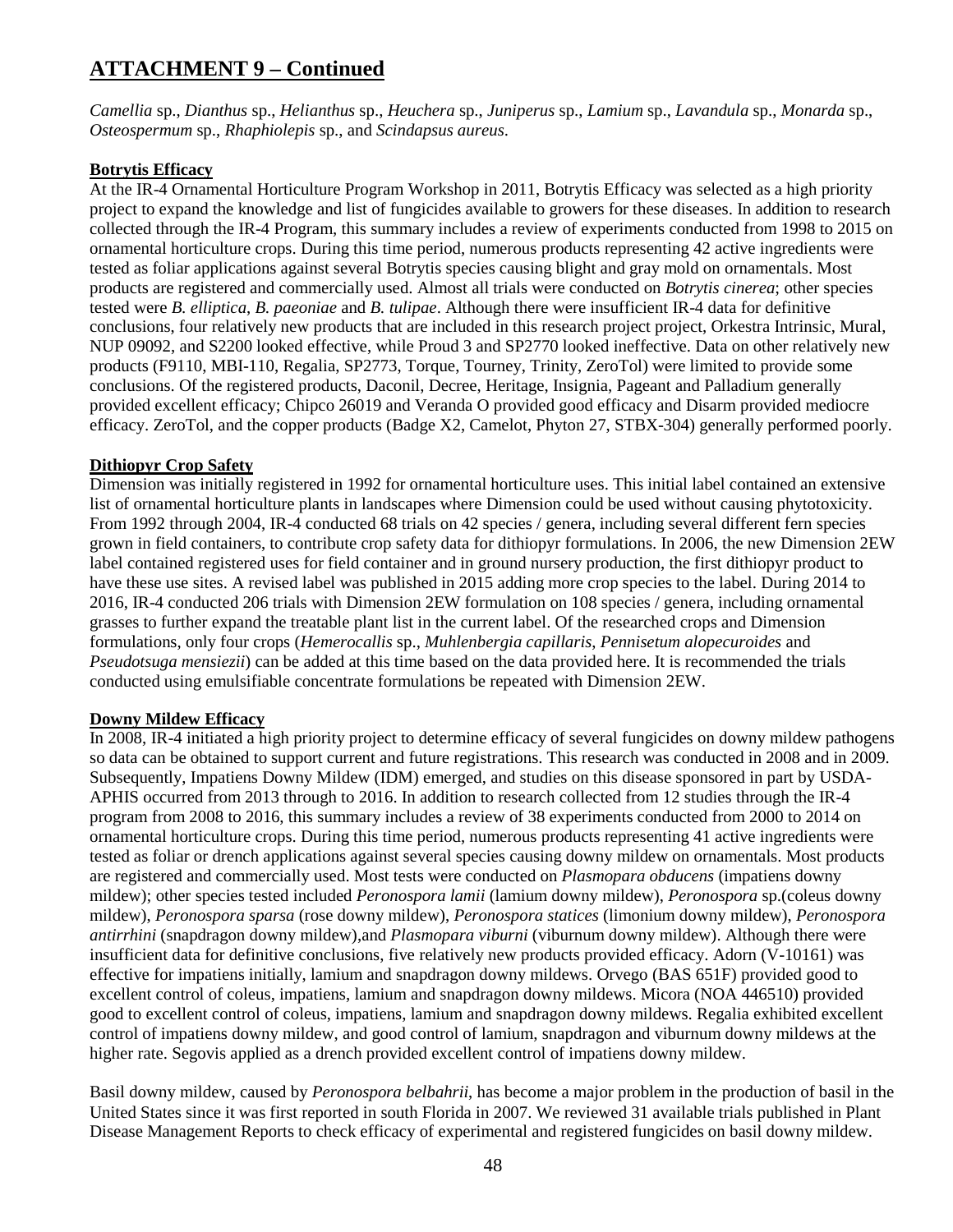Generally, Revus (mandipropamid), Quadris/Amistar (azoxystrobin), and Reason (fenamidone) applied as sprays, and Ridomil Gold (mefenoxam) drench or spray provided good to excellent efficacy. Efficacy of Ranman (cyazofamid) spray was variable. Two new products Zorvec/QGU42 (oxathiopiprolin) and Zampro/BAS 651 (ametoctradin + dimethomorph also provided excellent efficacy. The phosphorus acid fungicides (including Agri-Fos, K-Phite, Nutri-Phyte, Phostrol, Prophyt) and the products for organic production, including biofungicides (Actinovate, Companion, Double Nickel, Regalia,Serenade, Sonata), and copper fungicides (Badge X2, Cueva, Kocide, Nordox, Nu-Cop) generally provided poor efficacy.

### **Fluensulfone Crop Safety**

Fluensulfone was registered as Nimitz Pro G in the United States in 2016 for nematode control in turf. Between 2012 and 2014, the IR-4 Project completed 13 trials on 8 ornamental horticulture plant species or genera examining phytotoxicity related to soil drench applications of fluensulfone (MCW-2 480EC). In these trials, one genus (*Petunia* sp.) exhibited minimal or no injury after drench applications. Based on this information, it is recommended that this genus be added to the list of tolerant plants on a future fluensulfone label for uses on ornamental horticulture crops.

### **Fluxapyroxad + Pyraclostrobin Crop Safety**

The IR-4 Project screens new active ingredients for potential deleterious impacts to aid growers in selection of appropriate disease management tools for their crops. From 2014 to 2017, IR-4 completed 68 trials on 29 ornamental plant species examining phytotoxicity related to foliar applications of Orkestra (fluxapyroxad + pyraclostrobin). During 2016 and 2017, an additional 8 trials were conducted using drench application on 7 crops. In these trials, 13 species or genera exhibited minimal or no injury after foliar applications in a minimum of 3 trials for each crop. Nine of these are already on the current label for this active ingredient; the other four (*Aquilegia* sp, *Hemerocallis* sp., *Picea* sp. and *Pinus* sp.) can be added to a list of tolerant plants in the current label. Only two plant species (*Cornus florida* and *Impatiens hawkeri*) exhibited significant injury in one study. All trials for fifteen other species or genera exhibited no or minimal injury in the limited number of trials (one or two) for each crop. Six of these are already in the current label; BASF can consider adding the other nine to the label. Drench application caused no phytotoxicity on all crops tested.

### **Isoxaben Crop Safety**

Gallery 75DF (isoxaben) was initially registered in 1992 for ornamental horticulture uses. This initial label contained an extensive list of ornamental horticulture crops where Gallery could be used without causing phytotoxicity. It also included a short list of crops where Gallery applications were not recommended. Between 1992 and 2013, IR-4 examined 98 crop species / genera to expand this label to other crops, including several different fern species grown in field containers. Of these, 24 crop species exhibited no or minimal transient injury with 20 already placed on the Gallery label. Eight crops exhibited injury in this research: *Astilbe* sp., *Athyrium filix-femina*, *Buddleia davidii*, *Dendranthema x morifolium, Digitalis purpurea*, *Echinacea purpurea*, *Stachys byzantine*, and *Thymus* sp..A new formulation, Gallery SC, was tested between 2014 and 2016 to determine crop safety on 34 species / genera in 57 trials. Of these, two species, *Chasmanthium latifolium* and *Sorghastrum nutans*, exhibited no or minimal transient injury; *C. latifolium* is already in the Gallery SC label.

### **Metconazole Crop Safety**

Metconazole was registered as Tourney50WDG in the United States in 2007 as a turf fungicide. In 2010, uses for ornamental horticulture plants in greenhouse, nurseries, and landscapes were added. The commercial label contains a list of 49 woody ornamental plants exhibiting no or minimal injury. However, because metconazole is in the triazole class it could cause symptoms similar to plant growth regulators and additional testing is warranted on additional herbaceous and woody ornamental species. Between 2010 and 2016, the IR-4 Project completed 166 trials on 41 ornamental plant species examining phytotoxicity related to foliar applications of Tourney. In these trials, 22 species or genera exhibited minimal or no injury after foliar applications. Of these, 14 are already on the Tourney label; *Buxus* sp., *Calibrachoa* sp., *Chamaerops humilis*, *Hemerocallis* sp., *Hydrangea* sp., *Lantana* sp., *Liriope* sp. and *Verbena* sp. are the eight crops not yet listed. Based on this information, it is recommended that these be added to the list of tolerant plants on the Tourney 50WDG label. Four crops exhibited stunting: begonia, impatiens, pansy and zinnia.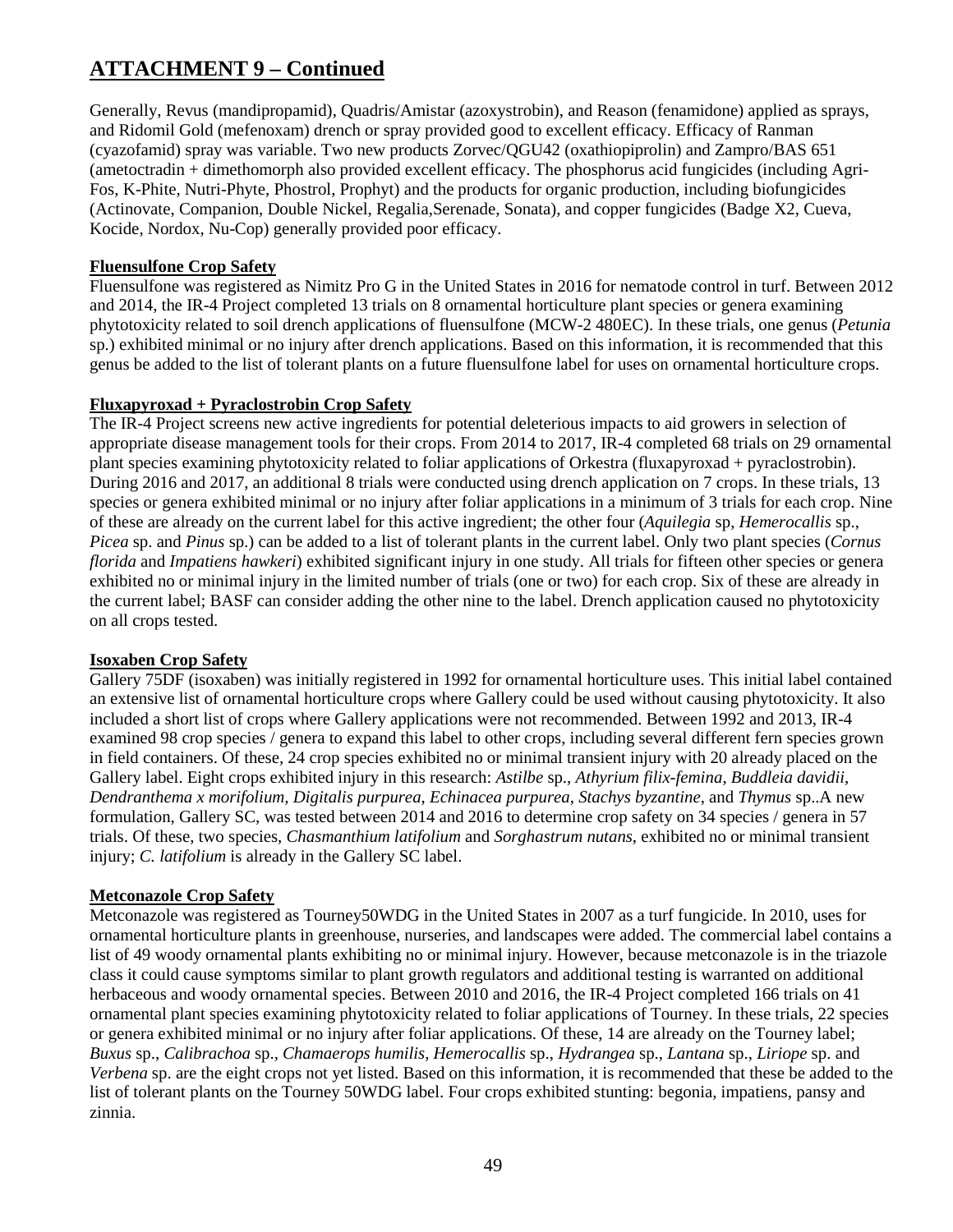### **Nematode Efficacy**

Foliar nematodes cause huge damage not only in food crops but also on popular ornamental horticulture plants. This summary includes research from nematode efficacy experiments on ornamental horticulture crops during 1999 to 2017. The 36 products tested either as soil or foliar treatments were from different mode-of-action groups and included 26 chemicals, 9 plant oils, and 1 bacterial biopesticide. Products with good efficacy included: abamectin, acephate, clothianidin, dimethoate, insecticidal soap, isofenphos, methiocarb, neem oil, oregano oil, oxamyl and lambda-cyhalothrin. Active ingredients with excellent efficacy included: ammonia hydroxide, Burkholderia cepacia, chlofenapyr, cinnamon + clove + thyme oils  $(32% + 8% + 15%)$ , diazinon, ethoprophos, grapefruit seed extract, imidacloprid, peroxyacetic acid, potassium permanganate, sodium dichloroisocyanurate, sodium hypochlorite, and trichlofon.

### **Oxathiapiprolin Crop Safety**

Oxathiapiprolin was registered as Segovis in the United States in 2017 for disease control on ornamental horticulture plants in greenhouse and nurseries. The commercial label contains a general list of 17 crop groups that cover virtually all ornamental crops. During 2015 and 2016, the IR-4 Project completed 19 trials on 18 ornamental plant species or genera examining phytotoxicity related to drench applications of Segovis. In these trials, all species or genera exhibited minimal or no injury after drench applications. These results confirm the crop safety for Segovis.

### **Oxyfluorfen + Prodiamine Crop Safety**

From 2007 to 2016, IR-4 completed 620 trials on Freehand G (BAS 659 G; dimethenamid-p + pendimethalin). The data contained in this report was generated to register uses of dimethenamid-p + pendimethalin on and around ornamental horticulture plants with broadcast applications, including over the top of established plants. The Freehand rates in this testing program were 2.64, 4.3 and 10.6 pounds active ingredient per acre (lb ai per A) as the 1X, 2X and 4X rates. Freehand G had been applied to 179 plant genera or species. Of these genera and species, 71 exhibited no or minimal transient injury after application at all three rates. Thirty three (33) crops exhibited little or no phytotoxicity at 2.64 lb ai per acre, but did have some injury at 4.3 and/or10.6 lb ai per acre, or showed injury after the second application. Twenty two (22) genera or species exhibited damage sufficient to recommend growers not utilize Freehand G as an over-the-top treatment for pre-emergent weed control. Of the fifty six (56) crops that still need additional information, there are twelve (12) genera or species in which three or more trials do not show significant injury, but one or more additional trials shows some sort of notable injury, necessitating additional research. Additional trials are also indicated to establish species or cultivar sensitivities.

### **Pendimethalin + Dimethenamid-p Crop Safety**

From 2007 to 2016, IR-4 completed 620 trials on Freehand G (BAS 659 G; dimethenamid-p + pendimethalin).The data contained in this report was generated to register uses of dimethenamid- $p +$  pendimethalin on and around ornamental horticulture plants with broadcast applications, including over the top of established plants. The Freehand rates in this testing program were 2.64, 4.3 and 10.6 pounds active ingredient per acre (lb ai per A) as the 1X, 2X and 2X rates. Freehand G had been applied to 179 plant genera or species. Of these genera and species, 71 exhibited no or minimal transient injury after application at all three rates. Thirty three (33) crops exhibited little or no phytotoxicity at 2.64 lb ai per acre, but did have some injury at 4.3 and/or10.6 lb ai per acre, or showed injury after the second application. Twenty two (22) genera or species exhibited damage sufficient to recommend growers not utilize Freehand G as an over-the-top treatment for pre-emergent weed control. Of the fifty six (56) crops that still need additional information, there are twelve (12) genera or species in which three or more trials do not show significant injury, but one or more additional trials shows some sort of notable injury, necessitating additional research. Additional trials are also indicated to establish species or cultivar sensitivities.

### **Pendimethalin Crop Safety**

Pendimethalin has been registered in the United States since 1994 for uses in and around ornamental plants in production nurseries and in landscapes. Between 1981 and 2008, the IR-4 Project has conducted over 469 trials using two granular formulations (Corral 2.68G and Pendulum 2G), two liquid formulations (Pendulum AquaCap and Prowl 4E) and a wettable dry granular formulation (Pendulum WDG). Between 2014 and 2016, 62 trials were conducted on ornamental grasses to determine crop safety of the Pendulum 2G formulation. This summary is an update of the first summary across all the available data generated through IR-4 since screenings began in 1981.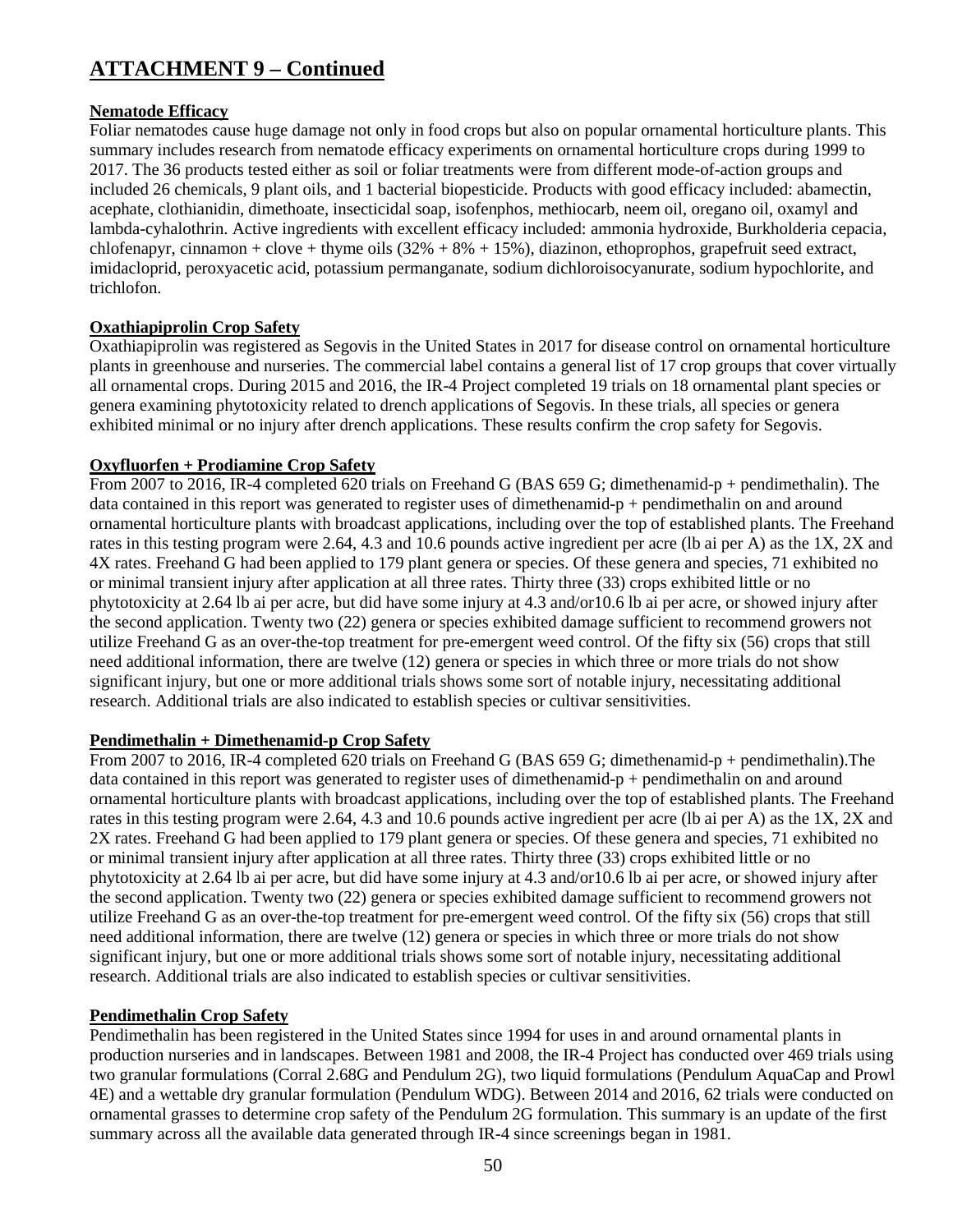Eighty-two plant species or genera exhibited no or minimal, transitory phytotoxicity to over the top applications of Corral 2.68G and Pendulum 2G formulations. Of these, 19 species or genera are not on the current Pendulum 2G label. Thirty-seven plant species or genera exhibited no or minimal transitory phytotoxicity to applications of Pendulum AquaCap and Pendulum WDG formulations. All these ornamentals are currently listed on the Pendulum AquaCap label. One species (*Stachys byzantina*) exhibited phytotoxicity at 2 lb ai per acre and higher rates. Twenty plant species or genera exhibited no or minimal transitory phytotoxicity to applications of Prowl 4E. Of these, one (*Paeonia* sp.) is not currently listed on the label.

### **Powdery Mildew Efficacy**

In this review of literature published from 1999 to 2016, 99 products representing 57 active ingredients were screened in greenhouse and field experiments against several species causing powdery mildew on ornamentals. These pathogens included: *Erysiphe azaleae*, *Erysiphe knautiae*, *Erysiphe lagerstroemia*, *Erysiphe lonicerae var. lonicerae*, *Erysiphe monardae*, *Erysiphe polygoni*, *Erysiphe pulchra*, *Golovinomyces cichoracearum*, *Oidium* spp., *Podosphaera pannosa*, and *Podosphaera xanthii*. The established products like 3336, Banner MAXX, Compass, Eagle, Heritage, Insignia, Pageant, Pipron, and Terraguard generally provided consistent efficacy. Although there were insufficient data for definitive conclusions, several new products included in the IR-4 efficacy experiments looked promising. These include IKI-309, Mural, NF-149, and Orkestra. Other products in this research - F9110, Mettle, Milstop, Regalia and ZeroTol - provided generally inconsistent results. Milsana was ineffective in IR-4 sponsered research. Other new products that looked promising include Picatina and other pydiflumetofen products (Picatina Flora and Picatina Gold). Further research is needed to obtain additional efficacy data to recommend actions to register or amend labels for these pests.

### **Pydiflumetofen + Fludioxonil Crop Safety**

Pydiflumetofen + Fludioxonil is a new fungicide being developed by Syngenta for the control of foliar and soil-borne diseases oh ornamental horticulture crops. The IR-4 Project completed 19 crop safety trials on 18 ornamental horticulture plant species or genera during 2015 and 2016. In these trials, all 18 species or genera exhibited minimal or no injury in the limited number of trials (one or two) for each crop; Syngenta can consider adding these to the label.

### **Pydiflumetofen Crop Safety**

Pydiflumetofen is a new fungicide being developed by Syngenta for the control of leaf spots (*Septoria*, *Cercospora*, *Alternaria*, *Venturia*), powdery mildew, *Fusarium*, *Botrytis*, *Sclerotinia*, *Corynespora*, and other foliar diseases. The IR-4 Project completed 19 crop safety trials on 18 ornamental horticulture plant species or genera during 2015 and 2016. In these trials, all 18 species or genera exhibited minimal or no injury in the limited number of trials (one or two) for each crop; Syngenta can consider adding these to the label.

### **Scale and Mealybug Efficacy**

Managing scale and mealybug insects presents unique challenges. Products with contact modes of action must be applied at specific timings in order to reach the most susceptible crawler stages. Products with systemic modes of action may work well for certain species and not others based on application timing and whether the insect feeds within phloem or xylem. In 2003, IR-4 initiated a high priority project to determine efficacy of several insecticides on several scale and mealybug species so data can be obtained to add appropriate species to existing registrations. This research was conducted between 2004 and 2015.This report is a brief summary of available data from eightytwo experiments received through the IR-4 Ornamental Horticulture Program.

Several neonicotinoids (Aloft SC/Celero 16WSG, Flagship 0.22G/25WP, Safari 2G/20SG/Transtect 70WSP, and TriStar 30SG/70WSP), insect growth regulators (Distance and Talus 40SC/70DF), and other products were tested against scales and mealybugs. All products tested generally provided excellent control of elongate hemlock scale, cryptomeria scale, gloomy scale, citrus mealybug and Mexican mealybug, generally mediocre to excellent control of false oleander scale, Fletcher scale, Florida wax scale, magnolia scale, and poor control of armored scale. For other species, efficacy levels varied with the active ingredient and method/timing of application.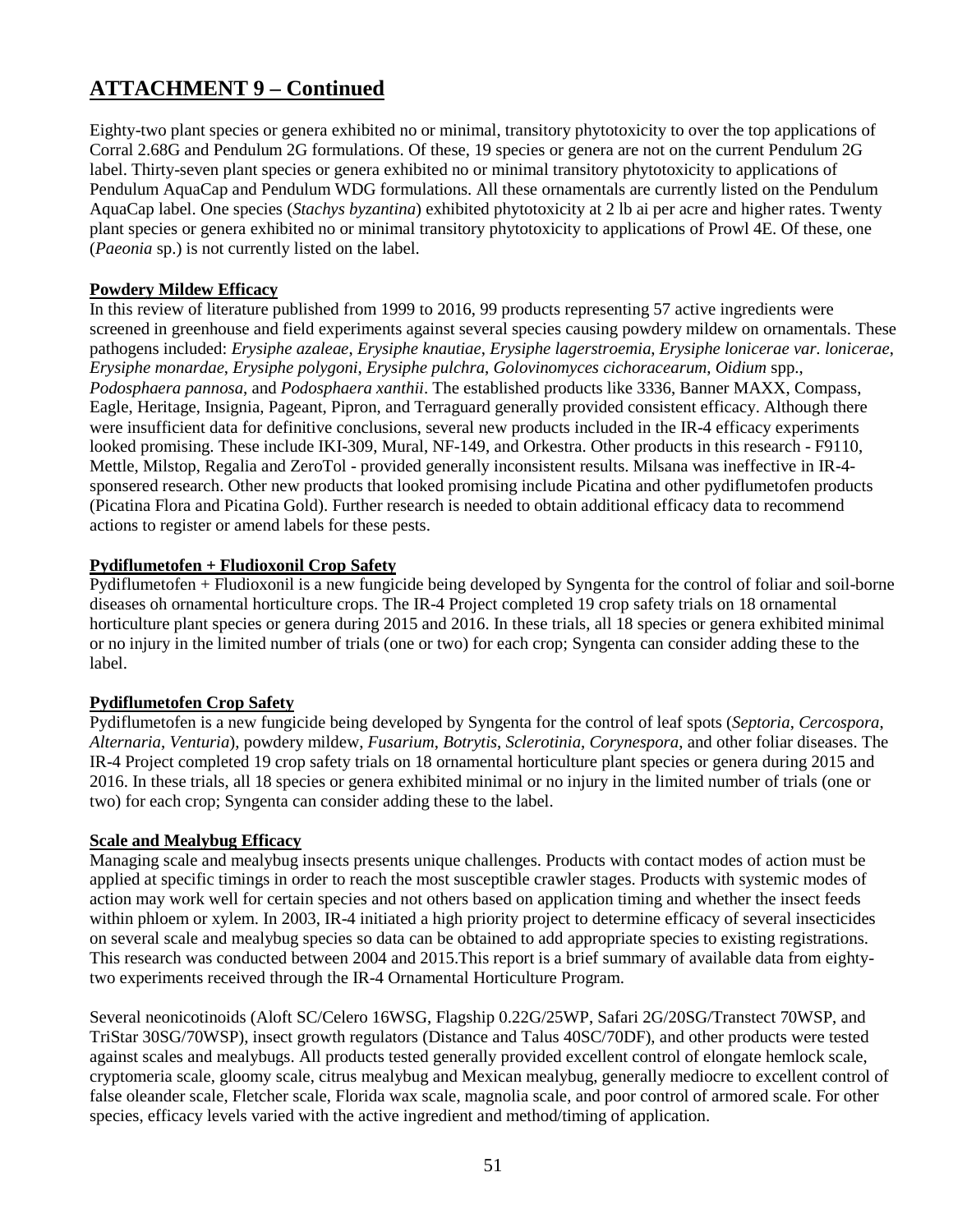All products tested on citrus mealybug and Mexican mealybug, including Aria, Flagship, Safari, Talus, and TriStar, generally provided good to excellent control of these species. A experiment on Madeira mealybug showed excellent control when TriStar was mixed with Capsil surfactant, and poor control without Capsil. Rycar, Safari and Talus provided good to excellent control of this species, while A16901B provided mediocre control when applied as drench but good when applied as foliar treatment. Phormium mealybug control was good to excellent with all neonicotinoids tested – Flagship, Safari and TriStar. Good to excellent control of Rhizoecus root mealybug was obtained with A16901B, Aria, Kontos, MBI-203, MBI-205 and Safari in single experiments.

Three recently registered products (Mainspring, Rycar and XXpire), and three new experimentals (BAS 440, BYI-2960 and IKI-3106) looked promising on several species based on their efficacy relative to standards. Further research is needed to obtain additional efficacy data to recommend actions to register or amend labels for these pests.

### **Thrips Efficacy**

For the last 10 years, the IR-4 Ornamental Horticulture Workshop has ranked developing efficacy data on new products to manage thrips as a High Priority Project. Thrips remain an important threat for several reasons: 1) the damage thrips cause to ornamental horticulture plants, decreasing the value of the infested crops; 2) the tospoviruses (tomato spotted wilt, impatiens necrotic ringspot) they can vector; 3) the newly arrived invasive species which impact at least 250 different ornamental horticulture species; and 4) growers lack the ability to rotate among 3 to 4 different modes of actions to effectively manage resistance development in the thrips populations they must control to maintain economic viability. From 2005 through 2017, 81 products representing 53 different active ingredients were tested for thrips management. These products represented both biological and chemical tools. Some products were already registered but more data were needed particularly with the newly invasive thrips species or they were considered standards to measure the level of efficacy achieved with other materials. Other products were in development but have not yet been registered with the EPA. The five thrips species tested in the IR-4 program were Chilli Thrips (*Scirtothrips dorsalis*), Gladiolus Thrips (*Thrips simplex*), Privet Thrips (*Dendothrips ornatus*), Weeping Fig Thrips (*Gynaikothrips uzeli*), and Western Flower Thrips (*Frankliniella occidentalis*).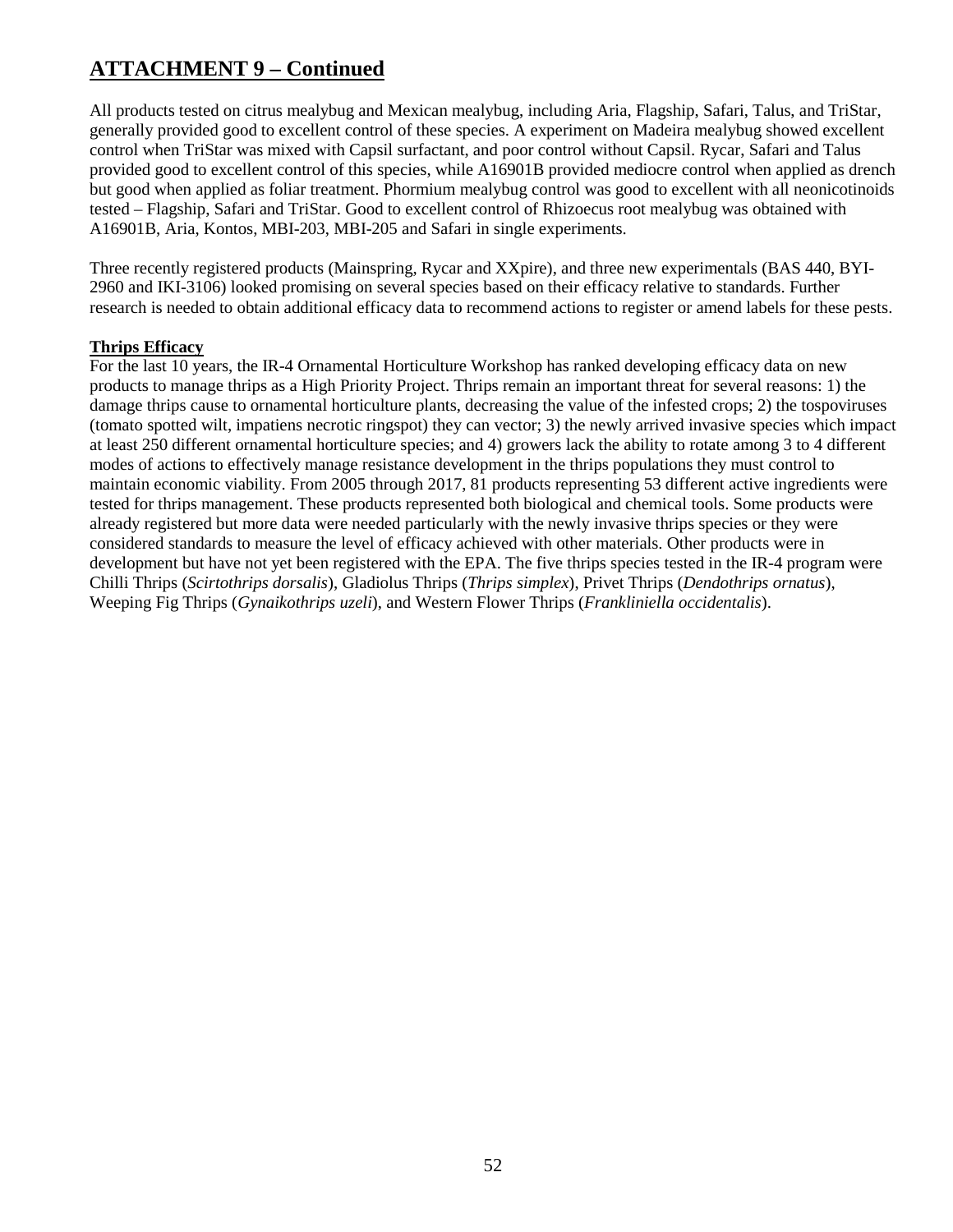## **ATTACHMENT 10- Biopesticide and Organic Support Program**

## **2017 Grant Awards**

- Efficacy evaluations of biopesticides for management of spotted wing drosophila.
- Efficacy evaluations of biopesticides for organic management of spotted wing drosophila.
- Efficacy evaluations of biopesticides for organic management of fire blight in apple production.
- Development of hypovirulent strains of chestnut blight for topical applications in chestnut.
- Efficacy evaluations of biopesticides for management of varroa mite in honey bees.
- Efficacy evaluations of biopesticides for management of *Agrobacterium rhizogens* in greenhouse tomato and cucumber.
- Efficacy evaluations of biopesticides for management of downy mildew in organic spinach.
- Efficacy evaluations of biopesticides for management of weeds in ornamental horticulture.
- Efficacy evaluations of biopesticides for management of weeds in sweet potato.
- Efficacy evaluations of biopesticides for management of phorid fly in mushrooms.
- Efficacy evaluations of biopesticides for management of pepper weevil in greenhouse peppers.
- Efficacy evaluations of biopesticides for organic management of black rot (*Xanthamonas*) in brassica.
- Efficacy evaluations of biopesticides for management of stem gall wasp in blueberries.
- Residue mitigation evaluations of biopesticides for management of aphid, cherry fruitworm, midge, root weevil, scale, and spotted wing drosophila in blueberries.
- Efficacy evaluations of biopesticides for management of *Pythium* and *Cylindrocarpon* in conifer seedlings.

## **Research Cooperators**

| <b>NORTHCENTRAL REGION</b> |           | <b>WESTERN REGION (continued)</b> |           |
|----------------------------|-----------|-----------------------------------|-----------|
| George Sundin              | MI        | Anna Leon                         | OR.       |
| Dennis Fulbright           | MI        | Mark Triebwasser                  | <b>OR</b> |
| <b>Sally Miller</b>        | <b>OH</b> | David Granatstein                 | <b>WA</b> |
| Chris Taylor               | <b>OH</b> | <b>Tianna DuPont</b>              | WA        |
| John Wise                  | MI        | Nabil Khadduri                    | WA        |
| <b>Rufus Isaacs</b>        | MI        | Gary Chastanger                   | WA        |
|                            |           | Marianne Elliot                   | <b>WA</b> |
|                            |           | Elina Niño                        | <b>CA</b> |
| <b>NORTHEAST REGION</b>    |           | Cheryl Wilen                      | CA        |
| Cesar Rodriguez-Saona      | NJ        | Charlee Kelly                     | CA        |
| Thierry Besancon           | <b>NJ</b> |                                   |           |
| Mark VanGessel             | DE        | <b>SOUTHERN REGION</b>            |           |
| Kari Peter                 | PA        | Oscar Liburd                      | FL        |
| Jim Steffel                | PA        | Lambert Kanga                     | FL        |
| Nina Jenkins               | PA        | Dakshina Seal                     | FL        |
| <b>Andrew Senesac</b>      | <b>NY</b> | Nicholas Dufault                  | FL        |
| Dennis van Engelsdorp      | MD        | Katie Jennings                    | NC        |
|                            |           | Joe Neal                          | NC        |
| <b>WESTERN REGION</b>      |           |                                   |           |
| Alan Schreiber             | <b>WA</b> | <b>USDA-ARS</b>                   |           |
| Mark Bolda                 | CA        | <b>Ben Fraelich</b>               | <b>GA</b> |
| Ken Johnson                | <b>OR</b> | Paul Wade                         | SC        |
| Marcelo Moretti            | <b>OR</b> | Steven Klosterman                 | CA        |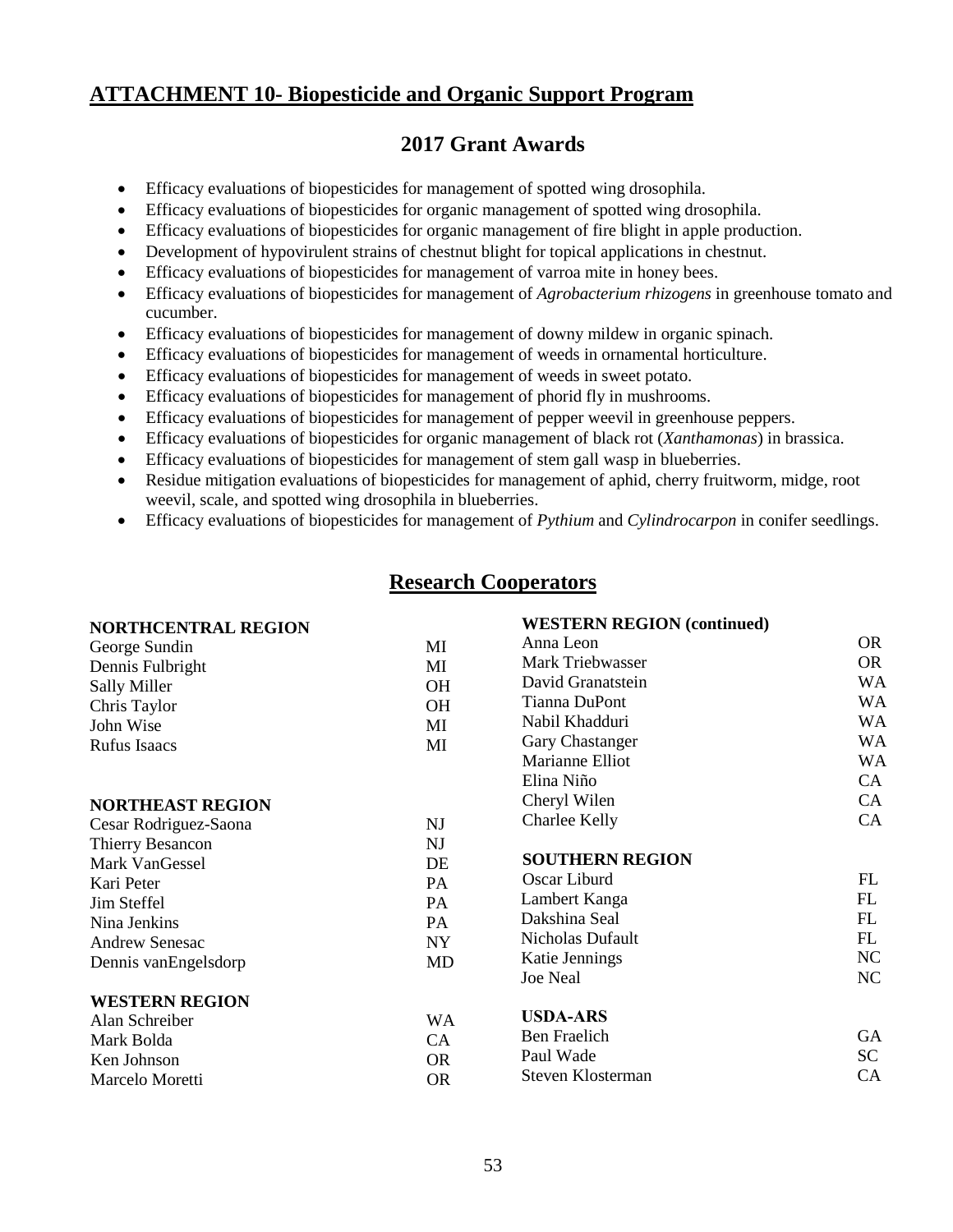## **Biopesticide Regulatory Support Packages Approved in 2017**

| <b>Product</b>           | Crop                     | <b>PR</b> Number | <b>TYPE</b> | <b>Registration Type</b> | Uses |
|--------------------------|--------------------------|------------------|-------------|--------------------------|------|
| $PMV-01$                 | Tomato                   | 1052B            | Virucide    | Section 3                |      |
| Metschnikowia fructicola | 13-07F. Small vine 1051B |                  | Fungicide   | Section 3                |      |
|                          | fruit, except fuzzy      |                  |             |                          |      |
|                          | kiwifruit                |                  |             |                          |      |

## **New Uses Supported by the Biopesticide Efficacy Program in 2017**

| <b>Product</b>             | Crop     | <b>PR Number</b> | <b>TYPE</b> | <b>Registration Type</b> | <b>Uses</b> |
|----------------------------|----------|------------------|-------------|--------------------------|-------------|
| Isaria fumosorosea apopka  | Mushroom | 0273B            | Insecticide | Amendment                |             |
| Strain 97                  |          |                  |             |                          |             |
| Bacillus amyloliquefaciens | Basil    | 1044B.           | Fungicide   | Amendment                | 1           |
|                            |          | 1031B            |             |                          |             |
| Bacillus amyloliquefaciens | Cabbage  | 1044B,           | Fungicide   | Amendment                |             |
|                            |          | 1031B            |             |                          |             |
| Bacillus amyloliquefaciens | Potato   | 1044B,           | Fungicide   | Amendment                |             |
|                            |          | 1031B            |             |                          |             |
| Bacillus amyloliquefaciens | Apple    | 1044B.           | Fungicide   | Amendment                |             |
|                            |          | 1031B            |             |                          |             |